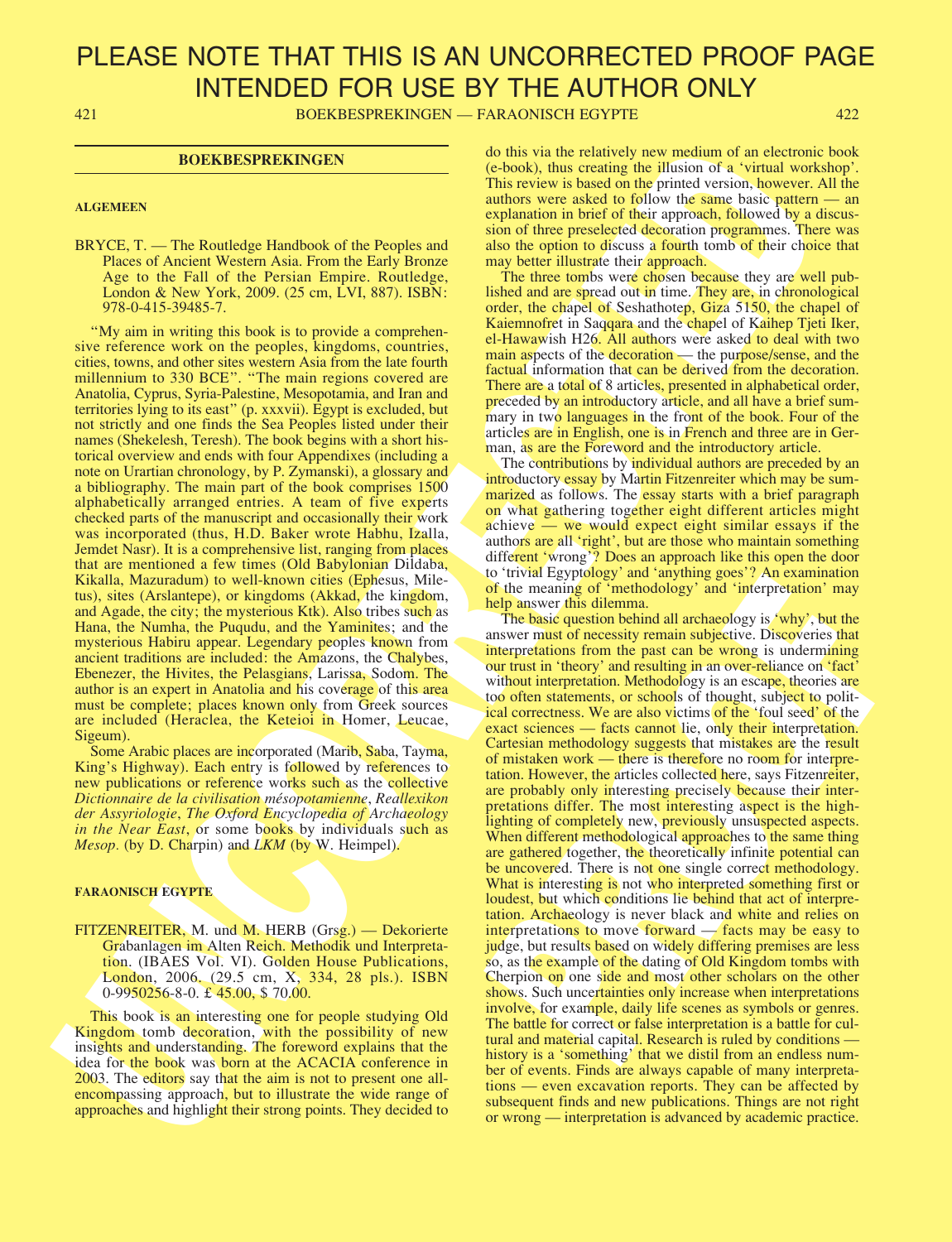423 BIBLIOTHECA ORIENTALIS LXVI N° 5-6, september-december 2009 424

If we recognize the limitations of knowledge as a product of our time and the possibility that it could be negated tomorrow, then we can allow ourselves to realize that our own individual interpretations are also relevant only today. Alternative interpretations can enable other insights. Scholarly 'good practice' is the only deciding factor between right and wrong — once various interpretations are placed next to each other, as in this book, a concentric testing and discussion is made possible and we can expand our knowledge. However, this knowledge is temporal, governed by our 'today'.

The first article in the body of the book is by Hartwig Altenmüller and is a joy to read. The author knows exactly what he wants to say and does so clearly and succinctly. His main aim is to answer the question 'What is the basic conception of the afterlife at different times?' He sets his methodology out clearly and comes to the conclusion that the three decoration programmes are difficult to compare because each tomb is a representative of its own tradition, related to time and space. However, the similarities demonstrate that there was a coherent relief cycle in the Old Kingdom that transcended local traditions and time constraints.

The next article, by Andrey O. Bolshakov, starts with a brief outline of two main approaches — the detailed approach, with Junker and Harpur as the main exponents, and the bird's eye view, with himself as the main exponent. Both approaches have strengths and weaknesses, and taken together they form a good introduction to the examination of an Old Kingdom tomb. The three tombs are then examined in turn and Bolshakov concludes that although they all differ radically in the detail, there are also basic similarities. He points out that scholars tend to draw attention to the presence of something strange or different rather than to the absence of something usual. He suggests that such absence may be due to space restrictions, but also may not, without committing himself to either possibility. Another interesting point raised is that studying 'pairs' of tombs, i.e. tombs with closely related programmes, may well reveal interesting aspects. He concludes that the limitations placed on tomb decoration were more strict around the capital than in the provinces.

The next article, by Martin Fitzenreiter, is not easy to summarize. The first 14 pages are devoted to creating a 'model' which can be used to analyse the three chosen tombs. Fitzenreiter first defines his terminology: a tomb is a 'magical object', constituting a number of 'installations' in which 'decoration' can play a role. Certain motifs ('icons') play a role in the 'repertoire'. Image and text have equal status when determining function; the more lavish the tomb, the clearer the aesthetic aspects; unfinished tombs enable us to see what was considered the most important and what could be left out. The first thing to strike the reader about the application of the resulting model to the three tombs is that none of them actually fit it. Fitzenreiter constantly emphasizes the need for a standard to understand the deviations, but even Seshathotep, from what he calls the 'strict residence phase', diverges from his model. In order to explain the divergence, the author tends to make what seem to be assumptions. In the tomb of Kaemnofret, for example, with an archetypical Dynasty V/VI decoration according to Fitzenreiter, the celebratory icon is south of the false door and the offering table icon north (i.e. the 'wrong' way around). This is explained by 'reasons of symmetry'. Perhaps there would have been fewer 'discrepancies' if the model had been adjusted after application to the tombs and then tested again.

If we consider the limit of the state is a property of the state is a model of the state is a model of the state is a model of the state is a model of the state is a model of the state is a model of the state is a model o With a length of over 100 pages, the next article, by Michael Herb, is almost a monograph by itself. The author states that his article will discuss the field of tension between an archaeological find and the intellectual landscape of which it forms a part. Although it is important to measure something, this does not mean that something that cannot be measured is unimportant. The article discusses three main statements, space, time and life, all with reference to a particular tomb owner. He goes on to discuss the fact that many authors come to different conclusions based on the same material and praises lexicons and encyclopaedias for their ability to be succinct. Internet is an opportunity to abandon old-fashioned ways, like footnotes (there are only eight footnotes in the entire article!), and he calls for freedom of information. He points out that many tombs are anepigraphic, but no less important for that. He discusses the *htp-di-nzw* formula as an expression of the fundamental right of the tomb owner to have a tomb, ponders on sun temples, gods, titles and autobiographies and the problem of dating — why there are so many similarities between tombs that could be 200 years apart. Eventually, after 24 pages, we reach the discussion of the first tomb. This, however, is not the first chronologically, but that of Kaemnofret at Saqqara. A massive 35 pages are devoted to this tomb. Herb speculates on its shape, and even suggests that it might not be a tomb at all as there are no underground chambers. The strict scenarios he has been trying to create up till now collapse when applied to the themes — 'these and similar details indicate another principle at work'. Unfortunately this other principle is not defined or discussed further. One interesting aspect is the 'cycle technique' Herb discusses. The procedure is staggeringly simple — a certain productive action is analysed down to steps in time and reproduced in a certain number of steps or stations. The most common stations depicted are the start and finish of the process; sometimes in-between stations are depicted.

work. Unfortunately this other pincine is not defined or discussed further. On interesting appear is the "cycle technique"<br>Herb discusses. The procedure is staggeringly simple – a<br>Term discusses. The procedure is staggeri Much of the information in the section on Kaihep Tjeti Iker is based on information provided in Kanawati's publication of the tomb. In this same section [p.179] Herb also states categorically that he is not going to discuss at length the various similarities and dissimilarities in Old Kingdom tomb decoration programmes, as he feels that words like 'copy' are used too loosely and not enough attention is paid to small differences. He then proceeds, however, to make numerous comparisons with the tomb of Kaemnofret. The last tomb he examines is that of Seshathotep — chronologically the oldest. However, once again there is an excursus, this time on the raison d'être of a tomb. In this section Herb falls into a trap he warns us against earlier in the article — he uses a younger tomb (Kaihep Tjeti Iker) to explain aspects of an older one (Seshathotep).

The next article is by Juan Carlos Moreno Garcia who proposes interpretive models to help us decode the conventions at play in a decoration programme. Among the elements he touches on is the importance of the family. Also, a tomb is a place of collective memories where the aim is to preserve and maintain Ma'at. According to Moreno Garcia, mastabas were products of the state and subject to strict controls where room for individual alterations was very limited. The provinces were characterized by the importance of prestigious lineage. Tombs in Memphis emphasized a world dominated by the king, those in the provinces the local dominance of the nomarchs. In the discussion of the tombs, Moreno Garcia also starts with the middle one in date and ends with the oldest.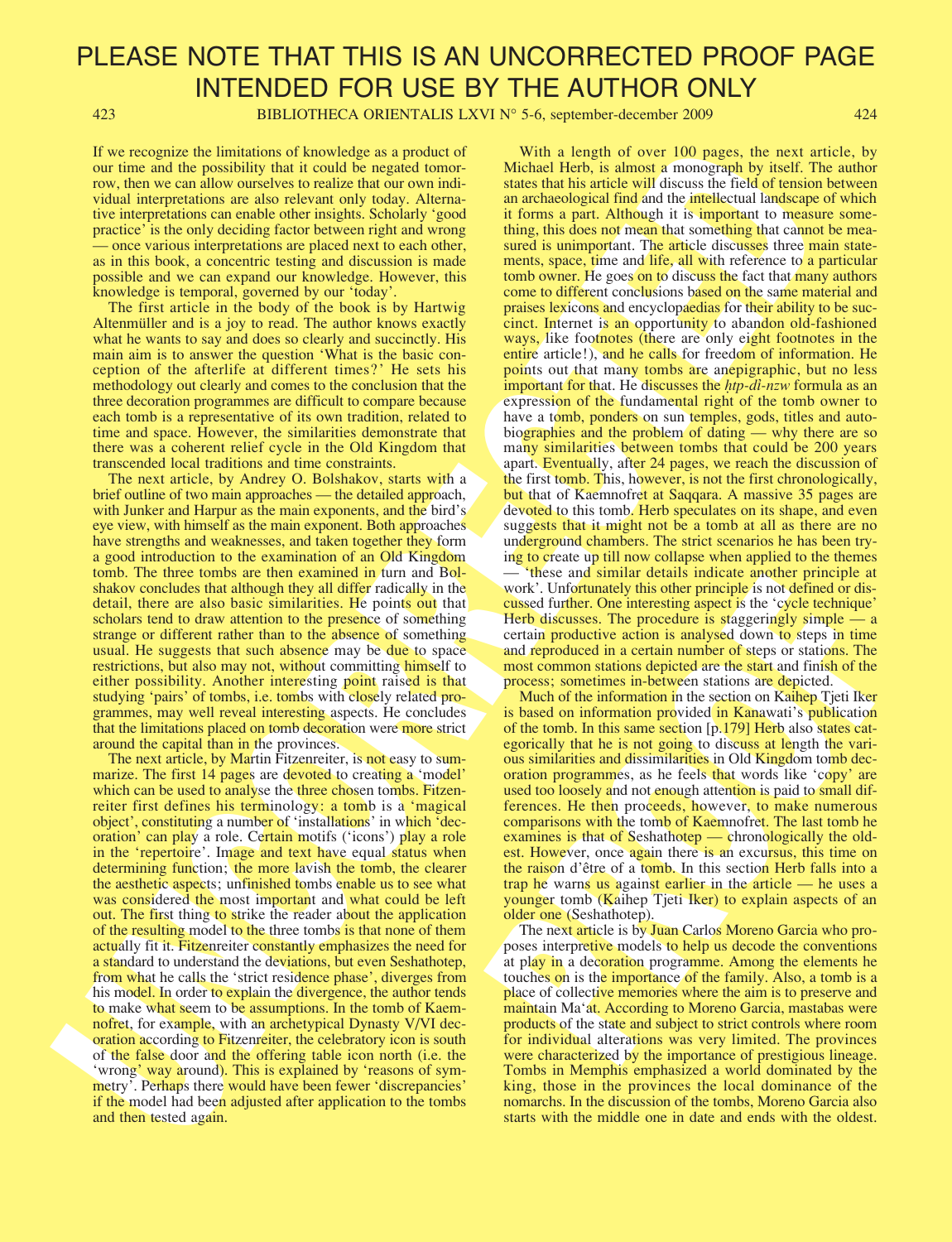425 BOEKBESPREKINGEN — FARAONISCH EGYPTE 426

In addition, he entirely follows the dates proposed by Cherpion without even mentioning alternatives. These alternatives are considered by many Egyptologists to be more likely for a variety of reasons admirably explained elsewhere, and even by fellow contributors to this volume. Interesting points in the tomb discussions include the observation that the strange new events that appear at El Hawawish concern southern pastimes (e.g. bullfighting), and exclusively northern pastimes (e.g. hunting in the marshes) are omitted. The birds and animals are also more specifically localized. In addition, an interesting point in the tomb of Seshathotep is that there is a depiction of a purchased slave.

In a distinction in control is the appear of the second with the second with the second with the second with the second with the second with the second with the second with the second with the second with the second with Ann Macy Roth in her contribution first sets out her view of how to explain scenes of daily life. They are highly selective and many basic aspects of life (sex, visiting the doctor, defecating, building homes) are left out. Only selected stereotyped scenes appear with restricted dramatis personae — no friends, no superiors, no equals. These scenes were selected and distorted for a purpose, a purpose that is nowhere made explicit. We have to deduce it. Often the scenes are metaphorical, and these can only be deciphered if parallel examples are collected so that all the variations can be assessed in terms of the proposed meaning. Roth takes carrying chairs as an example of a metaphorical scene that also contains a message. Before the horse and chariot, a carrying chair was the only mode of land transportation for the elite, other than walking. Roth examines the carrying chair scenes in all three tombs and notes that a metaphorical meaning appears to be present right from the start. The scene is used as an indicator of status, and this is particularly strong in the provinces. The variety of possible interpretations of this one scene in three tombs is an indication of the richness and variety of the decoration of meaning encoded in Old Kingdom tomb chapels.

Deborah Vischak's article concentrates on agency — a view that centres on and amplifies the role of the people (agents) who created objects of material culture. The analysis centres on 'recognizing the knowledgeable, thinking people responsible for not simply the existence but also the specific forms of material culture'. Iconographic analysis facilitates other kinds of interpretations that draw out additional layers of meaning. An interesting point is whether the passion that individuals can feel about their religion, social standing, change or tradition is expressed in the material culture. And would we recognize it if we saw it? Agency develops in response to the environment and functions within and upon it — the location in which a tomb owner created his tomb and the time period in which he did so are significant to the meanings of the programme of texts and images. Vischak's discussion of the three tombs concentrates on the kinds of questions and perspectives brought out by an agency-based approach, including gender. She also discusses the tombs at Qubbet el-Hawa as her extra contribution.

René van Walsem's article starts with a summary of the aim of the book, including a quote from the original invitation e-mail. He goes on to define the methodological concepts he will use. Van Walsem is obviously a fan of applying concepts from other sciences to Egyptology, up to and including quantum mechanics, or at least their terminology, but some of the terms he defines do not seem to recur in the article in the form he implies. Van Walsem then moves on to explain the Mastabase project. The Mastabase project provides all interested parties with unparalleled access to facts about mastabas and their decoration. It reveals which scene appears where and how often within a tomb, and in which tombs it appears. However it deliberately does not venture into interpretation. This is also clear in Van Walsem's discussion of the three tombs, preceded by an analysis of a fourth, on which the categorization in Mastabase is based. The interpretative parts of the discussion are references to the discussions of others. Van Walsem's list of conclusions is thus very general and is rounded off with a balancing of the terms 'sense' and 'sensibility', and a caution about using one's common sense. It is particularly unfortunate that the internal page references in this article were not coordinated before publication.

So has this volume of articles achieved its stated aim? In many cases the answer is yes. Most of the authors have closely followed the instructions and produced well-presented, coherent examinations of the tombs based on the approach that has their personal preference. There are, however, a couple of exceptions, and the lack of attention to some aspects has been by no means compensated for by copious detail in other areas. The inevitable problems created by working with three languages have also resulted in some serious editorial oversights (poor translations of the summaries, hyphenation not being switched to the relevant language, linguistic errors starting on the front cover, etc.), most of which would have been avoided if native speakers had read the articles in advance of publication. There is also a lack of coordination of internal page references in some articles, and the almost unbelievable omission of the (capital) 'S' in transcriptions throughout the whole book — despite an erratum slip this remains a major problem. It resulted in the names of one of the main tomb owners and other important characters being misspelled throughout the entire volume (e.g. Seshathotep became shathotep, Seni became ni).

anator or including particulates in some ancients and an experimental particulates and and particulate minister and the capital  $y^2$  in transmitting this remains a major problem. It resulted in the names of sing this rem For readers interested in Old Kingdom relief interpretation, many articles in this book are well worth reading, although it has to be said that sometimes too few currents are well hidden in a rather stodgy pudding. The aim of presenting and comparing many approaches has, however, only partially been achieved — the information is presented, but the lack of a comparative 'umbrella' article is to be regretted. And this reviewer must confess that in the case of some contributions she could not help feeling that the authors were indeed attempting, to paraphrase Herb (p.128), to write a history of Old Kingdom tomb decoration and starting their exposé with the Big Bang — not necessarily wrong, but not particularly helpful either.

Groningen, June 2009 Julia HARVEY

WALSEM, R. van — Mastabase. A research tool for the study of the secular or 'daily life' scenes and their accompanying texts in the elite tombs of the Memphite area in the Old Kingdom. Editions Peeters, Leuven, 2008. (cd-rom + user's guide: 21 cm, 24 pp.). ISBN 978-90-429-1826-9.  $\in$  80,-.

\* \* \*

Une chose essentielle à mentionner concernant cet ouvrage, et ce avant toute autre forme de commentaire, c'est que le CD-Rom contenant la base de données MastaBase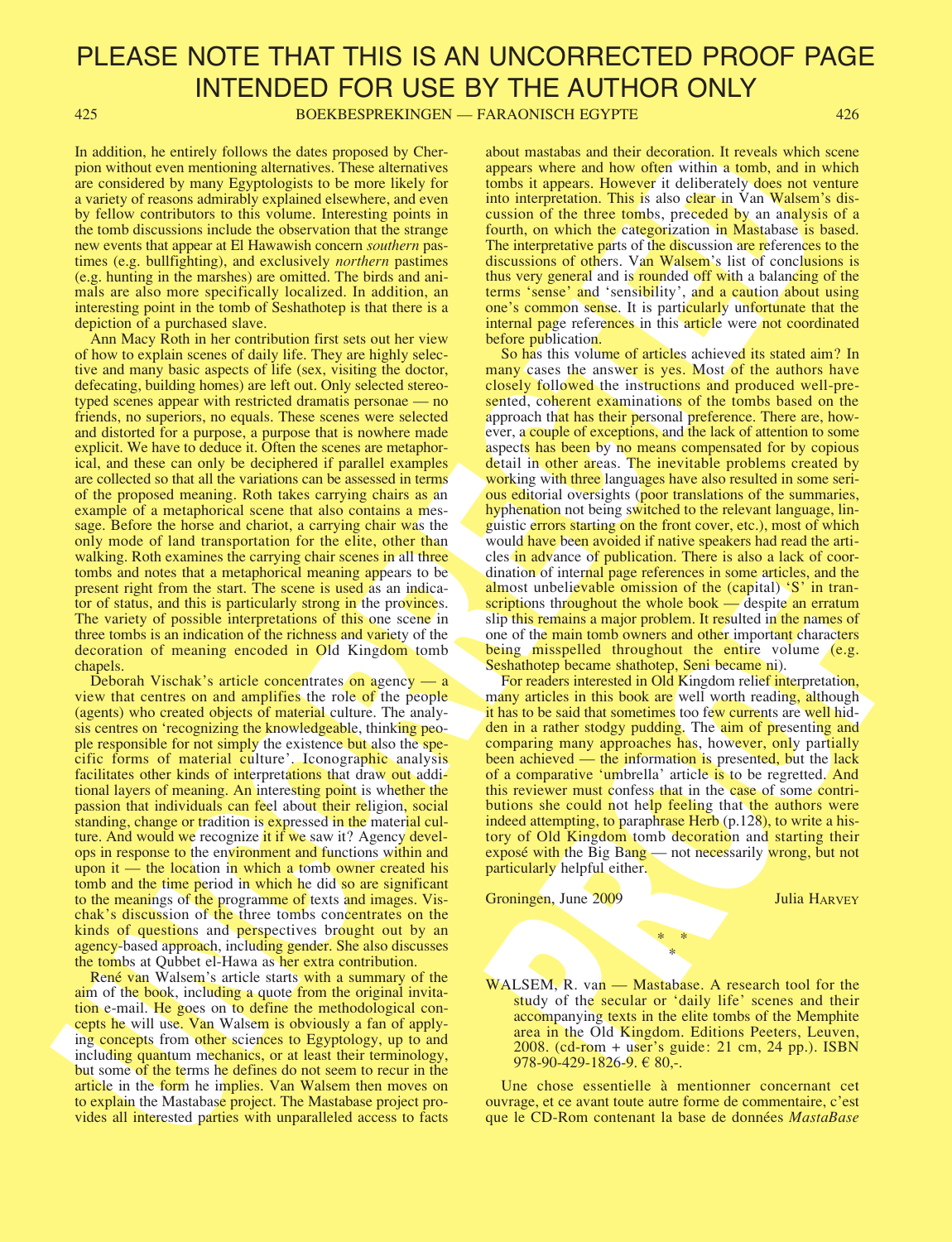427 BIBLIOTHECA ORIENTALIS LXVI N° 5-6, september-december 2009 428

n'est pas compatible avec MacIntosh, ce qui a considérablement complexifié la rédaction de ce compte rendu. C'est sans doute très regrettable dans la mesure où bon nombre d'égyptologues travaillent encore par tradition sur des machines Apple. Néanmoins, ces problèmes d'incompatibilité devraient se faire moindres dans le futur puisqu'il est maintenant permis d'installer Windows sur les MacIntosh de la génération Intel. Pour les ordinateurs antérieurs au processeur Intel (G5 et précédents), la seule solution sera d'utiliser Parallels Desktop pour simuler un environnement Windows, ce qui demeure toutefois quelque peu contraignant.

René van Walsem propose avec ce CD-Rom la somme de près de trente années de travail avec l'équipe du Leiden Mastaba Project (LMP) et la compilation de données issues de plus de trois cent trente tombes publiées, datant de l'Ancien Empire à la Première Période Intermédiaire et situées dans la région memphite, à Abou Roach, Giza, Abousir, Saqqara et Dachour, ainsi qu'à Meidum aux abords du Fayoum.

Ce projet de longue haleine a pour but de permettre une étude analytique des scènes dites «de la vie quotidienne» qui décorent les sépultures des nobles. Un maximum de données est ainsi compilé et répertorié, concernant le défunt, sa tombe, les scènes et leurs textes, leur taille, leur disposition dans la tombe, sur la paroi et leur orientation au sein du microcosme funéraire.

À chaque sépulture est consacrée une fiche analytique à laquelle on accède via un index que l'on peut agencer en fonction du numéro de la tombe (LMP no.), de son code (ancienne numérotation), de sa datation la plus probable, du cimetière ou du nom du défunt. Chaque fiche comprend les informations mentionnées au paragraphe précédent, ainsi qu'un plan, les datations proposées dans différents ouvrages de référence, une bibliographie sommaire et la liste —cliquable— des scènes figurant sur les parois. Cette liste identifie les salles par des chiffres romains et les parois par des chiffres arabes renvoyant au plan, à la façon du Porter-Moss.

USE as considered methodology entre considerable. In locate he anchor de la considerable de la considerable de la considerable de la considerable de la considerable de la considerable de la considerable de la considerab À chacune des catégories de scènes sont attribuées une couleur et une ou deux lettres majuscules qui vont permettre, après apprentissage du code, de repérer rapidement les différents thèmes et leur disposition sur le schéma du mur. Chaque sous-thème possède également son abréviation consistant soit en une majuscule, soit en une majuscule suivie d'une minuscule disposées en indice. Il est à noter que les abréviations des sous-thèmes peuvent avoir des significations différentes selon le thème principal qu'elles sous-tendent. Ainsi «St» peut signifier «sheep treading seed» dans les scènes agricoles, «spring trap» dans les scènes de chasse aux oiseaux, «storage of tree-fruits» dans les scènes d'offrandes, ou encore «slaughtering while hanging from tree» dans les scènes d'abattage. Si ce système peut être quelque peu perturbant, la couleur de fond sur laquelle l'abréviation s'inscrit décidera de la catégorie à laquelle elle appartient. La clef des abréviations se trouve dans le menu principal, sous «Themes», et comme toutes les pages, elle est imprimable via le bouton 'imprimante' situé en haut à droite.

Toutes ces informations sont également accessibles individuellement via le moteur de recherche de MastaBase, qui permet de cibler plus précisément l'une ou l'autre donnée ou de recouper des données entre elles. On peut ainsi rassembler en quelques clics la liste de scènes particulières sur lesquelles se porterait notre intérêt, en fonction par exemple d'un règne, d'un cimetière, d'une orientation ou d'un texte défini. L'usage de cette base de données nécessite cependant la lecture très attentive du fascicule accompagnant le CD-Rom, et ce pour bien en comprendre le fonctionnement, en maîtriser les codes de recherche, en saisir toutes les nuances, subtilités et cas d'exceptions. Le moteur de recherche se trouve en haut à gauche de l'écran, sous l'option «Searching» du menu principal. Le menu «display» de gauche sert à définir, en les cochant, les informations que l'on veut voir apparaître sur les pages résultant de la recherche. Les menus déroulant du centre et de droite permettent de recouper les données selon un schéma d'équivalence de type mathématique. On peut par exemple chercher toutes les tombes situées à Giza, datant des règnes d'Ounas et de ses prédécesseurs, et comportant des scènes liées à la pêche. On tape pour ce faire:

| <b>WHERE</b> | Location   | $=$     | Giza         |
|--------------|------------|---------|--------------|
| <b>AND</b>   | Dating     | $>=$    | Old Kingdom  |
| <b>AND</b>   | Dating     | $\leq$  | Unas, Wenis  |
| <b>AND</b>   | Main theme | $=$ $-$ | FI (fishing) |

Et l'on obtient immédiatement une liste de 30 registres répartis sur 25 tombes entrant dans le modèle de ces trois données conjointes.

#### Attention:

- Si l'on décoche le LMP no., qui est coché par défaut, la réponse n'arrive jamais.
- Les deux lignes de «Dating» se remplissent automatiquement lorsque l'on détermine une fourchette chronologique. Il n'est pas permis d'introduire uniquement «Dating <= Unas». On perd par conséquent la possibilité d'entrer un critère de recherche (limités à quatre) supplémentaire lorsque l'on étudie une période précise. On ne pourra par exemple pas rechercher de sous-thème, dans la mesure ou ceux-ci ne sont accessibles qu'après avoir entré un thème principal.
- Si vous essayez d'entrer directement un sous-thème, une fenêtre pop-up vous indique que vous avez fait une erreur, sans toutefois réellement préciser de quelle erreur il s'agit. Ces pop-ups sont parfois frustrants de par leur caractère peu explicite, nous laissant souvent le soin d'en deviner la raison d'être.

Il n'est pas permis d'introduire unique-met «Dating  $\leq$ =<br>Unas». On perd par conséquent la possibilité d'entrer un<br>critère de recherche (limités à quatre) supplémentaire<br>lorsque l'on déude une période précise. On ne pour Le CD-Rom permet également d'effectuer des statistiques, sous la forme de diagrammes circulaires (camemberts) ou de tableaux, particulièrement utiles pour mesurer la tendance générale du positionnement des scènes sur les murs, de leur orientation dans la tombe, ou pour mettre en avant les règnes sous lesquels un thème a connu le plus de succès. La recherche peut se faire en entrant soit un seul critère soit deux. La recherche à deux critères permet de voir par exemple s'il existe une corrélation entre disposition d'un thème et disposition dans la tombe d'une scène donnée, ou encore si ces modèles varient d'un cimetière à l'autre ou en fonction de l'époque.

Les textes doivent être recherchés à part, sous le menu «Texts», en suivant le même principe de recherche. Les textes retenus dans la base de données sont ceux qui accompagnent généralement les «scènes de la vie quotidienne»: «légendes» des scènes, paroles des personnages, noms des domaines, titres des personnages, mais aussi certains textes majeurs, rattachés à la figure du défunt, qui sont indissociables de ce genre de décors, telles les formules  $m/3$ , qui ont fait l'objet de ma thèse de maîtrise, laquelle aurait grandement bénéficié à l'époque d'un tel outil de travail.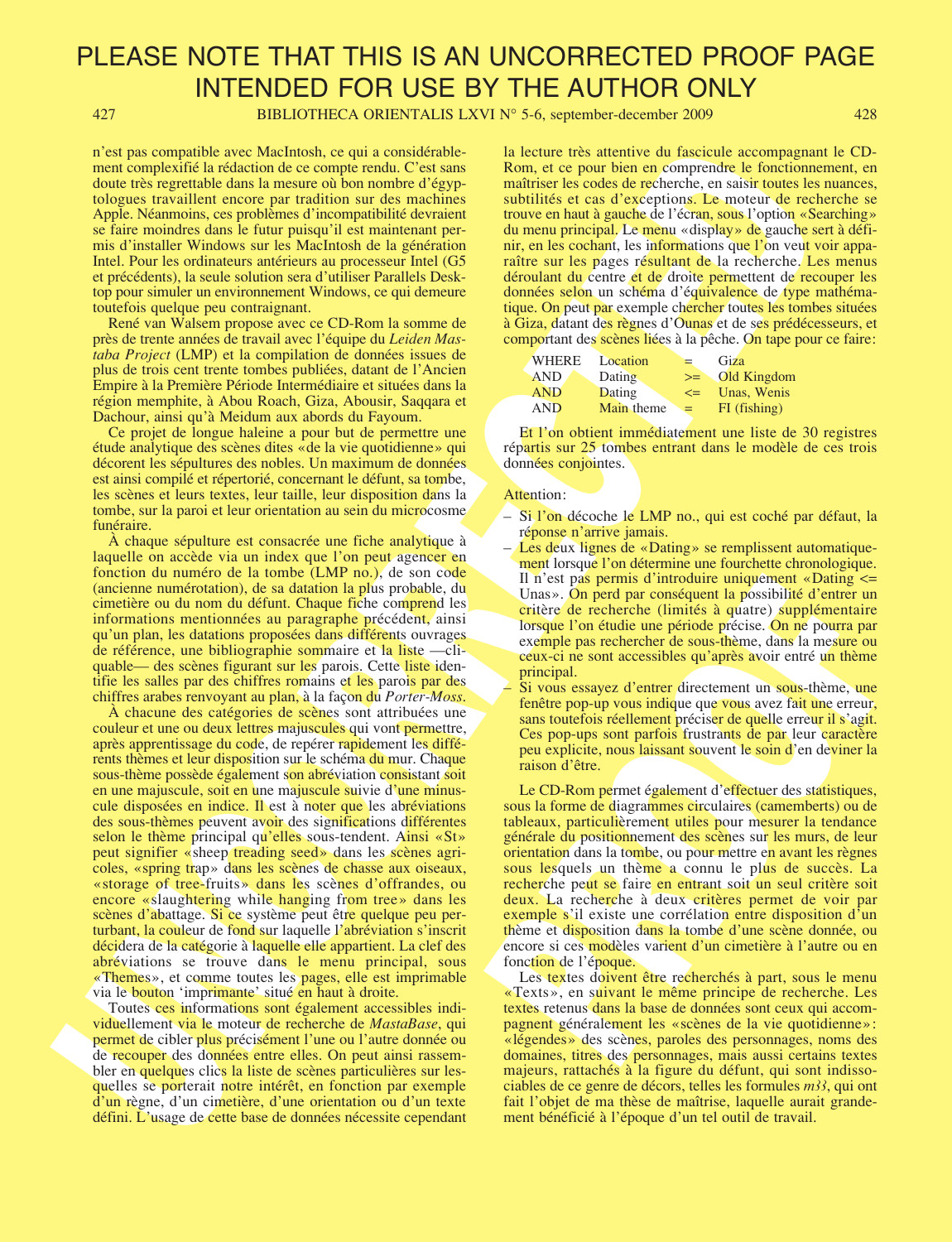429 BOEKBESPREKINGEN — FARAONISCH EGYPTE 430

On peut rapidement lancer la recherche de toutes les occurrences d'un mot particulier ou encore avoir une vue d'ensemble de tous les textes accompagnant un thème précis, comme par exemple tous les textes associés au dépiquage du blé (Main theme = AG, Subtheme = Tc). Un mot peut être recherché en Égyptien (Transliteration like ou =), en Français, en Anglais ou en Allemand (Translation like ou =). Attention cependant, les quatre ne se recoupent pas et il est conseillé, pour les traductions, d'utiliser les formes du mot dans les trois langues vivantes dans la mesure où la traduction donnée est celle de la publication d'origine. Par exemple vin, wine et Wein donneront trois résultats différents. On entrera donc les critères suivants:

| <b>WHERE</b>   | Translation <i>like</i> |        | vin                                            |
|----------------|-------------------------|--------|------------------------------------------------|
| OR.            | <b>Translation</b>      | like l | wine                                           |
| 0 <sub>R</sub> |                         |        | Translation <i>like</i> Wein (la majuscule est |
|                |                         |        | nécessaire!)                                   |

Il faudra bien penser à sélectionner OR et non pas AND, sinon la recherche ne donnera aucun résultat. Il n'existe pas, par ailleurs, d'option permettant de chercher «vin» comme mot à part entière. L'option «Translation = vin» ne se distingue pas de «Translation like vin» et inclura d'office les mots composés de ces lettres, même s'ils n'ont aucun rapport avec le thème recherché, comme par exemple «obser**vin**g», «sie**vin**g», «remo**vin**g» etc.

On procedure there is no control to be a solution of the projection of the control to the projection of the control to the control to the control to the control to the control to the control to the control to the control Le LMP propose enfin une renumérotation des tombes par ordre plus ou moins chronologique qui aurait tendance à davantage compliquer les choses qu'à les simplifier. Le système de numérotation est en effet complexe, d'une part car il s'appuie sur une chronologie qui ne peut être absolue, d'autre part parce qu'il comporte un nombre d'incises en lettres minuscules issues de reclassements en cours de route (phénomène qui s'appliquera forcément aussi aux futures découvertes) et leur corollaire, des numéros laissés vides. Des blocs isolés ont également été ajoutés à la liste, certains apparaissent dans la numérotation de base; d'autres, à la datation peu sûre, ont été ajoutés à la fin et précédés d'une lettre majuscule. À terme, si ce système de classement est adopté par la littérature égyptologique, il pourrait rendre plus simples les renvois aux différents hypogées et mastabas, comme c'est le cas pour les tombes thébaines. On entrevoit cependant bien les problèmes de maniement que le choix d'un schéma chronologique à incises faites de chiffres suivis de lettres est susceptible d'engendrer dans le futur. L'inclusion des blocs dans la numérotation posera aussi le problème de leur classification une fois identifiée leur tombe d'origine. Notons toutefois que pour les tombes incluses dans MastaBase, le CD contient une grille d'équivalence avec les anciennes références.

Pour conclure, le CD-Rom MastaBase est un outil fabuleux qui ouvre tout un éventail de possibilités de recherches ciblées et offre au chercheur une vue d'ensemble très rapide de la documentation. Il présente inévitablement quelques faiblesses, parmi lesquelles je mentionnerai sa présentation. On devine que le projet, débuté il y a longtemps, n'a pas fait l'objet d'une mise à jour de son interface. Cette dernière apparaît vieillotte, l'aspect des menus désuet, la police Geneva pixellisée peu agréable aux yeux. Le facteur temps est probablement aussi à l'origine du caractère «bricolé» —au sens straussien du terme— du CD-Rom. De l'aveu même de son auteur, il n'est pas parfait et a dû faire l'objet de diverses prises de décisions d'où ressort un certain manque de cohérence avec lequel il faut parfois composer. On retiendra encore la complexité du système de recherche qui rend la lecture attentive du fascicule et l'apprentissage du mode d'emploi absolument impératifs. On admettra néanmoins que ces imperfections apparaissent somme toute assez mineures au vu du gain de temps considérable qu'apportera l'ouvrage à l'usage. Et il faut sans conteste saluer le travail colossal de l'équipe de Leiden qui nous a, grâce à cet outil indispensable, bien mâché la besogne!

Université Libre de Bruxelles Valérie ANGENOT Juin 2009

VOMBERG, P., and O. WITTHUHN — Hieroglyphenschlüssel. Verlag Otto Harrassowitz, Wiesbaden, 2008.  $(18 \text{ cm}, \text{LXXI}, 486)$ . ISBN 978-3-447-05286-3.  $\epsilon$  24,80.

 $\ast$ \*

Ce petit volume est conçu principalement pour les esprits curieux qui ne possèdent pas de formation égyptologique, qu'ils soient autodidactes, touristes en Egypte, ou visiteurs de collections égyptiennes. Ainsi que le note la préface (pp. IX-X), il propose une introduction au système hiéroglyphique et à sa lecture (pp. XV-LVII), une liste de quelques 750 signes brièvement commentés auxquels s'attache un lexique de base (pp. 1-446), diverses listes et index des signes (pp. LIX-LXXI, 447-470), ainsi que quelques pages d'exercices pour apprendre à dessiner quelque 150 signes courants (pp. 471-486). Le format général de la liste des signes est basé sur celle de Gardiner (1957: 442-548) actualisée sur base des travaux de Hannig (2000: 1675-1753) et Graefe (2001: 221- 259). Conçu en allemand, le livre propose pourtant la version anglaise du bref descriptif qui accompagne chaque signe hiéroglyphique ainsi que des catégories de signes de Gardiner, mais il s'adresse principalement à un public germanophone. L'introduction offre des suggestions de lecture à ceux qui désirent approfondir certains thèmes abordés. Une mise en page soignée et agréable invite à la lecture.

ENERENCEALLY and the priori and the decisions pare a contractor<br>pour apprendie à dessiner quelque 150 signes courants (pp.<br>471-486). Le format genéral de la listic des signes est based sur<br>celle de Gardiner (1957; 442-548 Ce n'est bien entendu pas une tâche aisée que d'offrir la «clef» d'un système scriptural complexe ainsi qu'une approche linguistique très générale de l'égyptien ancien et de ses diverses phases; l'aspect ludique du projet reste essentiel car le visiteur même averti d'un musée ne peut se familiariser avec le message et son encodage en identifiant çà et là un signe ou même un lexème. Pour l'étudiant débutant ses études égyptologiques, on peut regretter que ce volume n'offre pas de définition tentative de la catégorie sémantique représentée par les signes classificateurs («déterminatifs»)<sup>1</sup>); le livre ne présente d'ailleurs pas dans ce domaine de référence bibliographique de base (telle que Goldwasser 2002), bien que de nombreux travaux eussent été menés ces dernières années à ce propos et leurs résultats publiés dans la même maison d'édition (Harrassowitz, collection GOF IV. Reihe Ägypten 38. Classification and Categorization in Ancient Egypt). Certains ouvrages de référence proposés sont assurément trop complexes pour des débutants; quelques erreurs émaillent le texte (voyez par exemple la datation de la 18ème dynastie en page XXXI ou l'usage de la même icône  $\gg$  pour classifier wr et n**∂**s en page XXXVI); mais c'est surtout l'introduction

 $\frac{1}{1}$  Ou très rarement, voyez pp. 1 et 33.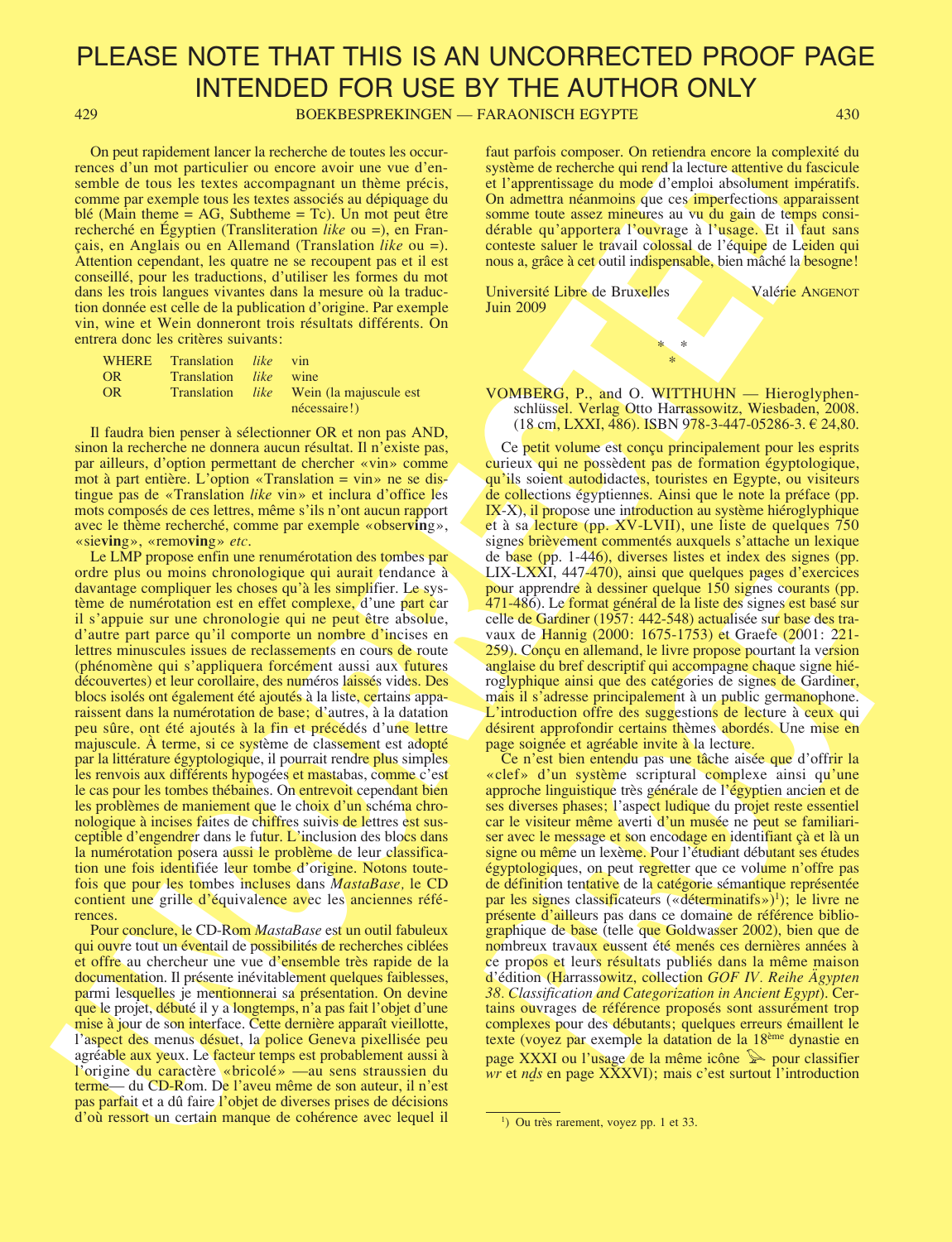431 BIBLIOTHECA ORIENTALIS LXVI N° 5-6, september-december 2009 432

à la grammaire égyptienne (une tâche impossible en cinq pages, ce qu'admettent volontiers les auteurs) qui pèche par des choix curieux éludant l'exposition des principaux types de phrases (nexus) pour offrir un aperçu de l'infinitif en  $-t$ , de quelques s**∂**m.f/s**∂**m.n.f en vrac, ou de pronoms dont la fonction n'est pas évoquée (p. XL), et ce sans se référer à une période particulière.

En somme, ce joli volume devrait satisfaire les dilettantes qui désirent, le temps d'une visite dans un musée, tester leur perspicacité à identifier des signes scripturaux anciens, et se frottant à leur mystère, peut-être éveiller une vocation égyptologique.

#### **Bibliography**

- Gardiner, A.H., 1957. Egyptian Grammar: Being an Introduction to the Study of Hieroglyphs. Oxford: Griffith Institute.
- Goldwasser, O., 2002. Lovers, Prophets and Giraffes: Wor(L)d Categorization in Ancient Egypt. GOF IV. Reihe Ägypten 38. Classification and Categorization in Ancient Egypt 3. Wiesbaden: Harrassowitz.
- Graefe, E., 2001. Mittelägyptische Grammatik für Anfänger. Wiesbaden: Harrassowitz.
- Hannig, R., 2000. Die Sprache der Pharaonen: Großes Handwörterbuch Deutsch-Ägyptisch. HL 3. Mainz: Philipp von Zabern.

 $*$ \*

Université Hébraïque de Jérusalem, Arlette DAVID Juin 2009

KONRAD, K. — Architektur und Theologie. Pharaonische Tempelterminologie unter Berücksichtigung königsideologischer Aspekte. (Königtum, Staat und Gesellschaft früher Hochkulturen 5). Verlag Otto Harrassowitz, Wiesbaden, 2006. (24,5 cm, XV, 405). ISBN 978-3-447-05436-0. ISSN 1613-6950. € 98,-.

Lexicographical studies are of great value in any text oriented research. The present study by Kirsten Konrad, a doctoral dissertation from Mainz, is no exception to the rule. This is a thorough and mainly well-balanced investigation of the terminology used in reference to temple architecture.

The book is divided into six chapters. A short introduction (Chapter 1) presents the general aim of the study and methodological prolegomena without any more profound theoretical approach (pp. 1-7). The terms of investigation (21 in total) have been chosen on the basis of their alleged debatable character in terms of etymology and/or fields of signification.

Chapter 2 gives an equally brief overview of the different roles and symbolic expressions connected with the temple complex, concepts that also can be mirrored in the evolution of temple terminology (pp. 8-23). The temple is discussed from its aspect of an administrative unit (2.1), a function primarily encoded in the term *pr*. Konrad points out that although the semantic range of  $pr$  during the  $19<sup>th</sup>$  Dynasty was extended also to denote specific temple chambers, the latter aspect remained in the background of the original meaning. In its sacred role  $(2.2)$ , the temple provided a place of encounter between the world of man and god through the cultic performance of the king, "the lord of rituals" (nb *irt ht*). The author uses the classification of Assmann in differentiating between

an operative ritual on a daily basis that guaranteed the divine presence in the holy abode, and a calenderical reactive ritual, festivals when the god left his mansion to receive the reactions from the people outside. The temple served as a meeting-place (2.3), where the outer court might have been open to public. Decoration on walls and column bases with *rhyt*-birds, raising their arms in a  $dw<sup>3</sup>$ -gesture, gave an eternal expression to the commoners' gratitude to the benign forces of the god. The temple's well-known cosmic symbolism (axis mundi, imago mundi) is likewise briefly summarized  $(2.4)$ , expressed by the means of form, decoration and color. The latter aspect could also dictate the choice of stone. A principal west — east orientation of the temple integrated it in the daily celestial cycle, as was a south — north axis aligned with the flow of the Nile as well as Upper and Lower Egypt. Closely related to the idea of a locus where creation repeats itself was the conception of the temple (especially the shrine) as a generative body (2.5). Finally, the author emphasizes the temple's linear aspect in laying out a mythological/cultic path of transition (2.6).

The key part of the study is found in Chapters 3 and 4, providing a meticulous investigation of various architectural terms. In the previous referential work on the subject, Patricia Spencer's The Egyptian Temple. A Lexicographical Study (London, 1984), they had been collected into groups with similar meaning and points of reference. However, Konrad has chosen to order them in accordance with their grammatical form: nouns, adjectives used as nouns and verbal adjectives (participles), groups that in their turn are divided into descriptive and functional categories. These two categories provide the frame for the two chapters: Chapter 3 "Architekturtermini — Das Kriterium Deskription" (pp. 24-116) and Chapter 4 "Architekturtermini — Das Kriterion Funktion" (pp. 117-245).

The terms are thoroughly scrutinized from a diachronic perspective, providing the reader with a valuable and clear insight into the evolution and possible reinterpretations of the same lexeme. The author notices a strong tendency towards the canonization of temple layout in the late 18<sup>th</sup> dynasty as a consequence of the restoration after the Amarna interludium, although she also points out that during the construction and reformulation of individual temples, the terminology of the different parts in a similar way could be subjected to corresponding processes of reinterpretation.

A la conomist expression consider the proposition of the species of the conomist expression of the conomist expression of the species of the conomist expression of the conomist expression of the conomist expression of th descriptive and functional categories. These two categories<br>descriptive and functional categories. These two categories<br>provide the frame for the two chapters'. Chapter 3 "Architek-<br>turtermini — Das Kriterium Deskription" Descriptive terms are considered to be created in reference to their nature ("Beschaffenheit") and spatial context ("Verortung"). Konrad begins with the substantives (3.2). The z**Ì**/z**Ì**-n**†**r, "tent (of the god)" (pp. 27-30) occurs already in the archives of the pyramid temple of Neferirkare, denoting the offering chamber, but appears as  $zh$ -ntr in the 18<sup>th</sup> Dynasty (Hatshepsut) and later as a general term for barge stations, shrines and even temples (e.g. Edfu). The core idea of z**Ì**-n**†**r is a temporary construction, connected to a general symbolism of regeneration and birth. Two semantically close terms are  $k\lambda r$  (p. 30-33) and  $g\lambda j.t$  (p. 33-36), defined by classifying signs and various cotexts as mobile and enclosed spaces.  $k\delta r$  is found already in the Old Kingdom and receives a broad spectrum of use, denoting the motherly space of regeneration for gods in their shrines.  $g_{i,j}f_{i,j}$  appears in the Ramesside period as a term on carrying chapels and shrines on procession barges. In the 25<sup>th</sup> Dynasty it became linked to the "Raising of the willow" (s. h<sup>o</sup> tr.t), probably in the temple of Re in Heliopolis, a ritual recalling the (re-)creation and birth of the sun god.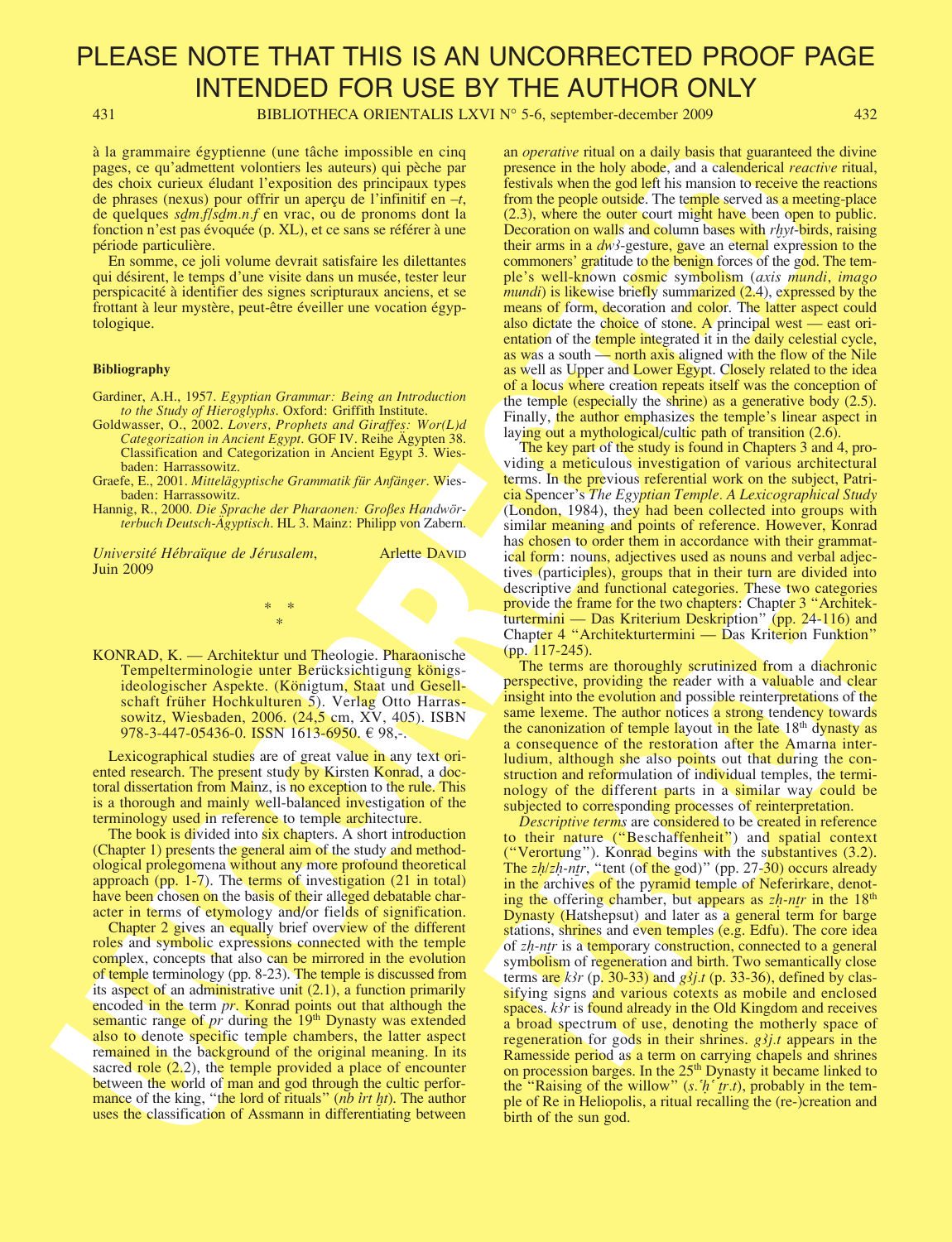433 BOEKBESPREKINGEN — FARAONISCH EGYPTE 434

*d*<sup>3</sup>*d*<sup>3</sup>(*t*), "(the place) in front", is given a comprehensive investigation (pp. 36-56), where the author circumscribes its ideologically ratified use in front of temples by the canal and area of inundation. This point of arrival (primarily) as well as departure (secondarily) of ritual processions could at times be constructed also in perishable material. The term is textually documented from the early 18th Dynasty (Ahmose I). Konrad localizes a number of **∂∂**(.t) structures at Karnak, and different **∂∂**(.t) have also been recorded in the Greco-Roman temples at Edfu, Dendera and Esna.

269 (b). "He also the control in the control interest is not as the same of the same interest is not as the same interest is not as the same interest is not as the same interest is not as the same interest is not as the Descriptive adjectives used as nouns (3.3) are *iwn.jt* and w��.jt. Twn.jt, "(the hall/court) of the Twn-pillar" (pp. 56-65) is documented in the New Kingdom as a denomination of a pillared hall. The author especially points out the strong solar associations, transmitting an allusion to the *iwn-pillar* per se at Heliopolis. The same symbolism is promulgated by the reference to sandstone as building material in the inscriptions of Amenophis II and Amada and Elephantine, with the natural dark red color alluding to the setting sun. However, Konrad also shows that *iwn.jt* could be erected in limestone (temple of Sethos I at Abydos), now in reference to the sun at noon. w**∂**.jt, "(the hall/court) of the w**∂**-pillar" (pp. 65- 70) recalls a use of a papyrus stem as a prototype. This term is also first safely documented in the 18<sup>th</sup> Dynasty and remained in use into the Greco-Roman period. In accordance with the old conception of papyrus as the heraldic plant, w*∂d.jt* could serve as a monumentalization of Lower Egypt. At Karnak, Tuthmosis III appears as the young Horus in Chemmis "in the northern w**∂**.jt". A closely related and contemporary term is wh3.jt, "(the hall/court) of the wh3-pillar", which symbolized the place of sunset.

The third group, the participles, consists of terms referring to spatial properties: wsht,  $\overline{h}$ rj.t-ib and  $\overline{h}$ nt.j(t). Wsht, "the broad one" (pp. 77-84), was used as a name on the court in the Old Kingdom royal funerary temples, later to be applied to a spacious court in general (hypostyle, hall etc.). **Ì**rj.t-íb, "what is located in the middle" (pp. 84-103), another rather neutral term, is found in the temple context from the  $18<sup>th</sup>$ Dynasty into the Ptolemaic period as a space of connection between two architectural units. The principal *hrj.t-ib* of the New Kingdom was the pillared hall in Tuthmosis III's **Ì**mnw at Karnak. Finally, *hnt.j(t)*, "the one in front" (pp. 104-116), is considered derived from the profane sphere, primarily as a denomination of the front rooms in the royal palace, i.e. the principal seat of the administration. As the "first mansion of the state" it could also refer to the entire palace and harem. In the Greco-Roman period, *hnt.j(t)* was analogously used in reference to the temple's forecourt, in Edfu correlated with the south as the origin of flood and the birth of the Horus falcon.

Chapter 4, which deals with the functional termini, is by far the longest chapter of the book. The substantives discussed are  $m\text{3}rw$ ,  $mr.t$  and  $m\text{5}hn(t)$ . M $\text{3}rw$ , "place of the lion" (pp. 117-154), is considered to be a prefixed Semitic loanword, aru (J. E. Hoch, Semitic Words in Egyptian Texts. 1994, p. 28f.). In architecture, the author traces it back to the reign of Amenophis III (recto of the "Israel-stele") as a possible denomination for the columned hall in the Luxor temple, dedicated to the powerful, martial lion aspect of Amon(- Re) as well as the king himself. However, Konrad does not exclude the possibility of its location north-west of the temple proper, a situation which would provide an explanation for the later characteristic shifting of the temple plan. This focus on the sun god and the king as ruler of the world provided no obstacles for Akhenaten to erect a  $m\lambda r$  also in his new capital. It is also shown how  $m\frac{3}{w}$  in Ramesside times was reinterpreted as the "(place of) beholding"  $(m\delta nr)$ , emphasizing its general accessibility, only to become obsolete and finally disappear at the end of the New Kingdom. First in the Greco-Roman period, it is used once more in temple terminology.

Mr.t (pp. 154-176), an architectural concept restricted to the Old Kingdom, has been lavishly discussed through the years. The author provides a comprehensive study of the state of research and adds a new translation, "(Place of) conception" (m-construction with the infinitive  $ir_1$ ). It is considered as a place of conception *(hieros gamos)* where each individual king could, in accordance with the Kamutef-motif, engender himself as Ihy through the union with his divine consortmother Hathor. There is no consensus among scholars as to where these  $mr.t$  buildings should have been erected, but Konrad proposes a rather ingenious answer. In the tomb of Userkaf's official Chnumhotep at north Saqqara, an inscription lists in three subsequent vertical registers his titles in reference to the king's pyramid complex, sun temple and *mr.t*. This organization of the text recalls, according to the author, the three principal positions of the sun from east to west, positioning Userkaf's mr.t south-east of his pyramid in Memphis, where, in consequence, all the other *mr*.t ought to have been found as well.

*magnetic*, typace or o easenable, and another alloged m-construction. Already in the pyramid texts<br>it is personified, later to be associated with the bright is the same and relative and relative the same of the same of t Mshn(.t), "(place of) descent" (pp. 176-187), presents another alleged m-construction. Already in the pyramid texts it is personified, later to be associated with the brick of birth as well as the sky. Thus,  $mshn(t)$  became the place of rest and rebirth of the sun and was in this sense, during the  $18<sup>th</sup>$ Dynasty, incorporated as an architectural term. In Luxor temple, the triple shrine is denoted the  $mshn(t)$  of the triad at Karnak, and later, in the Greco-Roman period, names like *pr*ms**Ì**n.t, **Ì**wt-ms**Ì**n.t or s.t-ms**Ì**n.t serve as synonyms for prmsw.t (mammisi). **s**w.t-R¨.w, "the shadow of Re" (pp. 188- 205), another previously rather thoroughly discussed term, is first documented in the reign of Hatshepsut. Probably located in the innermost part of her funerary temple, it represented the place where the (re-)creative force of the sun god was channeled into the building. A **s**w.t-R¨.w can also be identified in the inner part of funerary temple of Amenophis III and Ramesses III, dedicated to the king as an incarnation of the sun god. According to the author, there are reasons to believe that it was found in other funerary temples as well, as is this specific sun temple installation known to have been distributed at different places throughout Egypt, including Amarna (where they were notably connected to individual ladies of the royal family as wives of the god).

**†**zm.t, "the protecting one" (pp. 205-211), referred in the reign of Sethos I to the enclosure wall of the Ptah temple at Memphis, but thereafter became a general term for an upper, battlemented parapet.  $W<sup>'</sup>b(.)$  (pp. 211-219), also classified as functional by the author, is found in a rather broad spectrum of use (place of embalming, slaughter, regeneration etc.) as a "pure place", whereas 'rrw.t, "one who raises itself" (pp. 219-224), communicated a reptile related, apotropaic aspect of the gateway. Similarly, *bhn.t*, "the guarding one" (pp. 224-227), aimed at keeping the subversive forces away. An interesting point by the author is the connection made between greywacke (bhn) and its principal mining place Wadi Hammamat, a valley that might have served as proto-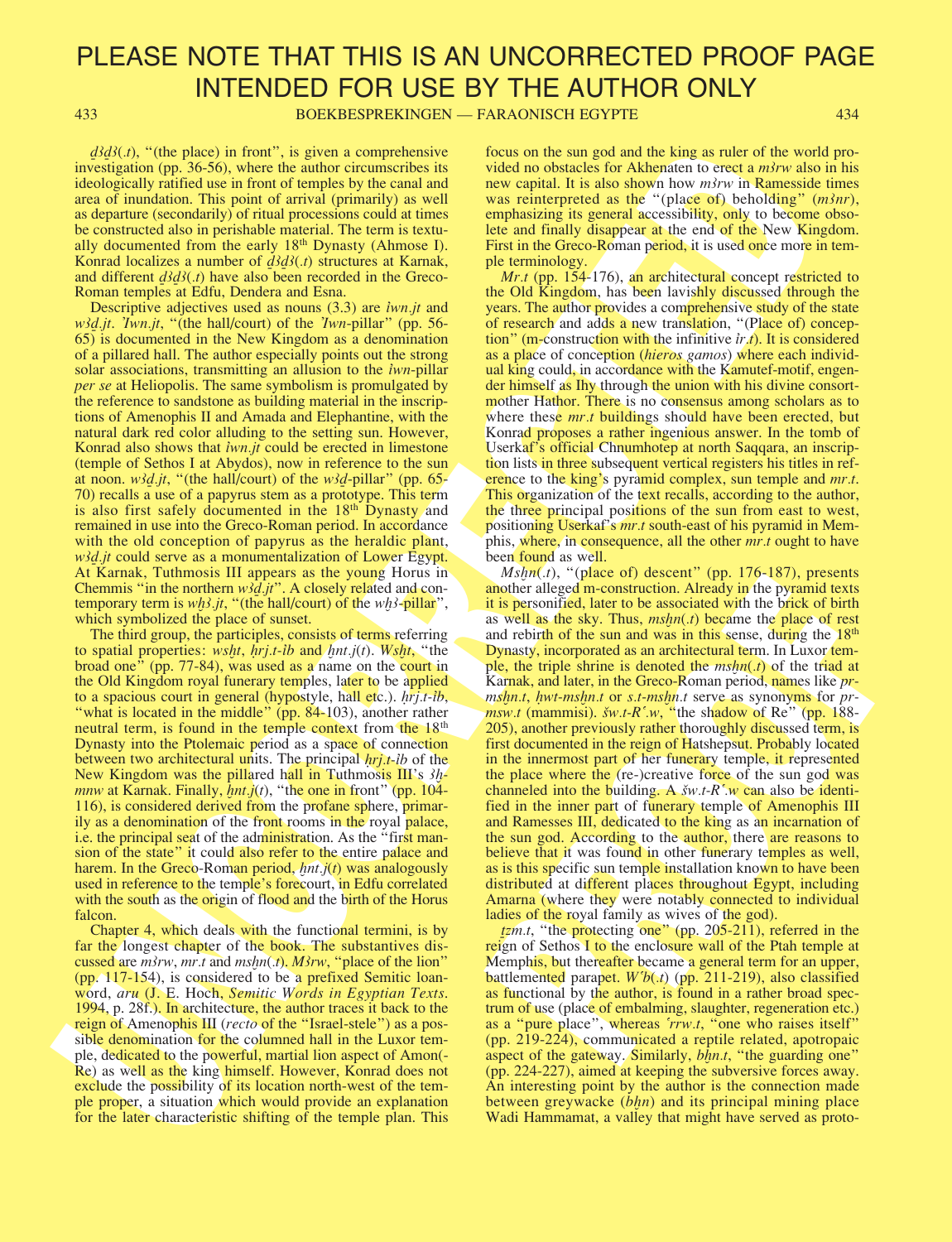435 BIBLIOTHECA ORIENTALIS LXVI N° 5-6, september-december 2009 436

type for the pylon *(bhn.tj)* as well as the temple axis. This would also answer to the presence of Min, the god of this region, on the pylons. Rwj.t, "the place (from which) one leaves" (pp. 227-230), according to the author primarily referring to a façade in a sanctuary (incl. false doors) in the Old Kingdom, eventually opened a rich field of association with "Beweglichkeit der Flügel einer Tor" and the Ruty lion in reference to the two horizons.  $s\overline{b}S(w)$ , "one that opens up (i.e. paves the way)" (pp. 230-235), emphasized in accordance with its name the transitory aspect, whereas  $sbh(w)t$ , "one that encloses", (pp. 235-240) provided another denomination for a gate's protective function.

In her concluding chapter 5, the author partly applies the previously discussed terminology in reference to a specific monument, the temple of Ramesses II at Abydos (pp. 246- 310), interpreting the cultic and symbolic significance of each quarter. This temple was primarily used as a cultic establishment for the periodical housing of the Osirian  $t$ <sup>3</sup>-wr fetisch during the *Pkr*-festival. It is ingeniously shown how different subsystems, created by smaller units of chambers, integrated the constellations of gods in geographical and theological patterns to maintain the continuity of cosmos and kingship. The main discussion centers on the four chapels in the first octostyl (Ahnenkult) as well as the chapels of the guest gods around the inner octostyl. The chapter is closed by a comparison between the Abydos temple and Ramesseum, in terms of outline, organization as well as denomination. Both being "Mansions of the million years", they functioned as stations during the festivals of the gods and establishments for the cult of the divine king. A comprehensive conclusion (Chapter 6, pp. 311-323) ends the study.

vysor for the protocol of the main and consistent of the consistent of the consistent of the main and anti-section in the main and anti-section in the main and anti-section in the main and anti-section in the main and ant The author is to be complemented for a thorough study with exhaustive documentation, detailed analysis and rich discussion in reference to previous research. Translations are carefully given with full transliteration. Inclusions of hieroglyphic texts are welcome, although the dedication formula from the temple at Abydos (p. 264, taken from KRI II, 548,7) has not reproduced the *nw*-bowls in *mnw* correctly. Likewise, the erroneous plural strokes after  $sb3$  on p. 70 (taken from Urk. IV, 765.13) creates some confusion in combination with the translation "beide". And what happened to the heb-sed sign on p. 61, instead referred to as the "W4-Hieroglyphe"? Considering the frequent occurrence of the central (and in terms of interpretation controversial) dedication formula  $irj.n=f m mn.w=f$ , a consequent and well-argued choice of translation would have been appropriate (p. 13). As it stands, this phrase is in general interpreted as a perfective *sdm.n=f* ("er hat (es) gemacht als…"; on p. 267 twice illusively rendered "es hat (es) gemacht als..."), alternatively "er hat (sein) Denkmal … gemacht" (p. 79), only to be rendered as a perfective relative on p. 37: "Idas er gemacht hat als] sein Denkmal".<sup>1</sup>)

The author's apparent intention to bring in every possible aspect and previous opinions in the different treatments occasionally tends to make the text unnecessarily heavy to read. In the discussion on  $m\lambda rw$  (pp. 117-154), for instance, the attention given to issues and associations only loosely

connected to the term is made at the cost of the lucidity of the entire section. In consequence to this, the footnotes also appear at times to be rather overworked and repetitious (see e.g. n. 805 & 806). Nevertheless, the fields of association presented in the book are in general rich, sound and occasionally even thought-provoking. When the diachronic frame of reference is abandoned, however, such discussions always run the risk of blurring conceptual borders. This is apparent in Konrad's otherwise interesting treatment of the *mr.t*, where the author mixes sources from all periods to pursue her argument. Particularly illustrative is the rather problemfree projection of the later Baumgöttin concept, fully evolved in the funerary sphere during the New Kingdom, on the Memphite Hathor-tree of the Old Kingdom.<sup>2</sup>)

Notwithstanding these few critical remarks, the present volume is a stimulating and solid contribution to the study of temple terminology which certainly will stand the tests of time and remain a standard volume in every research library.

Uppsala, Sweden Nils BILLING April 2009

JANSEN-WINKELN, K. — Inschriften der Spätzeit. Teil II: Die 22.-24. Dynastie. Verlag Otto Harrassowitz, Wiesbaden, 2007. (30 cm, XXXVIII, 536). ISBN 978-3-447-05582-6.  $\in$  98,-.

\* \* \*

It is a special pleasure to welcome the second (and very substantial) volume of Prof. Jansen-Winkeln's basic edition of the historical/biographical inscriptions of the 21<sup>st</sup> to 30<sup>th</sup> Dynasties comprising Egypt's extended Late Period, during c. 1070-332 BC. The present volume covers in effect the broad period of largely Libyan domination of Egypt in the  $21<sup>st</sup>$  to  $24<sup>th</sup>$  Dynasties, leaving a future Volume III to cover the 25<sup>th</sup> (Nubian) Dynasty, and thereby complete the Third Intermediate Period separating the Empire from the Late Period proper.

Wiesbaden, 2007. (30 cm, XXXVIII, 536). ISBN<br>978-3-447-05582-6. 698,-<br>1 is a special pleasure to welcome the second (and very<br>substantial) volume of Prof. Jansen-Winkeln's basic edition<br>of the historical/biographical insc Volume I had contained 11 sections or 'chapters', to cover the individual reigns and private monument-groups of the 21st Dynasty. The present volume continues the same numeration, running through sections 12 to 45, again for individual reigns and intercalated groups mainly of non-royal monuments, ending with an (unnumbered) section for *Nachträge* to the main sections. There follows a handsome set of Indexes, including of museum- collection numbers, then of the Theban "priestly annals", Nile-level entries (Karnak quay), Theban graffiti, and then of personal-name indexes for kings, royalty and Libyan chiefs, and of non-royal names, and finally of regnal years. One serious omission is of bibliographical abbreviations — we are fobbed-off with a cross-reference each, to the lists in Volume I and in the *Lexikon der Agyptologie*. Thus will not do; as with the reviewer's three Ramesside Inscriptions series, a full set of such abbreviations should always be included in each volume; busy scholars and students should not have the constant inconvenience of chasing these up in other works.

<sup>&</sup>lt;sup>1</sup>) For a general overview of this controversy and the different opinions presented, see Depuyt, *Ling Aeg* 9, 2001, pp. 83-122. Cf. also Grallert,  $B$ auen – Stiften – Weihen, 2001, pp. 34-40, 466-468 (Abydos temple), who has throughout accepted Jansen-Winckeln's recognition of  $iri.n=f$  as a relative.

<sup>&</sup>lt;sup>2</sup>) See Keel, O., Das Recht der Bilder gesehen zu werden, OBO 122, 1992, pp. 62-95; Billing, N., Nut – The Goddess of Life in Text and  $I$ conography. Uppsala 2002, pp. 185-309.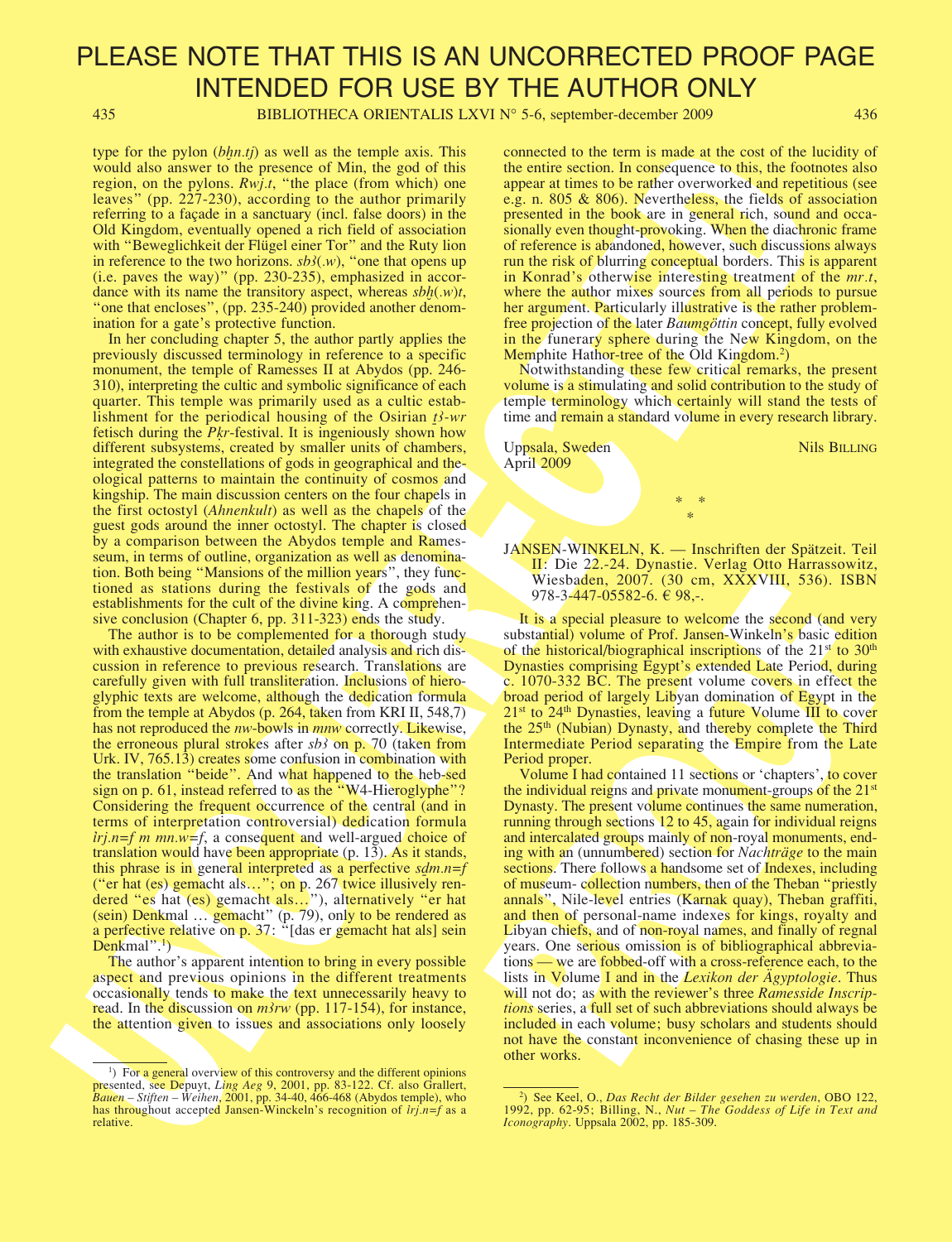437 BOEKBESPREKINGEN — FARAONISCH EGYPTE 438

Naturally, it is a huge blessing to have this mass of material well edited and mostly clearly set out by reign and segment. However, the actual *organisation* of reigns — other than for the main 22nd Dynasty — is frankly chaotic, and the numbering of the Shoshenqs likewise (and out-of-date). In the chart on p. XXXVII, most colleagues and students will be surprised to find no list of explicitly 23<sup>rd</sup>-Dynasty kings alongside the  $22<sup>nd</sup>$  — only a jumble of names in two imaginary series of "Upper-Egyptian" kings and counter-kings. And one Shoshenq (Maatkheperure) is arbitrarily and bizarrely classified under Osorkon I(!) as 13/33 on p. 58, while being totally omitted from the arbitrary listings of p. XXXVII, where he should have appeared in J.-W.'s "system" next to Tutkheperre Shoshenq. The latter is given a number (15) — and so should Maatkheperure Shoshenq! (As \*15bis for the moment?)

This illogical chaos derives from a unrepresentative minority view of the chronology of the period as promoted by a little 'group of 4' in this field (Drs. K. J.-Winkeln, D. Aston, A. Leahy, J. Taylor), in conscious reaction against the works of this reviewer. Naturally, they are entirely free to propagate whatever peculiar views that they may favour. But a book designed (and rightly!) to become a standard work should not be used as a propaganda vehicle for such bizarre fancies. Nor was it wise to try editing the kings' texts in a pseudochronological order, jumping back and forward from one group to another as is done after Takeloth II. In this chaos, Iuput I (at No. 21) thus appears two reigns before he should, — wrongly *preceding* Shoshenq III (No. 22), and Pedubast I (at No. 23!), the latter being his senior coregent whom in fact he briefly succeeded!

Notice that these blocks in the mass of notice for the mass of notice the mass of notice the mass of notice the mass of notice the mass of notice the mass of notice the mass of notice the mass of notice the mass of notice With all due respect, the proper solution should have been to set out the whole series of rulers in the universally familiar dynastic groupings, as all our history-book king-lists of ancient Egypt normally do. That is, to go through the entire  $22<sup>nd</sup>$  Dynasty first (Shoshenq I to Osorkon IV, and including Shoshenqs IIa,b,c next to Osorkon I); then the well-accepted normal 23rd Dynasty which in fact consists of Pedubast I (temp. Shoshenq III), Iuput I, Shoshenq VI (former IV), Osorkon III, Takeloth III, Rudamun, probably a new Shoshenq ("VII") and finally Iuput II (temp. Piye). Then, genuinely local kinglets (such as Nimlot, Any, etc.); the  $24<sup>th</sup>$ Dynasty pair, Tefnakht/Bakenranef; and finally Kashta/Piye (who morally should really have gone into Volume III as forerunners to the  $25<sup>th</sup>$  Dynasty). If J.-W. had followed this conventional and relatively *neutral* presentation simply as a convenience to all users, regardless of their varying views, there would have been full clarity, and far greater convenience for everybody in using this otherwise excellent volume. The numbering of the Shoshenqs is separately chaotic, and needlessly so. In the 22nd Dynasty, Nos I to III are no problem, in a clear and universally accepted sequence (Heqakheperre as IIa is after Sh. I, and well before Sh. III on any view). And Sh. V is clearly after Sh. III, then another such king Shoshenq, and then Pimay. It is therefore, inevitable logic to make the 'new boy' between III and V into the new Sh. IV (no need for a "IIIb"). Hence the logical need to make the old Sh. IV (23<sup>rd</sup> Dyn.) a Sh. VI (and the new VII then follows-on smoothly). Simple order and clarity would then have been well served. Why tarnish this magnificent work with small-minded partisanship?

Turning to other details, firstly, under Shoshenq I. Here, of course, the great Karnak triumph-scene and name-list duly feature. Ass the author points out, the names in reality are in castellated rings, not cartouches — used here, because of the rigidity of computers. Was it not possible to end each ring with a left-to-right half-circle, to match the right-to-left halfcircle that opens each oval? That would have been neater and more realistic. J.-W.'s text of the names appears to follow very properly — the great Chicago edition (issued in RIK, III). However, one of the few drawbacks of that copy is that it did not fully utilise fuller readings of some names as preserved in older publications, even when these were fully in order. Thus, ironically, the double entry Nos. 105+106 is given as on the wall today, with the Chicago edition. However, Lepsius saw (and published!) this pair as essentially intact (in LD, III, 258), even if damaged [as Champollion, Notices descriptives,  $\overline{II}$ , 118, No. 103, did not recognise h<sup>i</sup> and  $b$ <sup> $\prime$ </sup>]; and Lepsius actually took the lower parts of these and two adjacent rings (Nos. 107/108) home with him to Berlin! In slightly damaged state, they appeared in due course in Roeder, et al., Aeg. Inschriften,… Mus. Berlin, II, 207 end, No. 2094. Thus, from the combined sources, J.-W. could (and should) have given (on p. 16, top) a full text for Nos.  $105/106$ and 107/108.

1690<sup>-1</sup> and a good rew note star, and a good ready and the conditional to control and the condition of the star whole star when  $12/51$ , in the transiteration,  $5p$ , be  $As'$  is surely for normal  $2/p.n-R'$ . Bassing towards It is much pleasanter by far to point out some of the texts now published here for the first time. Interesting 'new' texts include such as item 1319 from Bubastis by Osorkon I (pp. 48-49), or such 'new' private statues as 17/23 (p. 99), private stelae such as 17/32 (p. 105), statues under Osorkon II, as 18/67 -68 (p. 131), and a good few more such additions to knowledge. In any major work, there are inevitably minor coquilles that none of us can wholly avoid; so, on p. 37, at 12/51, in the transliteration,  $Stp.b-R<sup>2</sup>$  is surely for normal  $Stp.n-R^2$ . Passing towards the end of the volume, to the Nachträge, p. 477at 12/27a, one must certainly agree with J.-W. (as against D. Aston) that Hedjkheperre Shosheng Mia $mu = Shoshenq I$  is here to be read on an Elephantine sealimpression, not Sh. III or V.

It is needless here to review all the other many new items and especial inscriptional treasures that this very comprehensive volume so elegantly offers; instead, we may, for the most part, unreservedly recommend it as an indispensable working tool for all students of the Third Intermediate Period; all of us will look forward to the remaining four volumes of this splendid (and beautifully-produced) enterprise with high anticipation.

University of Liverpool, UK Kenneth A. KITCHEN June 2009

> \* \* \*

GUNDLACH, R., und A. KLUG (Hrsg.) — Der ägyptische Hof des Neuen Reiches. Seine Gesellschaft und Kultur im Spannungsfeld zwischen Innen- und Aussenpolitik. Akten des Internationalen Kolloquiums vom 27.-29. Mai 2002 an der Johannes Gutenberg-Universität Mainz. (Königtum, Staat und Gesellschaft früher Hochkulturen 2). Verlag Otto Harrassowitz, Wiesbaden, 2006. (24,5 cm, VIII, 284). ISBN 978-3-447-05324-2; 3-447-05324-0. ISSN 1613-6950. € 64,-.

The book reviewed is an attempt to consider the phenomena of the Ramesside state and society within the approach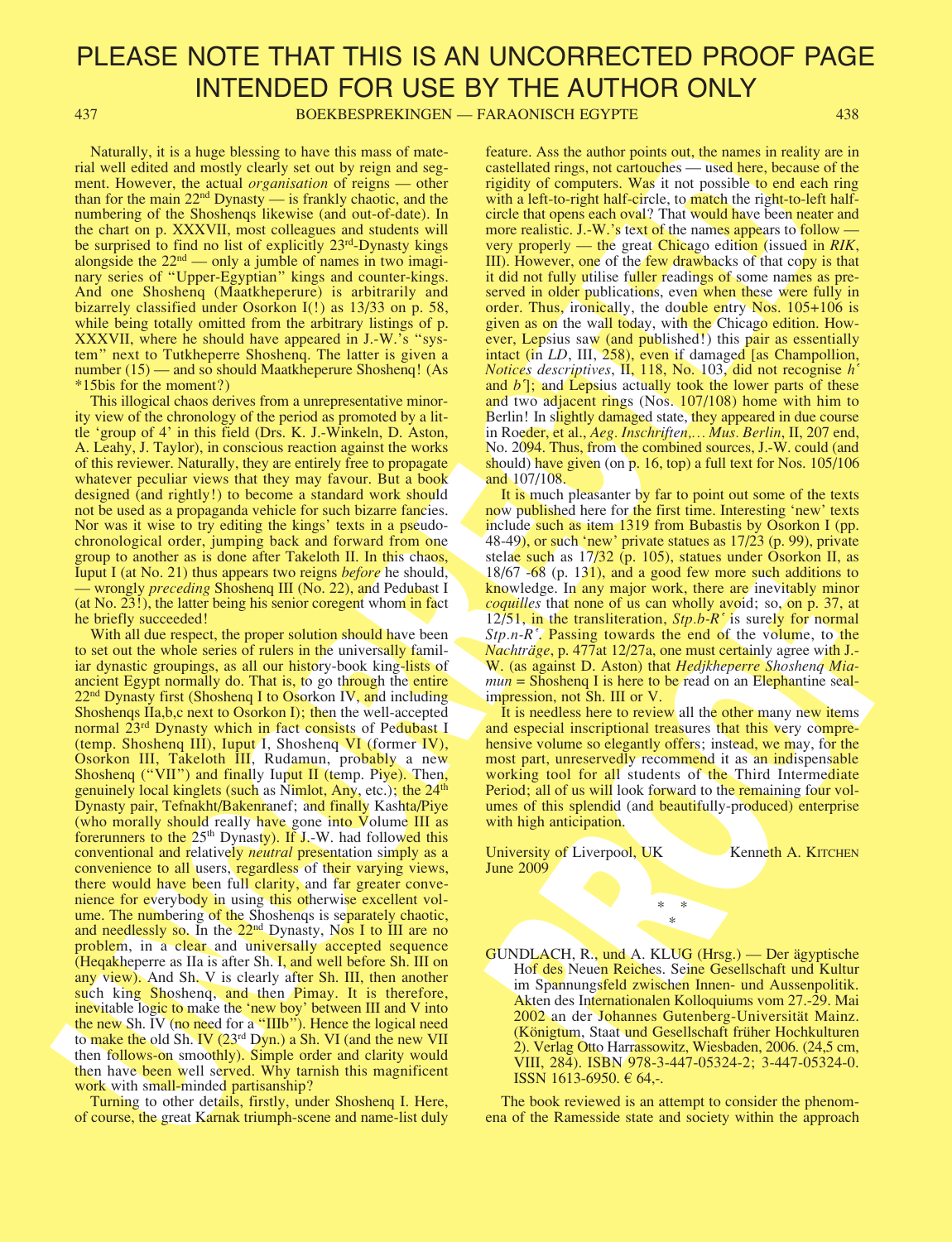439 BIBLIOTHECA ORIENTALIS LXVI N° 5-6, september-december 2009 440

duction to excite the system of the form cellule and the system between the system between the system of the system of the system of the system of the system of the system of the system of the system of the system of the that can be defined as the study of the "court culture". Incidentally, the origin of this approach in historiography is clear: one might, for instance, open a renowned book by François Bluche (Louis XIV, Paris 1986) lying at the boundary of historical pursuit and a well-versed biography to discover there chapters, which characterize the counsels of government, the French administration, the state ideology (in the first place the religious policy) and the entire system of values and motivations of the epoch as the function of Sun-King's surrounding settled finally at Versailles. One thing, however, has to be kept in mind: when coining his famous l'état c'est moi in 1655 young Louis XIV was actually proving this point at some fervour to the members of the French estates, for whom the state was *obviously not* just the king. Feudal hierarchy including these estates and, properly, independent from monarch formed the structure of the French state many centuries before Louis XIV; to shape early modern France the king took a mighty personal effort handicapping the deficit of resources directly disposable to the monarchy; so when he was saying on his death-bed Je m'en vais, mais l'État demeurera toujours this structure he created could not but be connected with him personally, largely coinciding with what is normally defined as a monarch's court. Similar evolution took place in a number of European monarchies on their way towards national states; thus, in the study of their histories the specific attention to the role of the court takes no comment. In Ancient Egypt things are at a time very much the same and not the same at all: there the state was also the king (see: Gundlach 1998: 1ff) but this point needed no proof to his subjects, it was self-explanatory due to the role of the state in the performance of the divine ritual and the king's unique role in it as a mediator between humans and gods. No estates independent of monarchy existed in Egypt since, probably, the early Old Kingdom and, to say the least, up to the Lybian time; local elites gained importance in the First and the Second Intermediate Periods but they did not position themselves as a force independent of the monarchy — they always incorporated themselves in a structure governed by it (at least, nominally and ritually). Thus, the Egyptian state coincided with the entire society (no wonder, its functionaries could be spoken of as parts of king's body: p. 47 ff. of the book reviewed; and cf. O. Berlev, Trudovoe naselenie Egipta v epochu Srednego zarstva (The Working Class of Egypt in the Middle Kingdom), Moscow 1972, 42), and its every member was connected to the king (one might say, personally, due to the common interest in the efficiency of the cult). Is it possible to discern within a society of this type an "interior circle" stronger connected to the king, belabouring its specific culture and, by far not the least, self-reproducing, which would enable a scholar to introduce the notion of the "court" culture" and, further than that, of the "court society"? Those are the questions, which have to be answered by the book we speak of due to the wording of its title.

The book is defined as a collection of papers presented at a colloquium and includes two essays irrelevant of Egypt, but in its major part it is an integral and wholesome monographic study of the Ramesside institutions written by excellent specialists. The opening article by R. Gundlach defines the notions of "court", "court's society" and "court's culture" in respect of Ancient Egypt (p. 1-38). Gundlach featured the turning points in the development of the Egyptian royal ideology determined by the relationship between the king and the sun ("invisible 'holy' craft residing in the sun-disc": p. 3): the First Intermediate Period, when the sun started to be perceived possessing the will and the ability to rule (and vested with the central position in the cosmos that previously belonged to the king); the revolution of Akhenaten aimed at returning to the king this central position; and the border of the New Kingdom and the Third Intermediate Period, when, under Herihor, the position of the major sacral ruler was assigned for good to the sun-god. The king in the mundane was considered to be the son of the sun-god and the embodiment of Horus added, as specified by Gundlach, by the queen as the embodiment of the sky-goddess; and this ended the list of the divine embodiments on earth: even the rest of the royal family, however exalted due to their descent and positions, belonged to humans and, respectively, subjects — the residents of the world regulated by king's activities (p. 3-4). The king's palace was only one of the structures intended for performing his functions, and its major purpose can be defined as the king's communication to subjects (the other structures were the so-called ritual palace intended for enacting occasional rituals, e.g. ceremonies connected with king's birth, the coronation, the Sed festival; the king's temples; and the king's tomb: p. 9-12, 18-21); the specific practice of the New Kingdom were king's public appearances not just at feasts but, without religious background, at the *Erscheinungsfenster* of the palace, normally to reward his subjects (p. 9, cf. 16-17). The important point is that all the structures connected with king's functions enacted by him personally, whether palaces or temples, were intended for his contacts to gods or subjects (p. 12): these contacts were similar to the practice of royal audiences and should be treated at that as a part of the court's life and culture.

or emphasis we membera on ins outakas to goos or sougles or<br>(p. 12): these contacts were similar to the practice of royal<br>and<br>circuses and should be treated at that as a part of the court's<br>life and culture.<br>This point wa This point wants some refinement. It is advisable to compare the practice of royal appearances in the New Kingdom to earlier epochs, especially the Old Kingdom when, according to some evidences, the life of the king (whose place, as Gundlach admits, was the central in the structure of the universe) was much stronger ritualized and isolated. For that time the activities performed on behalf of the king and, certainly, by his will might as well be called a function of his surrounding (i.e., formally, court) mediating between him and his subjects; however, for being defined as "court's life" these activities were too vast (they could by no means be confined to the small circle of the elite but, in a longer run, affected the entire Egyptian state) and included a too meager participation of the king himself. The increase of this participation in the New Kingdom was largely due to the diminution of king's isolation (otherwise it would not be possible for the kings to assume the real military functions, which they did since the struggle with the Hyksos) and, respectively, of his divine aura in the eyes of subjects (see Bolshakov, Sushchevski, GM 163-164, 1998). As Gundlach says, it became a way for kings to appear before their subjects and, occasionally, to make their contacts to gods public; yet this was again not the "court life" properly spoken but the life of the entire state merged in the personality of its ritual ruler, his critical role put in the spotlight in some important parts. A good illustration to this point is the New Kingdom feasts (especially the newly established Opet feast; see, incidentally, Roth, FS Gundlach 2006, 205-249): the public demonstration of the king's ritual role in them was an innovation but this role itself was a triviality. The fact that priests of any Egyptian temple acted merely as king's locum tenantes was registered since time immemorial in the scenes of daily divine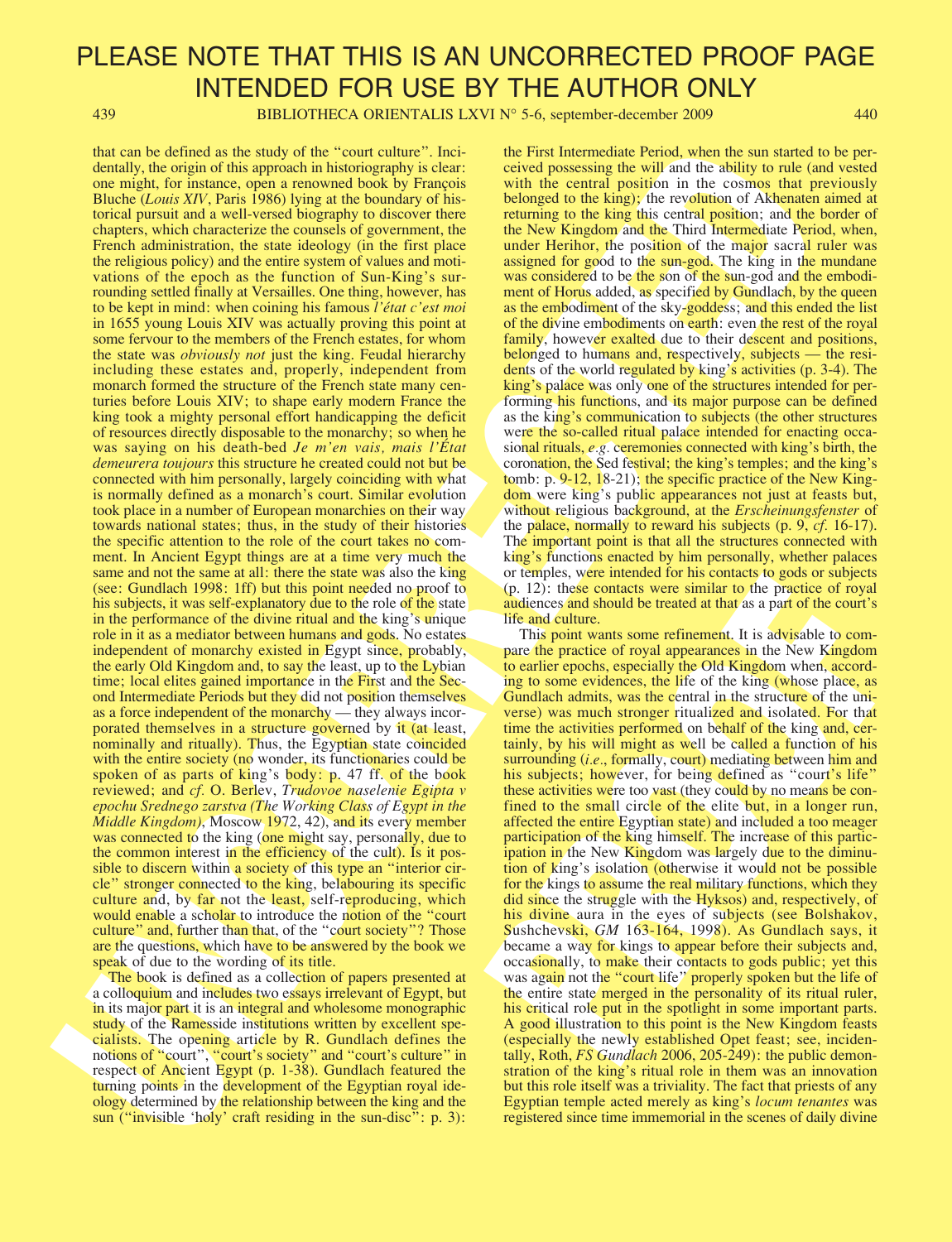441 BOEKBESPREKINGEN — FARAONISCH EGYPTE 442

ritual that showed the king performing offerings and rites personally; and this evidently can cannot be regarded as a function of the "court life" but only as the statement that this critical mission of the Egyptian state could be carried out by king alone. The rituals enacted in the New Kingdom with king's public participation were distinct just in their being feasts and not routine and in their celebration more or less in the proximity to king's residence; but there are no other motives to qualify them as a specific feature of the elite court society. Not only their purpose of contacting gods and the ritual role of the king in them were typically the same as in daily ritual but, importantly enough, they must have been opened to ordinary Egyptians, at least in the role of on-lookers, as well as to the elite (Roth, op.cit., 213-216).

R. Gundlach finds in the so-called loyalist texts of the 3rd and the 2nd millennia B.C. the specific "ideology of officials" belabored in the king's surrounding (p. 26-30). However, these texts (among them the inscription in the tomb of the "first prophet of Aten" Panehsi at Amarna intended to return to the kingship its central role in the world-order that started being dissolved by the "personal piety" towards the sun-god under Dynasty XVIII) reflect the fluctuations of the Ancient Egyptian royal ideology in general, not the specific ideas produced by the court. Finally, R. Gundlach comes to some remarks about the rank system produced by the court and the role of its members in elaborating the programs and measures taken by the state (shrw): in his assessment, this role must have been high, since the competence necessary for discussing such decisions (e.g., good knowledge of lands abroad) was given by court's up-bringing (p. 37); in fact, this statement gets no support from sources, nor it is made clear why this special knowledge is thought to be an attribute of courtiers rather than, for instance, military men.

The main idea of the article by Chr. Raedler considering the notion of "court society" under Ramesses II (p. 39-88) is that the royal court was the institutional centre of Ancient Egyptian government administration (p. 40). The analysis largely deals with terms describing the positions of courtiers in the proximity of the king and their relationship to him. The scholar singles out the term *šnwt*, *šnyt* ('surrounding') as the denotation of the court and shows that even the officials of non-metropolitan duties (viziers of the South, viceroys of Kush) used to have "offices" at the court: the council assembled by the king was the mechanism for making the most important decisions, and the titles of officials never omitted their privilege to visit the palace (p. 43-46). Attention is paid to the titles denoting the personal relationship to king (m**Ì**-íb 'filling the heart [of]...'; rh-nsw 'known [by] the king', with important remarks on its use from the Middle to the New Kingdom; the notion of royal favour and praise  $\frac{1}{s}$  hswt and its manifestations, cf. Raedler, FS Gundlach 2006, 145- 158, with much the same remarks on the connection of royal praise with performing *maat*; etc.). Chr. Raedler perceives the scribal education, with its tradition of teachings, as a phenomenon of the specific court up-bringing (p. 66 ff.): no doubt, this culture was not alien to courtiers — but equally to any Egyptian official ("scribe" in a wider sence of the word), no matter how close or remote to the court he stood! An important idea advocated by Raedler is the existence of the "network of relationship" (Beziehungsnetz; p. 43) in the circle of high officials shaped by their personal connections and provided for the distribution of influential positions within it. A specimen of such "personal network" is found in the sources on the "clan" of the chief of the border-guards under Ramesses II Ameneminet (p. 73-83): According to Raedler, the highest positions in the administration of Dynasty XIX were accumulated by five generations of this "clan" (it included the lord-chamberlain of Ramesses II and the high priest of Heliopolis Amenemope, the viceroy of Kush Paser and, through a marriage, the vizier of the North (Pa-)Rahotep). The author points out similar "clans" under late Dynasty XVIII (p. 82-83); things of the kind took place as early as under Dynasty VIII (see the evidence on a privileged "clan" from Coptos: Goedicke 1967, 173-213, 238- 239, figs. 18-27); however, the major question is whether these court "networks" monopolized the political influence (like it was in the "model" "court society" of France under Ancien Régime). Some scholars believe that the answer must be "yes" as to the situation of Dynasty VIII; for the Ramesside Egypt the answer is positively "no" (incidentally, Ameneminet's "clan" gained its prominence not long before its heyday, probably on the eve of Dynasty XIX, and its "founders", a couple of Minhotep and Maia, perhaps, from Achmim, seem to have had no connection to the court: p. 79, n. 227).

Total shares the based point in the control state in the control state in the control state in the control state in the control state in the control state in the control state in the control state in the control state is powers of the Later Botton and matter of the<br>powers of embassies and dynastic marriage. The former of<br>them was note than a matter of tiplomacy: it included the<br>exchange of embassies and dynastic marriage. The former of<br>th Three papers of the book discuss the importance of the Egyptian court and hierarchy as a structure organizing various kinds of contacts with the world outside. A study by S. Roth deals with the international diplomacy under Ramesses II (p. 89-118). The formalized relationship between the great powers of the Late Bronze Middle East had two forms: exchange of embassies and dynastic marriage. The former of them was more than a matter of diplomacy: it included the exchange with specialists in various fields (medicine, agriculture: p. 96, 115) and hence was a field of intercultural contact. As for dynastic marriages, they actually created permanent diplomatic missions of foreign powers embedded in the structure of the Egyptian court: the occasional embassies from Asia normally came in touch not only with the king but also with the minor courts of "their" princesses married to him (p. 108-112). The article by E. Hirsch discusses the functions and the status of the "overseer of northern lands" (imyr3 h3swt mhtwt) in the New Kingdom (p. 120-199): all the sources relevant of the holders of this position is carefully described, attention paid to the cuneiform evidence as well. These officials normally started their career in the military; their functions included the control over Egyptian garrisons in Asia and vassal rulers there (it appears that their obedience to Egypt should not be overestimated). Those holding this position under Dynasty XVIII normally possessed all important honorary ranks, while under Dynasty XIX these officials were recruited up to their abilities (p. 154), which is, surely, symptomatic of the afflux of parvenus in the elite in the Amarna time and its aftermath. The presence of foreigners in the New Kingdom Egypt and the relevant processes of their acculturation and, otherwise, preservation of their ethnocultural identity is discussed by Th. Schneider (p. 201-216). His major points are that the Egyptians had no general denotations for the foreigners settled in the Nile Valley: their identification was rather connected with their precise place of origin. In fact, there is the well-known Egyptian denotation for all the countries outside the Nile Valley *hswt* ('deserts' or rather 'highlands' juxtaposed to  $t$  — 'the flatland' of the valley), as well as its derivative *h<sub>3styw*</sub>. The use of so vast a definition of foreigners really could not be current; however, the need to give a general and a broad-encompassing name to the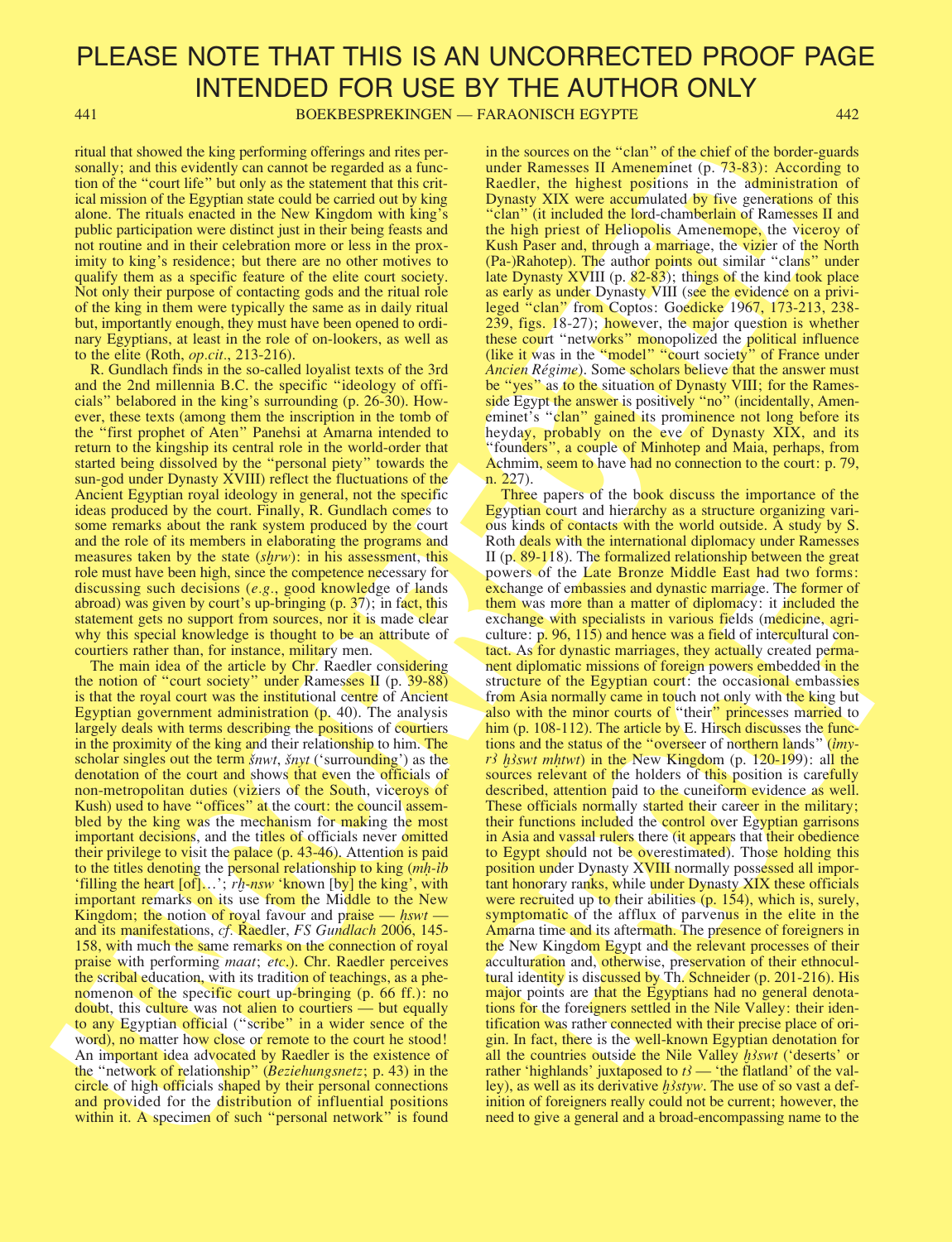443 BIBLIOTHECA ORIENTALIS LXVI N° 5-6, september-december 2009 444

foreign (Asiatic) foes of Egypt can be traced in the New Egyptian sources, to say the least, twice — such is the use of the words '3mw in the inscription of Hatshepsut from Speos Artemidos (Urk. IV, 383 ff) and sttyw in the Elephantine Stela of Sethnakhte (Seidlmeyer, FS Stadelmann 1997, 375). According to Schneider, the acculturation of foreigners was achieved through their embedding into the Egyptian hierarchy and acquiring the specific culture of the strata they happened to enter. The foreign identification was easily lost, with the exception of marriages between foreigners and the transmission of their identity into the next generation: the best (and actually the only) marker of this were the personal names, and it can be seen that foreign names were considerably rare in the second generations of such families and almost extinct in their third generations (p. 207-208). These observations seem important for the cases of real acculturation of foreigners in Ramesside Egypt; it is an oddity, however, not to approach the existence in the same period of alien groups retaining their specifics, like the military communities of the Sherdens and, later on, the Lybians.

for the same of the same based on the same  $\approx$  Equivalent value of the same of the same in the same of the same of the same of the same of the same of the same of the same of the same of the same of the same of the same We would like not to discuss at length the non-Egyptological contributions to the book (the articles by A. Wagner on the "court style" in the Biblical texts — p.  $217-230$  and by D. Kreikenbom on the palatial residences of the early Roman Empire — p. 231-266). Speaking generally of the book reviewed, one would not doubt that it touches many important features of the Ramesside state and for some of them (like for the prosopography and the administrative functions of the "overseers of northern lands") will serve a standard text. It should be stressed, however, that it is a study of the state rather then of the court. We have already said that the cultural and behavioral entity described by teachings and loyalist texts is the entire Egyptian administration and not specifically the court; that many public performances forming, in the idea of the authors, the court's life were in reality addressed to the entire state; and that one can hardly detect an insular and self-reproducing "interior circle", that would be defined as "court" not functionally but socially. Certainly, one should not overestimate the insularity of such body in the societies where it really existed; and a comparison of Egypt to such societies is not pointless. However, the book reviewed seem to show between them (quite neatly, though contrary to the aspiration of its authors) more differences then similarities.

February 2009

Moscow, Russia Ivan A. LADYNIN

ZIEGLER, C. (dir.) — Le Mastaba d'Akhethetep. (Fouilles du Louvre à Saqqara 1). Editions Peeters, Leuven, 2007.  $(32 \text{ cm}, 304)$ . ISBN 978-2-35031-084-8.  $\in$  80,-.

 $*$ \*

This volume presents the first out of a projected series on the results of the Louvre excavations at Saqqara. The excavations under the direction of Dr. Ch. Ziegler were aimed at the recovery of the mastaba tomb of Akhethetep. The actual fieldwork was initiated in 1991 and finished in 2003. The Louvre has been intertwined with Akhethetep for over a century since it acquired his chapel (Louvre E. 10958) from the Egyptian government in 1903.

Eighty-eight years after the purchase of the chapel, the Louvre initiated a project aimed at the re-location of the tomb's remains. Neither the 1897 map of Saqqara composed by J. de Morgan, $\frac{1}{1}$  nor the purchase documents in the archives of the Louvre revealed anything on the tomb's exact location. The only indication on the approximate location of the tomb's superstructure was offered by Hilda Petrie and Margaret Murray.<sup>2</sup>) In accordance with their description, the Louvre team commenced a survey near the south-western angle of the step pyramid complex of Djoser. The long lost tomb of Akhethetep was eventually recovered only several meters north of the Unas causeway. Preliminary reports on the archaeological fieldwork appeared on a regular basis, particularly in the annual editions of BIFAO and Revue d'Égyptologie. The tomb chapel of Akhethetep, presenting the only space unity inside the otherwise massive mastaba superstructure, has previously been studied and published extensively in  $1993$  by Ch. Ziegler.<sup>3</sup>)

The first volume of the Louvre excavations only deals with the Old Kingdom remains, i.e. the original burial and its subsequent use-life as a funerary chapel where offerings were made for the deceased tomb owner. The area also revealed remains from later periods. These remains will be published in three forthcoming volumes, covering the annexes to the original mastaba superstructure, the Late Period appropriation of the structure for mass burials and a final volume on the ensemble of Coptic structures.

The present publication has been divided into five chapters. The first chapter contains an introduction by Christiane Ziegler. The remains of the tomb's superstructure and substructure are presented and discussed by Jean-Marie Adam in chapter II. In chapter III, Christiane Ziegler and Marc Étienne discuss the tomb's decoration. A catalogue of finds from the mastaba of Akhethetep is presented in chapter IV. The various object categories are respectively accounted for by Guillemette Andreu-Lanoë, Christiane Ziegler, Catherine Bridonneau and Guy Lecuyot. Chapter V is concerned with the conservation and restoration of the various structures (Jean-Pierre Adam) and objects (Marie-Françoise de Rozières) discovered during the excavation.

#### I. (pp. 17-28)

Figure First chapter contains are trucked more trap-<br>
Ters. The first chapter contains an introduction by Christiane-<br>
Ziegler. The remains of the tomb's superstructure and sub-<br>
incohere are presented and discussed by Je Ziegler first presents an account of Saqqara, in particular the area of the mastaba of Akhethetep, elucidates the archaeological methodology and the system of coordinates employed, gives a short overview of the annual missions of the Louvre, and adds some notes on the tomb owner and his relatives. Akhethetep (*<i>i*htj-*htp*) appears to have been closely associated to the court during the reign of Niuserre or Djedkare Isesi (5<sup>th</sup> dynasty). Amongst Akhethetep's seventeen recorded titles are *im3*<sup>-•</sup>, *smr* w<sup>o</sup>*ty* and *hry-sšt3 n pr-dw3t*: gracious of arm, sole companion and secretary of the *pr-dw3t*. These quite general titles do not reveal anything on his exact profession. The new excavations did not yield any new titles to those already known from the Louvre chapel. The proposed date for Akhethetep has been refined by  $C^{14}$  dating,

<sup>&</sup>lt;sup>1</sup>) Morgan, J., De 1897: Carte de la nécropole memphite, Dahchour, Sakkara, Abou-Sir, Le Caire.

<sup>&</sup>lt;sup>2</sup>) Petrie, H.F., & M.A. Murray 1952: Seven Memphite Tomb Chapels, BSAE LV, 7-8, London.

<sup>&</sup>lt;sup>3</sup>) Ziegler, C., 1993: Le Mastaba d'Akhethetep; une chapelle funéraire de l'ancien empire, Paris. This publication has been reviewed in a previous edition of BiOr by Rosemarie Drenkhahn: *BiOr* LII (1995), 635-8.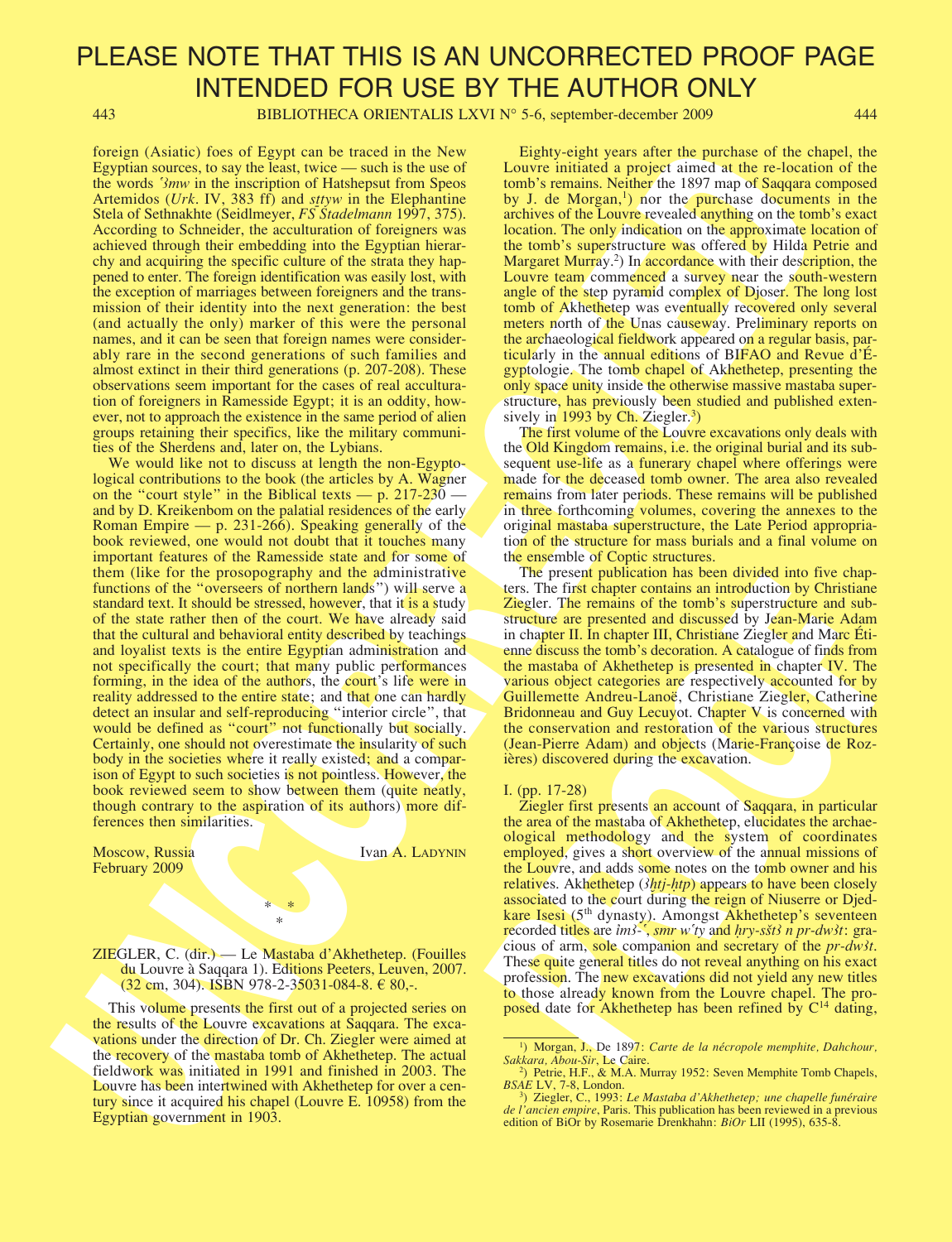445 BOEKBESPREKINGEN — FARAONISCH EGYPTE 446

applied to a wooden beam found in-situ underneath the stone sarcophagus, to a *terminus post quem* of 2869-2503 B.C.

### II. (pp. 29-85)

appled to a vector beat four distance and the signific on the contribution of the present of the signific on the signific on the signific on the signific on the signific on the signific on the signific on the signific on A brief introduction on the morphology of the mastaba (1) is followed by (2) a discussion of the adjacent structures. Through the addition of several structures, the tomb of Akhethetep was transformed from an isolated monument to the centre of a larger funerary complex. Directly opposite the entrance of Akhethetep's chapel is the entrance to a chapel D. The latter is incorporated into a larger structure which contains two more chapels, entered from its eastern façade: chapels E and K. Parallel to Akhethetep's eastern façade runs a neatly constructed massive wall. The thus resulting corridor is entered in the north and south through a small doorway. Built against the southern face of Akhethetep's mastaba, then, is the considerably smaller tomb known as "mastaba E 17". The latter had already been excavated and published by Hilda Petrie and Margaret Murray in 1952. The chapel belongs to another Akhethetep, presumably related to our main character.

(3) The Louvre chapel has a cruciform shape and is entered from the east through a vestibule followed by a narrow doorway. The chapel's inner surface measures 1.61x4.21m, which equals 3x8 cubits. The floor has been disposed of its paving stones. Originally, the chapel would have contained a serdab, located behind the southern wall. The chapel is composed of white limestone blocks that appear to be originating from Tura.

(4) The three titles associated with the anonymous person who sits behind the offering table on the surprisingly well preserved northern exterior false door, described at further length in chapter III.2, differ from those of Akhethetep. Therefore, it seems likely that the mastaba served two different people.

(5) Only a short section of the publication is dedicated to the surface treatment of the stones used for the construction of the mastaba superstructure. The eastern façade received priority, revealing a certain hierarchy in surface treatment. The difference might also implicate that the superstructure was left unfinished, with only the eastern side satisfactorily worked.

(6) The dimensions and proportions of the mastaba offer another indication on its unfinished status. The superstructure is preserved to a height of 12 courses of limestone blocks. The top of the twelfth course is left unfinished. A thirteenth course would account for a reconstructed height of 6.40m, equalling 12 cubits.

(7) Only the outer framework of the superstructure is constructed with limestone blocks from Tura; the interior is filled with local, undressed limestone blocks of modest dimensions. A striking peculiarity is the slightly concave exterior of the eastern and southern walls of the superstructure.

(8) The tomb shaft and burial chamber are discussed in the final paragraph of chapter II. At a depth of 20.83m the bottom of the shaft is reached. At the entrance to the burial chamber and in the chamber itself, i.e. on the walls and ceiling, notes and guiding lines for the workmen who were responsible for its construction, and those responsible for the positioning of the stone sarcophagus, have been preserved in red paint.

III. (pp. 87-146)

(1) The wall decoration of the Louvre chapel is subject of the first part of chapter III. Decoration on the façade, entrance, drum, doorway, and the chapel's walls are described and provided with commentary. The present chapter on the chapel's decoration should not be considered as a complete revision of, or substitute to Ziegler's 1993 publication. Whereas the latter particularly focused on the textual evidence, the present publication is mainly descriptive concerning the decorative content, i.e. the scenes of daily life. The decoration is treated systematically. Each wall is described separately, according to the registers, from top to bottom. This is indeed an improvement compared to the former publication. The description is also provided with new commentary, including notes and references to more recent publications. It is however regrettable that the opportunity to contextualize the present chapel into the overarching framework of mastaba tomb decoration, i.e. comparing its iconographic content and workmanship with other tombs, has been left unutilized.

The remainder of the chapter is concerned with (2) the already mentioned north exterior false door, (3) a catalogue of architecture- and decoration fragments, and (4) a catalogue of the painted inscriptions and graffiti applied in the superstructure and substructure of the mastaba.

#### IV. (pp. 147-203)

(1) Concurrently with the disassembled relief blocks of the chapel, also the massive composite offering table was shipped to Paris (Louvre E 10958B). It has, however, never been published in detail before. Its dimensions (167x107x58cm) presume that the chapel was constructed around the offering table.

(2) Three polychrome limestone statue fragments of Akhethetep were discovered. These resemble Akhethetep respectively as a scribe, sitting on a chair, and as a standing figure. The latter is dressed in a robe adorned with an emblem of the goddess Bat. None of the statues were found in-situ. Another eleven fragments were retrieved over the years. The three major fragments were already published by Ch. Ziegler in 1997.<sup>4</sup>)These are all included into the present volume again, followed by a catalogue of the hitherto unpublished fragments.

sime that the Chapter was constructed around the othering<br>
(2) Three polychrome linestone statue fragments of<br>
(Akhethetep were discovered. These resemble Akhethetep<br>
respectively as a scribe, sitting on a chair, and as a (3) Not much of the original burial equipment has remained. The pink granite sarcophagus (Reisner type  $e$ ) has been provided with a limestone lid. The sarcophagus does not bear any traces of exterior nor interior decoration. The interior is furnished with a 6 cm thick plaster cast. It is noteworthy that parallel to the sarcophagus, which is located in the centre of the burial chamber, a supplementary lid was left behind upside-down on a temporarily constructed debris wall. Only few additional implements were found in the substructure. These include calcite and greywacke miniature vessels, a golden pendant, a near complete calcite canopic jar and limestone lid.

(4) A deposit of 25 small limestone offering tables and libation basins was found perpendicular to the east wall of the mastaba superstructure. Carved from low quality limestone, the hollowed-out area, aimed at receiving libation offerings, is frequently unfinished. Furthermore, the offering texts are without exception clumsily executed. Many bear the names of funerary priests (hm-k) who were connected to the funerary cult of Akhethetep. Based on palaeographic evidence, the

<sup>&</sup>lt;sup>4</sup>) Ziegler, C., 1997: Les statues d'Akhethetep, propriétaire de la chapelle du Louvre, Revue d'Égyptologie 48, 1997, 227-45.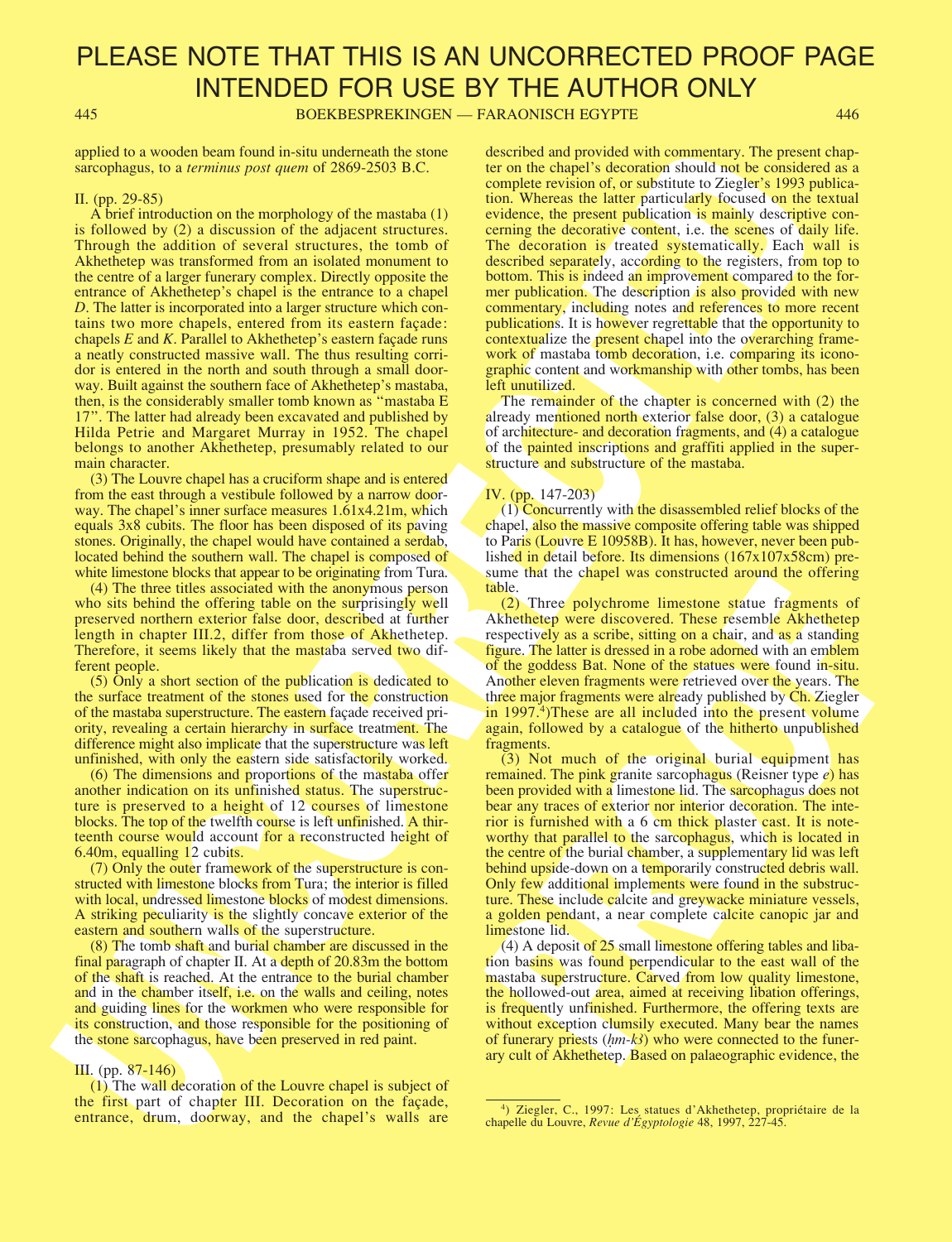447 BIBLIOTHECA ORIENTALIS LXVI N° 5-6, september-december 2009 448

objects could be dated to the period ranging from the  $5<sup>th</sup>$ dynasty up to the First Intermediate Period. All 25 specimen are included in the catalogue (pp. 179-192).

(5) Concerning the ceramics, only some beer jars, bread moulds, a series of miniature vessels and fragments of Maidum-bowls date to the Old Kingdom stratum. The several ceramic categories are briefly described and provided with photographs, followed by four pages containing the technical drawings (pp. 193-199).

#### V. (pp. 205-213)

The final chapter is concerned with the conservation and restoration of different structures and objects. This expresses the great care and responsibility acknowledged by the Louvre mission towards the preservation of the tomb and its appurtenances.

Both the paper and binding of this hard-covered publication are of high quality. The majority of the 126 photographs is printed in full colour. These are supplemented with 66 figures, of which 64 in black-and-white. The figures comprise of technical- and facsimile drawings, on occasion elucidating a photograph. Pages 63-85 contain exclusively plans and section drawings of the sub- and superstructure of the mastaba (i.e. figures 5-31), covering every angle of the tomb's architecture. Seven folding figures are inserted against the publication's back cover: six contain the facsimile drawings of the chapel's decoration, one figure presents a general plan of the excavated area.

The overall impression received is that of a most valuable publication and a welcome acquisition to the literature on Old Kingdom elite tombs. It concurs with the trend witnessed in recent years to re-excavate and to re-publish already known monuments. On the construction and use-life of the monument, not only concerning the initial burial of the tomb owner, but also on the continued existence of the funerary cult, the publication is highly revealing. It indeed demonstrates the value of re-excavation, and a shift of focus towards the installation and maintenance of private funerary chapels.

objects could be also to the later the method in the 15 th containers in the formula density of the method in the could be a could be a could be a could be a could be a could be a could be a could be a could be a could The main critique on the 1993 publication of the Louvre chapel concerned the quality difference between "word" and "image".<sup>5</sup>) Only fragments of its decoration were published photographically, whereas the facsimile drawings did not reveal much on the coherence of the different scenes. This demerit is compensated in the present volume through the inclusion of large folding facsimile drawings, covering each wall of the tomb chapel. A thorough photographic documentation is, however, still awaiting disclosure. Only fragments of the iconography programme are, apparently randomly, reproduced photographically. This precludes for instance a study on the execution of reliefs and an analysis on the use of colour. It is unfortunate that despite two publications on the chapel of Akhethetep, a photographic coverage of its decoration, an elementary aspect of tomb publication, is still to be desired. The author still has to refer to the 1993 publication when discussing aspects of tomb scenes, e.g. on p. 155, referring to: Ziegler 1993, pl. opposite p. 54. Another such reference, i.e. on page 131 to Ziegler, 1993, p.205 is incorrect. Instead, it should read: Ziegler, 1993, p. 203, referring to the polychrome reconstruction of the double false door, which relief fragment SA.92/142 (fig. 42) appears to have been part of.

From a comparison with the few photographs available, sev-

eral mistakes in the facsimile drawings could be discerned:

Figure 37: east wall of the chapel, north end, second register from below, dragnet scene: the sixth person from the right has four fingers of his right hand obliterated, whereas these are clearly indicated in photo 30, p. 112.

Figure 38: north wall of the chapel, second register from below, offering bearers: the third man from the left carries two birds. The bird held in his left hand has been provided with only one leg, whereas the photograph (photo 33, p. 117) clearly reveals two legs.

Figure 39: south wall of the chapel, second register from below, offering procession with desert cattle: within the associated text above the scene, describing the bringing of a dorcas gazelle, the s has been omitted from the spelling of g**Ì**s when compared with photo 35, p. 124.

Figure 43: the single facsimile drawing on the graffiti, i.e. graffito G3, p. 135, is quite inaccurate. A comparison to photo 45 reveals some minor differences.

Considering the archaeological character of the publication, many photographs lack one particularly important feature. None of the photos on (details of) the construction of the mastaba, whether superstructure or subterranean area, include north-arrow nor scale. Some photographs indicate clothes of the workmen in full close-up instead (e.g. photo 18, p. 49).

For reasons of comparison, it would perhaps have been more convenient to have fig. 40, p. 127 (facsimile drawing of the northern exterior false door) reproduced opposite photo 38, p. 129 (close-up of the upper area of the same false door). At present, the drawing is reproduced opposite the full-length photograph of the false door (photo 37, p. 126), which renders the details of the offering table scene incomprehensible.

Concerning the discussion on the sarcophagus and the supplementary lid (IV.3.1.1, p. 165 ff), a technical drawing of both is desired. The sarcophagus and both lids are indicated in the plan of the burial chamber (fig. 23) and provided with measurements. For a comprehensible impression of the sides, one has to combine information from the drawings in fig. 24, an axonometric projection, and fig. 25, section through the burial chamber.

or in notinal catentia as door) reproduced opposite into<br>38, p. 129 (dose-up of the upper area of the same false door).<br>At present, the drawing is reproduced opposite the full-length<br>obergaph of the false door (photo 37, p Notwithstanding the above mentioned minor remarks the publication remains valuable. It is indeed a most welcome addition to Ziegler's 1993 publication on the Louvre chapel of Akhethetep. Besides, it is also an important publication on its own right. The authors not only pay attention to the chapel's decoration, but present a complete overview of this funerary monument. The several use-lives, and the changes these bring about, are discussed. This leaves the reader with a satisfactory impression on the use and maintenance of an Old Kingdom private funerary chapel.

Leiden University, April 2009 Nico STARING

WILLEMS, H. O. — Dayr al-Barsha I. The rock tombs of Djehutinakht (No. 17K74/1), Khnumnakht (No. 17K74/2), and Iha (No. 17K74/3). With an essay on the history and nature of nomarchal rule in the early Middle Kingdom. (Orientalia Lovaniensia Analecta, 155). Editions Peeters, Leuven, 2007. (XXIV, 126, 61 pls.). ISBN

\* \* \*

<sup>&</sup>lt;sup>5</sup>) Rosemarie Drenkhahn: *BiOr LII* (1995), 638.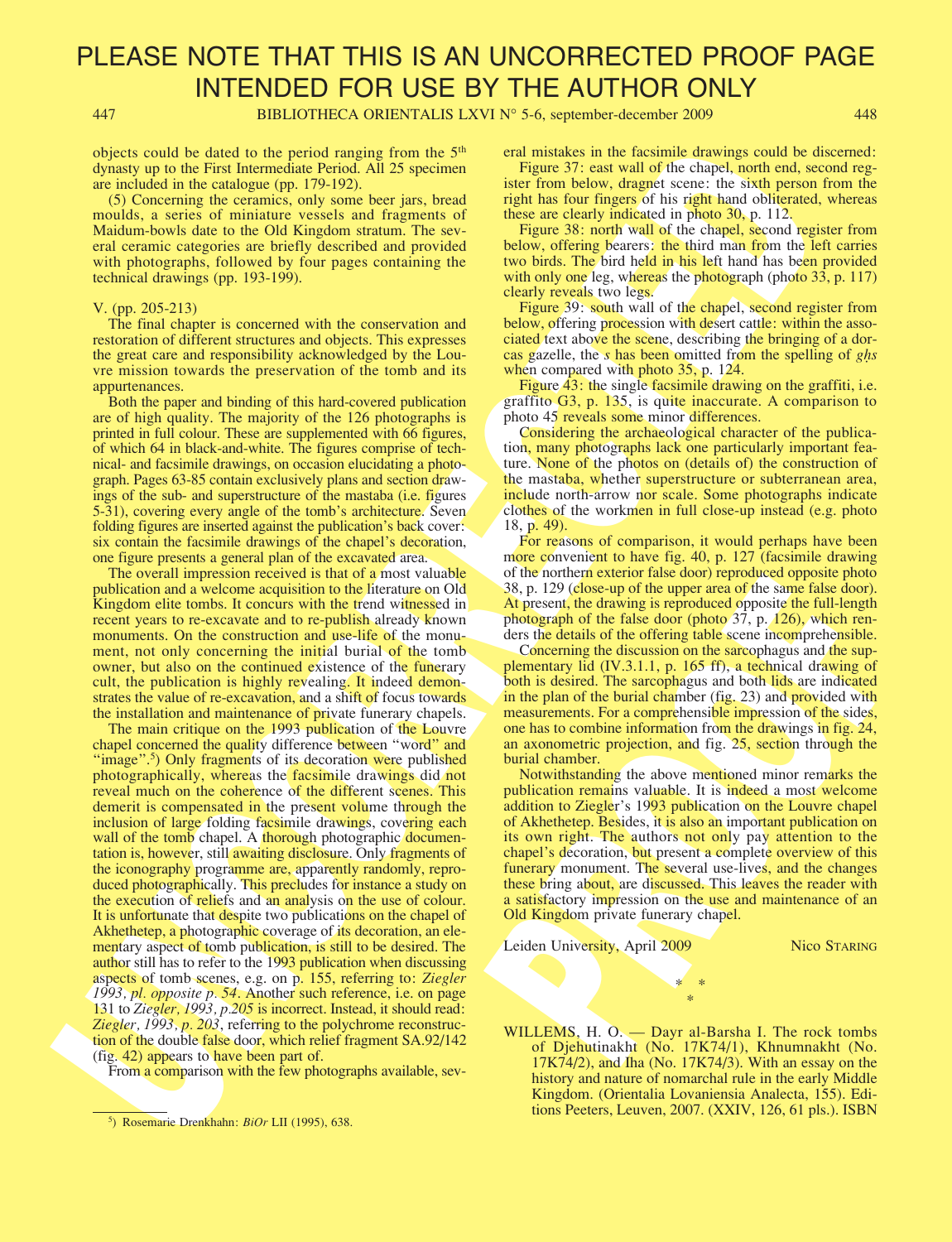449 BOEKBESPREKINGEN — FARAONISCH EGYPTE 450

#### 978-90-429-1825-2.  $\in$  78,-.

Harco Willems et ses collaborateurs publient ici le premier volume d'une série de quatre monographies consacrées aux nouvelles fouilles menées par l'Université de Leuven à Deir el-Bercha depuis 2001, autant dans les zones des nécropoles de l'Ancien et du début du Moyen Empire, que dans les carrières. Dans ce premier volume sont publiées les tombes de trois fonctionnaires: la tombe nº 17K74/1 de Djéhoutinakht (tombe nº 10, *El Bersheh* II, p. 43-46), la tombe nº 17K74/2 de Khnoumnakht (tombe nº 9, El Bersheh II, p. 42), et la tombe nº 17K74/3 de Iha (tombe nº 8, El Bersheh II, p. 38-41).

La publication, décomposée en sept chapitres, comprend 126 pages et 61 planches (pl. I-VI: plans; pl. VII-XLIV: photographies couleur et noir et blanc; pl. XLV-LVI: fac-similés en couleur; pl. LVII-LVIII: dessins de céramiques et d'objets divers; pl. LIX-LXI: extraits de documents de fouilles, de plans et photographie des fouilles anciennes). La table des matières, la liste des figures et la liste des planches sont présentées en début d'ouvrage (p. VII-X), et sont suivies de 14 pages de bibliographie (p. XI-XXIV).

À la fin de l'ouvrage, un premier indice comprend les principaux noms propres et noms communs, ainsi que, étonnamment, les noms des auteurs modernes cités dans le texte (p. 115-117); il est suivi d'un indice listant uniquement les toponymes rencontrés (p. 117) et d'un troisième indice reprenant l'ensemble des termes translittérés présentés et étudiés par l'auteur (p. 118-123). Les sources — sarcophages, Textes des Sarcophages, graffiti, textes littéraires, papyri, Textes des Pyramides, statues, stèles et tombes — sont, enfin, réunies dans un dernier indice (p. 124-126).

Nous regretterons plusieurs petites erreurs qui émaillent cette publication, par ailleurs de grande qualité. Pour ne citer que deux exemples caractéristiques, nous signalerons p. 33, troisième paragraphe, un renvoi aux planches XXIII-XIII (?) alors qu'il s'agit certainement des planches XXII et XXIII; et page 36, une erreur dans le style même de l'édition puisque le titre « 4. The East Wall (pl. IX-XIV; pl. XLVI) » devrait être en gras et droit (comme le  $n^{\circ}$  3, p. 32) et non en italique.

Le chapitre 1 (p. 1 à 9), que l'auteur qualifie d'introduction, est consacré à la présentation générale du site. La Mission a délimité plusieurs zones archéologiques: les zones 4 et 7 dans lesquelles on trouve des douzaines de tombes rupestres de l'Ancien Empire et de la Première Période intermédiaire; les zones 8 à 11 comprenant une nécropole du Moyen Empire; et surtout la zone 2 dans laquelle furent aménagées les tombes des nomarques du Moyen Empire et où se trouvent les trois tombes étudiées et publiées dans ce volume.

The state of the state state and the prime is a choice of 11.1 Propose of a method in the state of the state of the state of the state of the state of the state of the state of the state of the state of the state of the s H. Willems et ses collaborateurs proposent également, dans ce premier chapitre, un historique des fouilles et des relevés épigraphiques réalisés préalablement sur le site par P. E. Newberry et son équipe (1891-1893), par A. Bey Kamal et G. Daressy quelques années plus tard, et enfin par G. A. Reisner en 1915. La renommée du site est consécutive à la découverte, lors de ces premières missions, de magnifiques sarcophages inscrits des Textes des Sarcophages, de modèles et de statues. Les auteurs posent enfin le programme général de la mission belge: l'étude du paysage et des cimetières; l'analyse particulière d'un groupe de tombes datant de la fin de la Première Période intermédiaire et/ou du début du Moyen Empire, ainsi que celle de la tombe de Djéhoutihotep datée de la fin de la XII<sup>e</sup> dynastie; mais aussi les recherches dans la zone 9, ainsi que dans la zone des carrières.

Le chapitre 2 (p. 11 à 17) propose une analyse spatiale des tombes, insistant particulièrement sur le fait que l'activité intensive d'extraction de la pierre dans le secteur a provoqué l'effondrement du sommet de la colline, détériorant ainsi nombre de tombes de nomarques de la zone 2, et en particulier l'une des plus importantes du secteur, celle d'Ahanakht I<sup>er</sup>.

Le chapitre 3 (p. 19 à 22) résume rapidement les recherches préalables depuis la première visite de K. R. Lepsius: la copie de l'autobiographie relevée dans la tombe de Iha par A. Eisenlohr en 1869, ainsi que les photographies prises dans la même tombe par le Major R. E. Brown vers 1880; une nouvelle copie du texte par A. H. Sayce en 1884; les missions menées successivement par P. E. Newberry et W. Fraser, par G. Daressy et A. Kamal, et enfin par G. A. Reisner.

Les chapitres 4, 5 et 6 sont consacrés à l'étude des tombes 17K74/1 (p. 23 à 58), 17K74/2 (p. 59 à 60) et 17K74/3 (p. 61 à 81). L'analyse comprend une description architecturale des structures, une présentation des fouilles menées dans les puits et les chambres funéraires, un exposé des objets et de la céramique mis au jour lors des fouilles, et enfin et surtout une étude complète des décors conservés sur les parois et un relevé des inscriptions, suivi d'une traduction des textes et de leur commentaire. C'est clairement sur cette dernière partie que l'auteur a concentré une grande partie de son attention proposant une quantité très importante de notes dans le cadre de l'étude et de la traduction des textes autobiographiques.

La qualité du cahier photographique et des fac-similés épigraphiques présentés en fin d'ouvrage sont relativement remarquables et nous permettent de suivre facilement les analyses et commentaires élaborés par l'auteur.

graphiques presentes en mui ou avaige sont reiativement<br>remarquables et nous permettent de suivre facilement les ana-<br>lyses et compensatives charges ar l'auteur.<br>Le chapitre 7 est, sans conteste, la partie la plus analytiq Le chapitre 7 est, sans conteste, la partie la plus analytique et intéressante de cette monographie. H. Willems tente un exposé complet des différentes activités menées par les nomarques du 15e nome de Haute-Égypte, auxquelles participent certains de ses subordonnés. Avant cela, il revient sur la question de la datation supposée du nomarcat d'Ahanakht Ier (p. 84-88). Malgré un nouvel état des lieux, une réflexion basée sur une série d'hypothèses liées à la durée des règnes de Montouhotep II et Montouhotep III et notre connaissance des événements historiques survenus à cette époque de transition, ses conclusions varient peu de celles proposées dans son article publié en 1985 « The Nomarchs of the Hare Nome and Early Middle Kingdom History », JEOL 28 (1983-1984), p. 80-102, et il semble établi maintenant que Ahanakht Ier exerça ses fonctions aux environs de l'Unification du territoire par Montouhotep II.

Le deuxième point important sur lequel H. Willems a porté son attention est celui de l'administration civile et religieuse, au niveau régional, vue à travers les témoignages laissés par le nomarque Ahanakht I<sup>er</sup>, mais également par deux de ses subordonnés, Djéhoutinakht et Iha. Ces responsabilités s'exercent tant dans le domaine cadastral, que dans celui de l'exploitation des carrières d'Hatnoub — en particulier pour le temple de Thoth à El-Ashmounein — ou encore dans les activités commerciales avec les populations du désert oriental.

Enfin, l'auteur revient sur un débat toujours d'actualité: celui de la réalité des titres de vizir portés par certains hauts dignitaires du 15e nome de Haute-Égypte. Son argumentaire en faveur du vizir Ahanakht est très séduisant, notamment le fait que l'ensemble de la lignée familiale ait des liens avec la cour royale, mais aussi et surtout que ses titres de vizir soient intercalés au milieu d'un texte autobiographique — ses acti-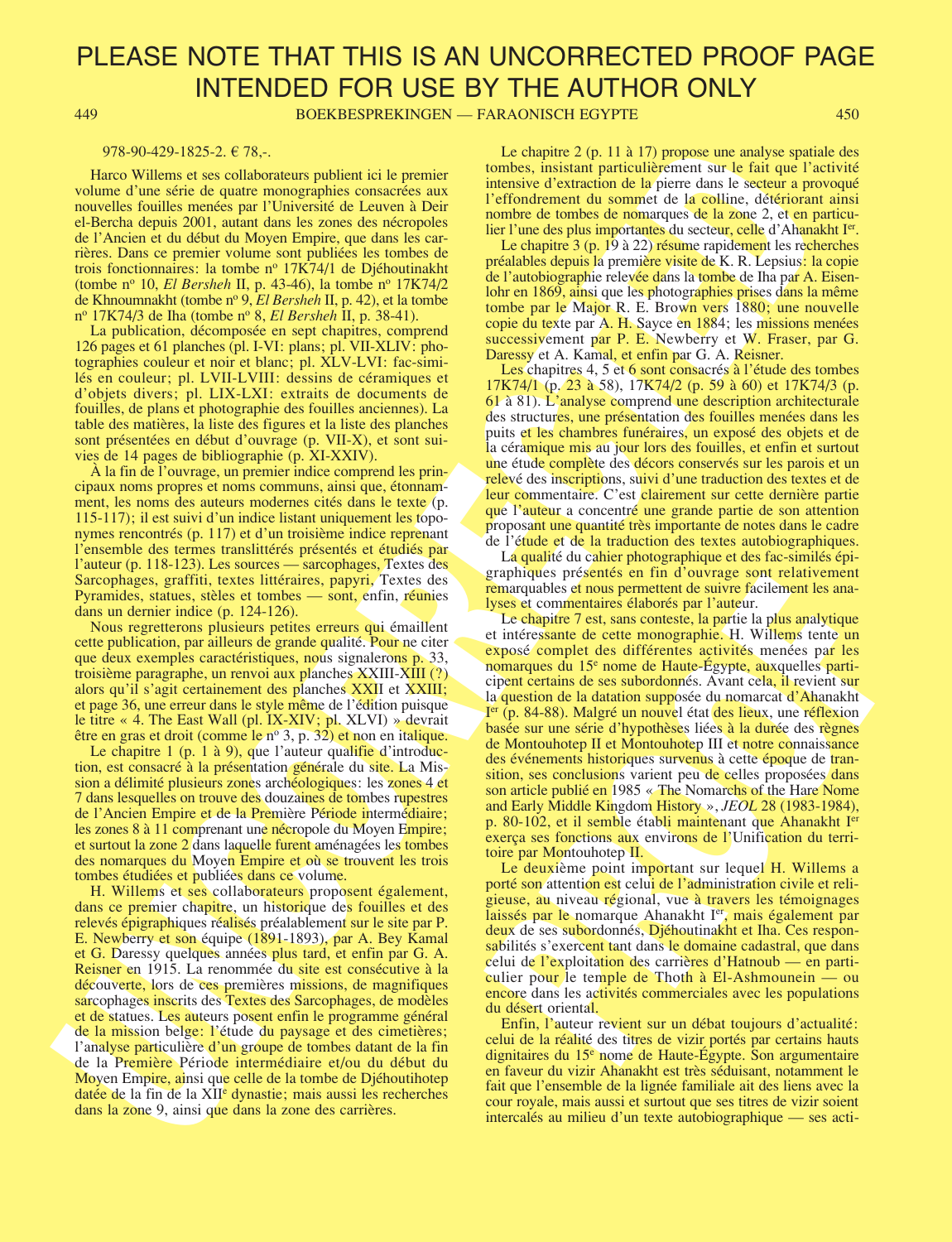451 BIBLIOTHECA ORIENTALIS LXVI N° 5-6, september-december 2009 452

vités au sein du temple de Thot à El-Ashmounein ainsi que son rôle dans la gestion du cadastre ou encore sa participation à l'exploitation des carrières d'Hatnoub — dont la véracité peut difficilement être remise en question. Il est clair que l'analyse proposée, si il est confirmé qu'Ahanakht I<sup>er</sup> fut un « vrai vizir » provincial subordonné à un vizir basé à la Résidence, fournit une vision différente et très intéressante de l'administration régionale — mais également nationale — pendant et juste après la réunification du pays menée par Montouhotep II. Cette analyse éclaire — dans le cadre de cette étude particulière (reprise plus récemment dans un second ouvrage intitulé Les Textes des Sarcophages et la démocratie. Éléments d'une histoire culturelle du Moyen Empire égyptien, Quatre conférences présentées à l'École pratique des hautes études, Section des sciences religieuses, mai 2006, Paris, Cybèle, 2008) — notre propre connaissance sur la place des hauts dignitaires provinciaux à la cour royale et dans l'administration centrale du pays à la fin de la Première Période intermédiaire et/ou au début du Moyen Empire (voir en particulier la partie intitulée « Historical background », p. 107-109).

Les subordonnés de Ahanakht I<sup>er</sup> — Iha, Khnoumnakht et Djéhoutinakht — disparaissent quelque peu sous la masse d'informations relatives à leur supérieur hiérarchique direct. Il est vrai que leur statut limite certainement la quantité et la qualité de l'information relative à l'exercice de leurs fonctions, et que les inscriptions présentes dans leurs tombes respectives font certainement plus référence au nomarque qu'à leurs propres actions dans le nome. Toutefois, ces constatations suscitent quelques interrogations sur l'organisation même de la réflexion menée par l'auteur. H. Willems indique en effet, en introduction du dernier chapitre (p. 83), que la tombe du nomarque Ahanakht I<sup>er</sup> (17K85/1) sera étudiée et publiée dans un volume ultérieur (bien que la mention de cette publication ne soit pas faite dans l'énumération des trois autres volumes dédiés au site à la page 9). N'aurait-il pas été alors simplement plus judicieux de réunir l'ensemble des données épigraphiques — celles relatives aux dignitaires Iha, Khnoumnakht et Djéhoutynakht, mais aussi celles relatives au nomarque Ahanakht I<sup>er</sup> en nous offrant le bénéfice d'une nouvelle édition de texte de qualité — afin de proposer au lecteur un dossier exhaustif permettant d'apprécier pleinement cette analyse avancée sur la fonction de nomarque à la XI<sup>e</sup> dynastie?

Pour conclure, dans le chapitre 2, les auteurs ont rapidement présenté une série de témoignages archéologiques qui éveillent notre curiosité et nous laissent entrevoir la possibilité d'approfondir notre compréhension de cette région. Ainsi, la découverte en 1972 par Osiris Ghobrial et Mahmoud Hamza de l'inhumation du vizir Khouou, père de Djéhoutynakht, dans le village même d'El-Bercha suggère que tous les hauts dignitaires n'auraient pas été inhumés dans une tombe rupestre et que l'exploration de la plaine environnante et l'étude de l'ensemble des éléments archéologiques dans l'ensemble des zones définies pourraient fournir des informations complémentaires de toute première importance pour notre connaissance de l'administration provinciale à l'Ancien Empire, à la Première Période intermédiaire et au début du Moyen Empire.

Centre de Recherches Nathalie FAVRY Égyptologiques de la Sorbonne Université Paris IV – Sorbonne 22 mai 2009



PLES DE KARNAK — Cahiers de Karnak XII. 2 vols. (Études d'Égyptologie 8). Institut Français d'Archéologie Orientale du Caire, Cairo, 2007. (27,5 cm, fasc. 1: 7-399; fasc. 2: 407-842; dvd-rom). ISBN 978-2-0435- 8. ISSN 1110-2470.  $\in$  90,-.

This 'Cahiers de Karnak' reports the work of the Centre Franco-Égyptien d'Étude des Temples de Karnak (CFEETK) between 1998 and 2004. Fascicle 1 presents 15 papers (1-14) and 16) and fascicle 2 contains 8 papers (15 and 17-23) plus an enclosed dvd-rom. A useful table of contents and short reviews of all the papers in French and in English together with summaries in Arabic are presented at the end of fascicle 2.

The introduction paper by Grimal and Larché informs about all CFEETK's activities in Karnak from 1998 to 2004. These activities include the results of the archaeological excavations in the temple of Amon, the restoration works and the piecing together of dismembered remains of the monuments found in the III<sup>rd</sup> pylon. Some special studies such as hydrography, petrography and statuary are presented. Studies of dismantled monuments are offered as well. Furthermore, the specific activities of the documentation and the photographic services are detailed. Useful schematic lists of members, inspectors and co-operators of the CFEETK together with their positions are included (p. 7-60).

victor as also tropic of The Moderation and the specific transmission and the CFIRE RANGELEY (1892) and the CFIRE RANGELEY (1893) and the CFIRE RANGELEY (1893) and the CFIRE RANGELEY (1893) and the CFIRE RANGELEY (1893) a inspectors and co-operators of the CFEETK together with<br>their positions are included (p. 7-60).<br>Amaudies' bibliography of 34 articles as well as a video<br>film of the work of Laufriay - CFEETK's first field director<br>from 19 Arnaudiès' bibliography of 34 articles as well as a video film of the work of Lauffray - CFEETK's first field director from 1967 to 1978 - at Karnak between 1968 and 1995 is useful (p. 61-64). About 181.000 documents of various kinds recorded in the CFEETK files required a database. This database 'Karnak' was created in 1994 and developed and adapted to the requirements of researchers. As a multimedia information system it can simultaneously handle textual and iconographic documentations. The database is mainly used to manage the 60.000 pictures of the CFEETK's photographic library and it enables researchers to work with images in high resolution. A graphic interface, in accordance with the plans and the nomenclature established by Porter & Moss, enables to reach directly the numerical files made up of important photographic funds in 'jpg' format (Bellod, Chéné, Chevrier and Legrain) and bibliographic funds in 'pdf' format. A spinoff of this project would be the creation of an (updated) electronic Porter & Moss dedicated to the site of Karnak. Arnaudiès also presents very informative pictures and schemes that enhance the accessibility of this paper. The project is still in process with various institutions (p. 65-90). Moreover, in 2004 the CFEETK has developed a key plan of Karnak by using a Geographic Information System. Arnaudiès and Laroze report that this plan shows the location of all archaeological operations from 1967 until 2004. A list of these operations informs about location, involved researchers and dating of the works together with relevant short bibliographies (p. 91-106; the table of contents erroneously mentions p. 91-103).

Eighteen clay figurines were discovered in the oriental part of Karnak's open air museum. They mainly belong to the socalled 'concubine type'; three others are zoomorphic. The figurines were scattered over three areas, in layers always in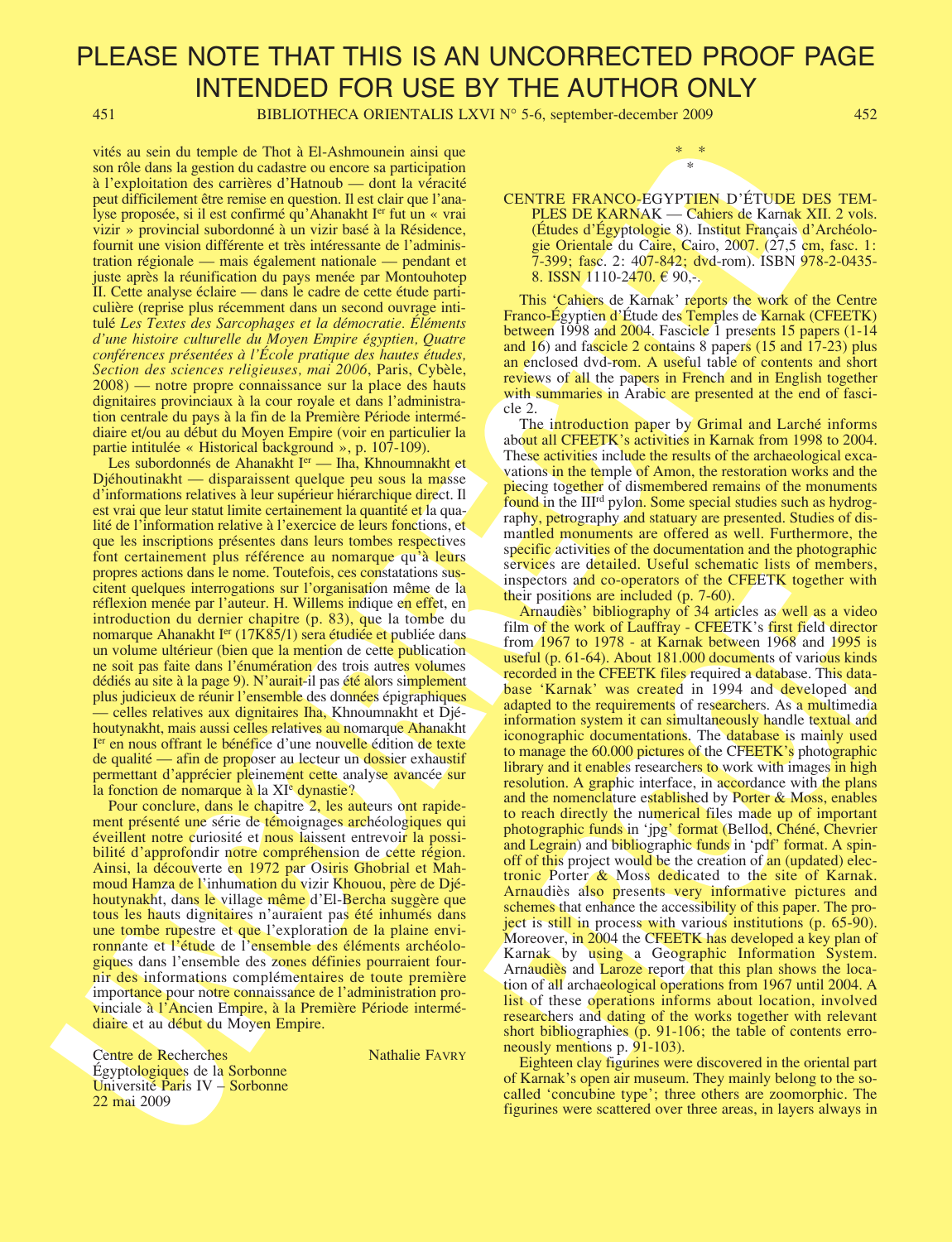453 BOEKBESPREKINGEN — FARAONISCH EGYPTE 454

relation to the construction or destruction of the walls. Horn dates them back to the  $26<sup>th</sup>$  dynasty supposing they had a ritual use (p. 327-334). The rebuilding of Amenhotep II's shrine in the open air museum required a preventive archaeological intervention. Jet reports that two architectural phases of Saito-Persian time were observed, characterized by raw brick walls sometimes built on a wooden frame and grounds covered with shards and chock holes (p. 335-354).

Recent discoveries of large mud-brick remains north of Hatshepsut's podium, supplemented by an architectural interpretation of previously cleared structures, allowed Charloux to present a new restitution of constructions at the beginning of the Middle Kingdom in this area. At that time the religious complex might be structured by a sanctuary preceded by a terrace and surrounded by storerooms and concentric enclosure walls, yet unknown. The detailed schemes and drawings together with clear photos increase the comprehension of this reconstruction (p. 191-226; 809-812). Charloux also describes a sandstone canalization uncovered north of Hatshepsut's podium. Exposed along thirty meters this canalization is an exceptional evidence of the quality and complexity of the drain systems at the beginning of the New Kingdom. More archaeological data dealing with 18<sup>th</sup> dynasty monuments, such as enclosure walls, foundations of the socalled 'storerooms and chapels of Thutmose I' and Hatshepsut's podium are presented as well (p. 261-284; DVD).

ration of a constraint of original constraint of the sail. However, we also have the same station of the same station of the same station of the same station of the same station of the same station of the same station of In front of the VI<sup>th</sup> pylon an original monument of Thutmose III has been erected in two phases during which a 10.7 m high granite arch has been modified into a sandstone front door porch. The dating of this structure is discussed and its links with the granite bark shrine are focussed on. Its architecture, name and decoration make it original. Arnaudiès-Montélimard reveals a new function of this door as a key point during the royal and/or the sacred bark processions. The  $18<sup>th</sup>$  dynasty scenes of the *bs nswt* ritual and especially those of Thutmose III in the temple of Amon are studied in excursus. According to their composition, nature and the support which they are engraved on, two types of sequences including the *bs nswt* scenes could be distinguished (p.107-190). The sounding conducted in the north-eastern corner of the south court of the VI<sup>th</sup> pylon is part of the general study of the succession of the buildings in the central area of the temple. According to Charloux this research increases the knowledge of the Middle Kingdom mud-brick architectural remains, based on Azim's excavations in the 1980's in the middle of the southern courtyard<sup>1</sup>)(p. 227-246; DVD). Charloux also reports about ceramics collected during the excavations in the courts of the VI<sup>th</sup> pylon. These ceramics represent the main resource to date the architectural mud-brick remains and the under layers. From a thorough comparison with the most recent publications the typological study seems to indicate an  $11<sup>th</sup>/12<sup>th</sup>$  dynasty origin (p. 247-260). The excavations carried out in the northern court of the VI<sup>th</sup> pylon have revealed three phases of layout and no occupation of this zone before the Middle Kingdom. The study of the oldest phase, characterized by walls out of raw bricks and ceramics of the 11<sup>th</sup>/12<sup>th</sup> dynasty, made it possible to establish part of the plan of the sanctuary of the Middle Kingdom and the various stages of its construction. A second phase corre-

sponds to the construction of the VI<sup>th</sup> pylon and its northern court by Thutmose III at the beginning of the New Kingdom. This is confirmed by the discovery of a foundation deposit under the base of one of the columns of the court. The third phase coincides with the establishment of an oil press at the Late Roman period; its perfectly preserved foundation is the first in-situ example found in Karnak. The informative tables and interesting figures increase the comprehension of this contribution by Charloux and Jet (p. 285-326; DVD). Masson and Millet describe new investigations that were performed in the northern courtyard in front of the IV<sup>th</sup> pylon in order to clarify details about the emplacement of the portico court of Thutmose IV. Two foundation deposits with a faience cartouche of Thutmose IV were found in situ. Associated with the deposit discovered under column 107 of the Hypostyle Hall, these deposits could correspond to three corners of the northern part of the portico court. Moreover, remains of the end  $17<sup>th</sup>$ - beginning  $18<sup>th</sup>$  dynasty and others belonging to the Middle Kingdom gave information about this courtyard's history (p. 659-680). Jet explains about six surveys which were carried out in the forecourt of the VI<sup>th</sup> pylon in 2002. These inspections allowed to study the monuments of Thutmose III's foundations. The discovery of raw brick remains supplements the plan of a Middle Kingdom architectural unit (p. 355-372). The southern part of the court located behind the VIth pylon in front of the granite bark-shrine of the central zone was excavated to the border of the axial passage. Lanoë states that the archaeological data of this excavation have usefully supplemented the architectural study, since the aim of this excavation was to determine the evolution of New Kingdom's constructions in this sector. However, the determination of the chronological sequence of the stratigraphic units and various clues of dating, among which ceramics, revealed two great phases of construction; the first one refers to the Middle Kingdom (p.373-390; DVD).

states that the acchiedorytal data of uns excevation have use-<br>fully supplemented the architectural study, since the aim of<br>this excavation was to determine the evolution of New King-<br>dom's constructions in this sector. H A new examination of the fragments of Sesostris I's portico allows a different reconstruction of this king's sandstone as well as limestone structures. This work is also based on recent archaeological discoveries between the IV<sup>th</sup> pylon to the west and Akh-Mnw to the east. The preserved remains in the so-called Middle Kingdom Court seem to have been built at the beginning of the New Kingdom in order to support Amenhotep I's temple. Thutmose I surrounded this temple with a monumental enclosure which was open both west- and eastward and sheltering lines of storerooms. Afterwards Hatshepsut pushed westward this enclosure in building the IV<sup>th</sup> pylon in her father's name. First she raised two pairs of obelisks west of the IV<sup>th</sup> pylon and then she raised a third pair of obelisks with their jacketing east of this pylon. Thutmose III transformed Hatshepsut's work in building a colonnaded hall between the  $IV<sup>th</sup>$  and the  $V<sup>th</sup>$  pylon and in raising another pair of obelisks in front of the two pairs standing west of the IV<sup>th</sup> pylon. After that Amenhotep II fitted a limestone chapel between the two pairs of Hatshepsut's obelisks, blocking the east-west axis in front of the IV<sup>th</sup> pylon. Larché's extensive contribution shows very informative illustrations with lots of interesting details (p. 407-592; DVD).

A residential quarter of priests was unveiled in the southeast of the Sacred Lake during emergency diggings lead by

<sup>&</sup>lt;sup>1</sup>) J.-C. Golvin, J.-C. Govon, 'Les travaux du Centre franco-égyptien de 1981 à 1985', Karnak VIII (1987), 17-18.

<sup>&</sup>lt;sup>2</sup>) P.Anus, R. Sa'ad, Habitations de prêtres dans le temple d'Amon de Karnak, Kêmi XXI (1971), 217, fig. 1.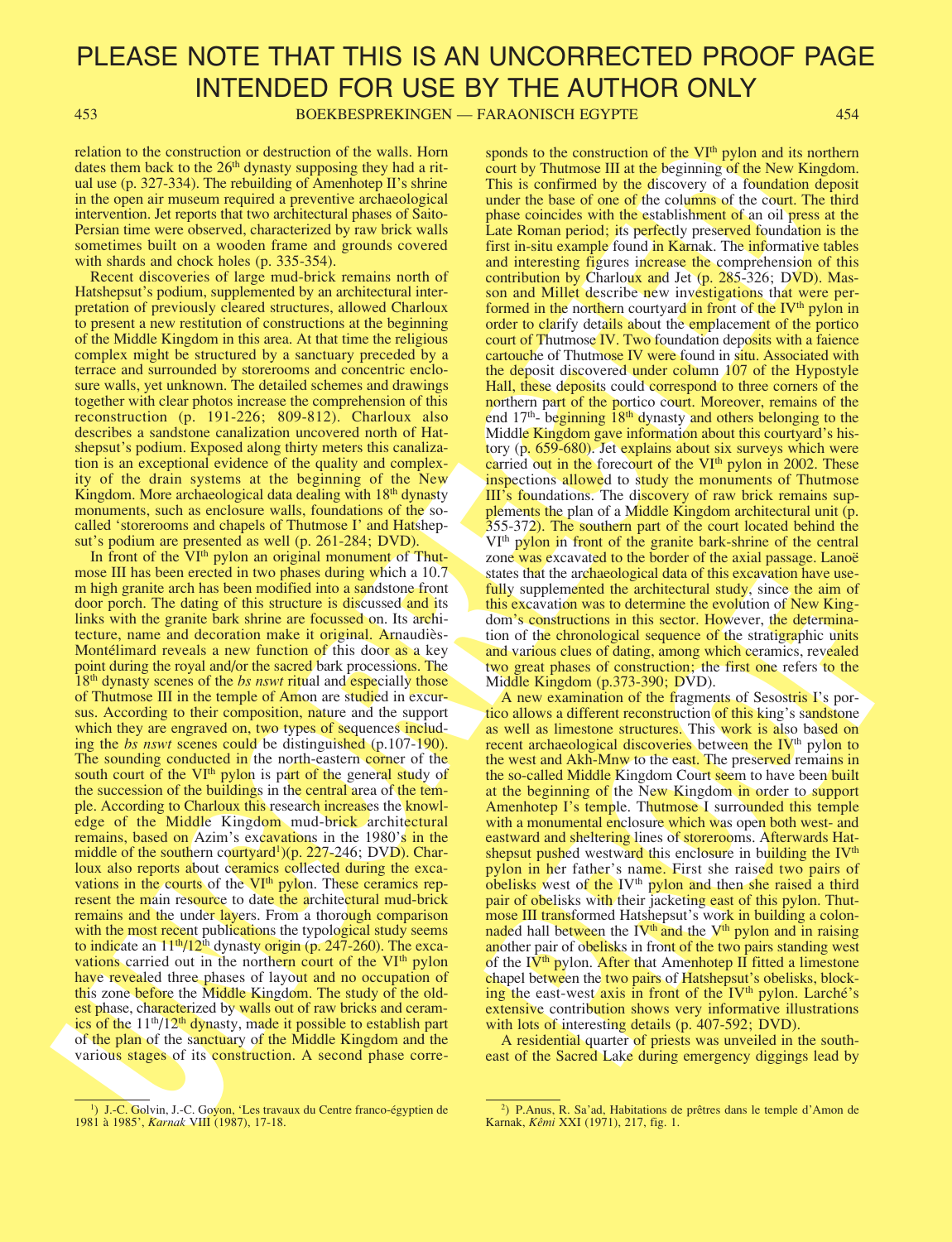455 BIBLIOTHECA ORIENTALIS LXVI N° 5-6, september-december 2009 456

Anna may be a my torus and solid interest of measures and the set of the set of the set of the set of the set of the set of the set of the set of the set of the set of the set of the set of the set of the set of the set o Anus and Sa'ad in 1970.<sup>2</sup>) Since 2000 new studies improve the knowledge of this sector, especially in stratigraphy. Through the excavation of House VII of the priests' quarter, different phases of occupation and partial abandon were discovered. Thanks to the material (ceramics and printed seals mainly) these Late Period phases can be dated as  $26<sup>th</sup>$ - beginning 27<sup>th</sup> dynasty. Masson wonders about the potential occupation of this quarter during the  $21<sup>st</sup>$  dynasty (p. 593-656; 813-814). Masson also describes a seal stamp of a papyrus roll with the name of Vizier Psametik-mery-Neith which was discovered in a fire level which constitutes the last occupation of House VII. Known from very few documents this vizier is for the first time associated with the name of Amasis. The seal stamp provides precious information to date the fire level which seems to have destroyed part of the priests' houses. It also unveiled links between this residential and administrative area of the temple of Karnak and this vizier of Lower Egypt (p. 657-658). Within the framework of excavations east of the Sacred Lake, a southern new trench has been opened. Eight architectural phases have been cleared dating back from the 11<sup>th</sup> to the 13<sup>th</sup> dynasty. A 12<sup>th</sup> dynastical bakery has been highlighted. These researches will end in 2007 with a stratigraphic and horizontal extension of the excavations. Millet's contribution contains very informative illustrations (p. 681-744; 815). The discovery of a sandstone stela of Ramesses III (15 x 90 x 142 cm) during the excavations east of the Sacred Lake increases the corpus of the different wall enclosures of the Karnak temples. Martellière argues that as it was found near the remains of Thutmose III's enclosure wall it seems to prove that Ramesses III made an intervention on this monument (p. 391-400; DVD).

Akh-Mnw, reused during the Christian era, has been the subject of two remarkable books: Le Fur on its decoration and restoration and Carlotti on its architecture.<sup>3</sup>) Both of them recalled the history of the building through the centuries. Two papers focus on the Christian occupation, presenting the condition of paintings by means of photos together with clear informative drawings of the author (Rassart-Debergh) and of Greek inscriptions (Carnot). Various problems including orientation are discussed (p. 745-796, 797-802).

Until now only few hieratic documentary texts were found in the temple of Karnak. Three Ramesside ostraca presented by Tallet bring to light the kind of documents which have existed in the temple and are still to be found (p. 803-808).

The enclosed dvd-rom (French spoken, no subtitling; good sound quality) by Chéné deals with CFEETK's excavations and studies between 2003 and 2004. The various chapters of this dvd-rom are presented in another sequence than mentioned in the summary of fascicle 2. The interesting documentary films about excavations around the  $IV<sup>th</sup>$ ,  $V<sup>th</sup>$  and  $VI<sup>th</sup>$ pylon (see respectively p. 407-592, 285-326, 373-390 and 227-246) are very informative. Impressions of the sandstone canalization uncovered at the north of Hatshepsut's podium (see p. 261-284) and of a stela of Ramesses III (see p. 391- 400) are very worthwhile to watch.

Cahiers de Karnak XII is a welcome addition to the scholarly library of Karnak studies.

Barchem (NL), May 2009 Arris H. KRAMER



\* \*

Until now, Kharga Oasis in the Western Desert of Egypt has not been properly recognized as a rich prehistoric archive even though the first systematic archaeological survey by Gertrude Caton-Thompson took place in the 1930s. The few archaeological activities that have taken place at Kharga since then (e.g. by the Combined Prehistoric Expedition and the Kharga Oasis Prehistoric Project) were either small scale expeditions, or have not even been fully published yet. The new book of Briois, Midant-Reynes, and Wuttmann is therefore an important first step in filling this gap on the prehistoric map of the Western Desert of Egypt, particularly as it is a published final site report with a detailed and outstandingly qualified presentation of a well recorded modern excavation.

'Ayn-Manâwir ML1 is one of a number of Holocene prehistoric sites discovered during the survey of the archaeological mission of the Institut Français d'Archéologie Orientale (IFAO) at Doush, an oasis in the southern part of the Kharga Depression, about 100 km south of Qasr el-Kharga. The excavation at ML1 took place between 1999 and 2001. The site consisted of a large concentration of stone artefacts in primary context with a good preservation of sub-surface material that has been excavated within trenches of more than  $500 \text{ m}^2$  in total. Fire places have been found in close conjunction to the cluster of lithic artefacts that have been flaked there. Stone artefacts represent by far the most important artefact class recovered from the site and are consequently the primary focus of the publication.

Kharga Depression, about 100 km south of Qasr el-Kharga.<br>The excavation at ML1 took place between 1999 and 2001.<br>The site consisted of a large concentration of stone arefacts<br>in primary context with a good preservation of The book is clearly organized in seven chapters, which can be summarized in three major parts:  $(1)$  introduction,  $(2)$ material presentation, and (3) interpretation. The first part contains three short chapters, which outline the organization of the book and introduce the site, its geography and excavation (pp. 1–16). The second and largest part (chapter 4) is primarily devoted to the presentation of the material and its analysis (pp.17–101); chapter 5 illustrates the spatial distribution of the artefact scatter pattern and refittings on the site (pp. 103–119). The third part (chapter 6) discusses the chronological and cultural position of the site within the prehistory of the Eastern Sahara (pp. 121–138). Chapter 7 (pp. 139–141) sums up a brief conclusion.

The total amount of lithic artefacts recovered at ML1 comprises nearly 11,000 flaked pieces (larger than 10 mm), among them 234 cores and 1,199 tools. Compared to prehistoric site inventories excavated elsewhere in the Western Desert, this is an extremely large assemblage allowing a wellassessed statistical examination.

The stone artefacts consist nearly exclusively of one flint type whose source was located some 40 km south of the site. The flint varies extremely in colour, ranging from grey to beige and brown. What may confuse the reader is that the varieties are not consistently termed in the text and tables (cf. p. 17: "silex gris"; p. 21: "silex marron"; p. 95 "silex mar-

<sup>&</sup>lt;sup>3</sup>) D. Le Fur, *La conservation des peintures murales des temples de Kar*nak, Paris (1994); J.-F. Carlotti, L'Akh-menou de Thoutmosis III à Karnak. Étude architecturale, Paris (2001).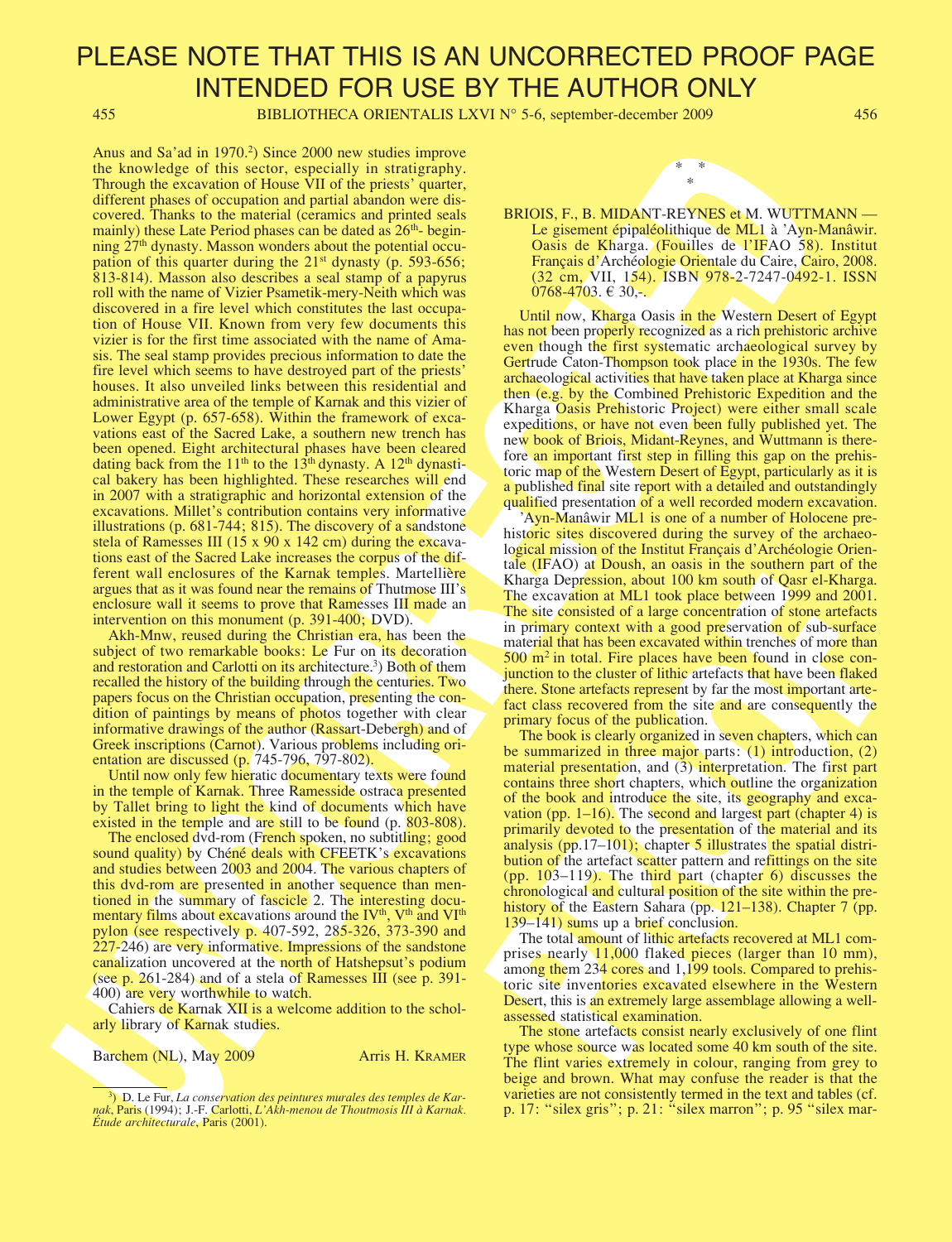457 BOEKBESPREKINGEN — FARAONISCH EGYPTE 458

ron et gris").

The most characteristic elements of the lithic material are blades, bladelets, and micro-bladelets (more than 4,000 pieces) used for the production of microlithic tools. In fact, about three quarters of the tools are elements associated with the microburin technology: geometric microliths and backed bladelets, as well as microburins and other related elements of the secondary production (Although not defined as tools sensu stricto, microburins are listed here among the tools following the conventional type list of Tixier). The most frequent tool type is the elongated scalene triangle (probably used as an inset in arrow shafts).

A useful and highly welcome addition is that the authors illustrate the technical aspects of lithic production by not only presenting the tools, but also revealing many examples of cores, debitage and elements of the microlithic technology. This is reinforced by the extensive work that has been spent on core refittings and their individual presentation in drawings and text descriptions (46 individual core reduction sequences are listed). Both can be seen as important contributions to the reconstruction of the production sequences or chaînes opératoires.

Finally, the presentation shows that the assemblage of ML1 is a very homogenous inventory with characteristic lithic elements, which allow a chronological affiliation of the material by typological means.

The lithic analysis is completed in chapter 6, which discusses the position and dating of ML1 within the prehistoric lithic traditions of the Eastern Sahara. The first part of this chapter presents an introduction to the most important Holocene sites from this area (pp. 121–131). The number of references given in this part is rather small, but the interested reader will find further literature in the cited articles and books which are competently assembled.

For the sixten, and the sixten states of the sixten states of ERA, which we can consider the sixten states of ERA, which we can consider the sixten states of ERA states of ERA states of ERA states of ERA states of ERA sta The second part is the quantitative comparison of the tool composition of ML1 with those of other sites in the Eastern Sahara by means of correspondence analysis (pp. 131–137). As complete published tool lists from early Holocene sites only exist from the Nabta Playa/Bir Kiseiba region (excavated by the Combined Prehistoric Expedition), some 200 km south of 'Ayn-Manâwir, and from ElKab in Upper Egypt (Belgian Expedition to Egypt), most of the sites mentioned in the first part of the chapter could not be used. The results of the factorial analysis (p. 136) clearly indicate that ML1 can be associated with sites of the el-Ghorab phase at Nabta Playa/Bir Kiseiba, dating there between approximately 7,500 and 7,300 calBC. The most important elements which ML1 has in common with other sites of this phase are microburins and elongated scalene triangles.

Unfortunately, this chronological affiliation, though precisely worked out by means of statistical methods, has not been confirmed by absolute dating. Two radiocarbon dates on ostrich egg shells from the site centre around 6,500 calBC which post-date the el-Ghorab phase. To explain this contradictory result, the authors refer to the occurrence of a few unusual elements among the tools of ML1. There are some bifacially retouched arrow heads, as well as a singular Ounan point which does not fit well into the ML1 assemblage. These tools probably resulted from short term visits of prehistoric groups to the site during later periods, which gives reason to suggest that the ostrich egg shells extracted for the radiocarbon dating also came from a later occupation. An alternative view held by the authors, with reference to similar absolute

dates at the site of ElKab, would be a regionally disparate development of the epipalaeolithic cultures, implying that the absolute dates of ML1 are connected with the microlithic assemblage of ML1.

The reviewer prefers the first hypothesis, since prehistoric sites in the Western Desert often appear to be mixed together with artefacts of different periods. Moreover, ostrich egg shells often contaminate sites, especially if they were not found within a certain stratigraphical context. Nevertheless, we are not well informed about divergences in regional traditions of the Eastern Sahara, as only few large-scale archaeological excavations have been carried out in the Western Desert. This makes detailed presentations of individual assemblages even more pressing, and the authors must be thanked for following this publication strategy.

What is most impressive, is the competently written lithic analysis and the high quality of the artefact presentation, in particular the line drawings of artefacts and the valuable photo plates and drawings of core refittings. Artefact lists and results of statistical procedures in lithic analysis are necessary, but they can not fully replace the visual expression that appears from the artefact drawings themselves.

Several maps of the artefact distribution pattern of the excavated area (pp. 103–119) illustrate the refittings and clusters of activity zones. Moreover, the book comprises a number of colour figures, which are helpful in illustrating the site and the artefact distributions, but their full scientific value appears when used to show the most important raw materials used for flint knapping at the site (p. 19).

To sum up, the book is an important final site report, and as such a must for any library specialising in Northeast African prehistory. It is much hoped that the French mission at Doush will continue to work on prehistoric remains in the region, and succeeds in publishing further high-standard site reports of which 'Ayn-Manâwir ML1 is a formidable debut.

| University of Cologne                                           |  | <b>Heiko RIEMER</b> |
|-----------------------------------------------------------------|--|---------------------|
| <b>Institute of Prehistoric Archaeology</b><br><b>July 2009</b> |  |                     |
|                                                                 |  |                     |

\* \* \*

POLZ, D. (hrsg.) — Für die Ewigkeit geschaffen. Die Särge des Imeni und der Geheset. Verlag Philipp von Zabern GmbH, Mainz am Rhein, 2007. (30 cm, X, 139, dvd). **ISBN** 978-3-8053-3794-6. € 29,90.

als used for flight knowled in the site (p. 19).<br>
To sum up, the book is an important final site report, and<br>
as such a must for a mythend final site report, and<br>
as such a must for any library specialising in Northeast<br> Cet ouvrage relate la découverte par l'Institut allemand, en octobre 2004, d'une tombe du début de la 13<sup>ème</sup> dynastie dans le cimetière de Dra Abou el-Naga sur la rive ouest de Thèbes. Celle-ci contenait encore deux cercueils, portant les noms d'Imeni et de son épouse Geheset, ainsi qu'une partie de son équipement funéraire. Imeni, qui porte le titre de juge  $(s3b)$ et, une fois, celui de Chef des scribes (jmj-r s**s**.w), ne semble pas autrement connu, pas plus que ne l'est la «Maîtresse de maison» (nb.t pr) Geheset, d'origine nubienne d'après les premières conclusions de l'étude anthropologique (chapitre 10, S. Lösch, A.R. Zink, S. Panzer, E. Hower-Tilmann et A.G. Nerlich). Au fil des treize chapitres qui composent l'ouvrage sont abordés la découverte, la restauration, le transport hors de la tombe et l'étude des deux cercueils et du matériel de la tombe qui est replacée dans une perspective historique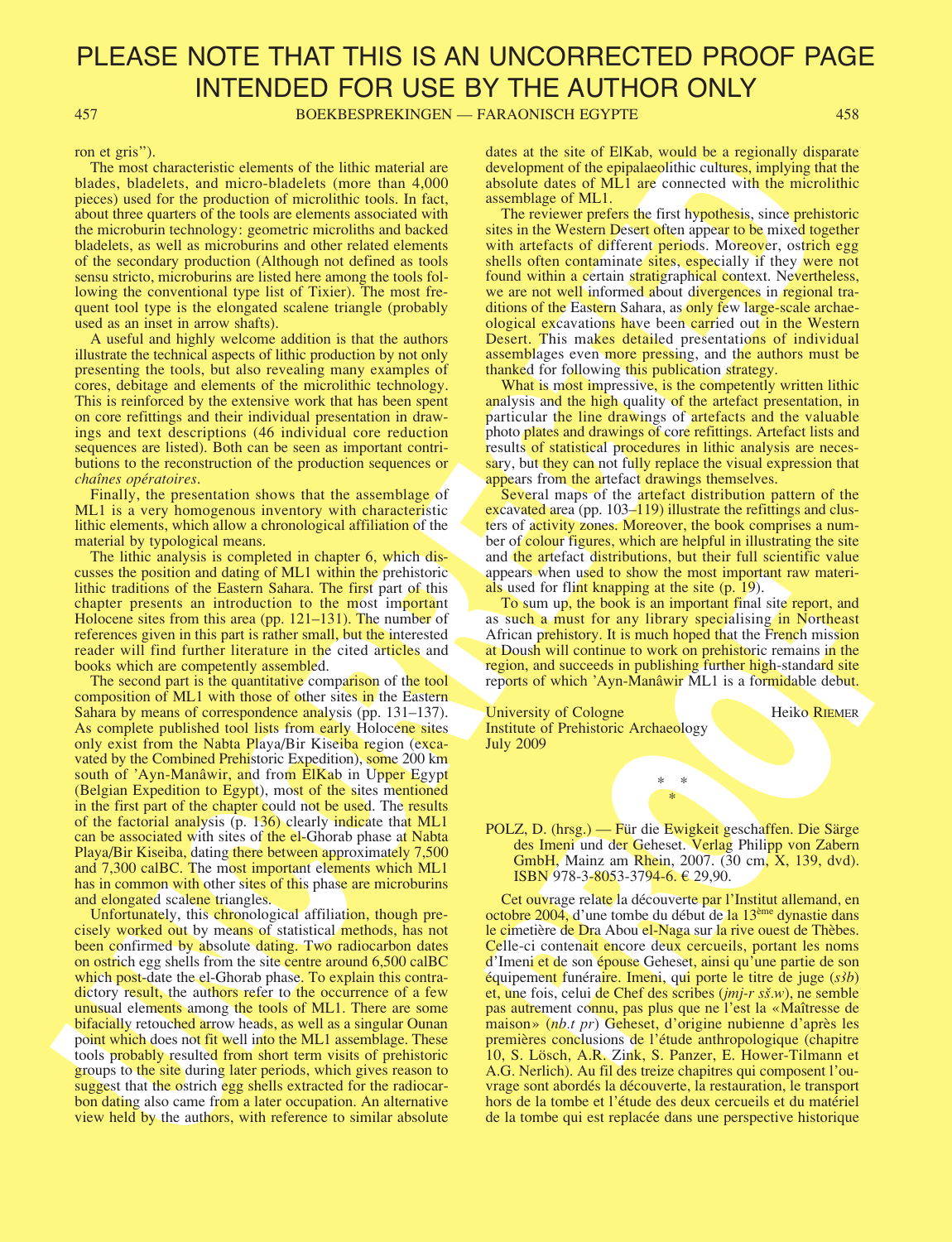459 BIBLIOTHECA ORIENTALIS LXVI N° 5-6, september-december 2009 460

### et géographique.

C ASSEMBATION. The main constraints of the state of the state of the state of the state of the state of the state of the state of the state of the state of the state of the state of the state of the state of the state of Dans les trois premiers chapitres, D. Polz s'attache à restituer le contexte général des fouilles qui ont abouti à cette découverte. Il propose tout d'abord un bref résumé de l'histoire égyptienne, des premières dynasties jusqu'à la fin de la deuxième période intermédiaire. Imeni et Geheset vécurent probablement entre la fin de la 12ème et le début de la 13ème dynastie. La nécropole thébaine «avant la Vallée des Rois», à laquelle elle doit en grande partie sa célébrité, est présentée dans les deux chapitres suivants. Le cimetière royal de El-Tarif, utilisé par plusieurs souverains et leurs proches au début de la 11ème dynastie, en constitue le premier jalon au nord. Il était très mal connu lorsque l'Institut allemand y entreprit des fouilles dans les années 1970. L'auteur revient brièvement sur les éléments marquants de cette partie de la nécropole, notamment les trois grandes tombes rupestres royales (de type «Saff») attribuées à Antef Seher-Taui, Antef Wah-Ankh et Antef Nakht-Neb-Tep-Nefer et les tombes privées, plus petites mais très semblables, qui les entourent.<sup>1</sup>) Sont ensuite évoqués rapidement les travaux de D. Arnold sur le site voisin de Deir el-Bahari, notamment dans le monumental complexe funéraire du fondateur du Moyen Empire, Montouhotep Nebhepetre. Délaissée par ses successeurs, la nécropole thébaine redevient un site privilégié pour les inhumations royales au cours de la 17ème dynastie. Les tombes sont alors aménagées à Dra Abou el-Naga, où prennent place les fouilles actuelles de l'Institut allemand sous la direction de D. Polz. Ce site, lui aussi peu exploité dans le passé, se révèle être une source d'information précieuse sur les pratiques funéraires royales et privées de cette période. L'un des principaux objectifs des archéologues est l'identification des tombes royales. La 17<sup>ème</sup> dynastie n'avait jusque là livré de ses inhumations, comme l'auteur le rappelle, que quelques objets isolés provenant en majorité des fouilles clandestines du 19ème siècle. A titre d'exemple, il cite les cercueils en bois doré de Noub-Kheper-Rê Antef (British Museum EA 6652) et Oup-Maât Antef (Musée du Louvre E 3019 = N 712), celui en bois peint de Herou-Her-Maât Antef (Musée du Louvre E  $3020 = N 711$ ) ainsi que le pyramidion de calcaire d'Oup-Maât Antef (British Museum EA 478). En ajoutant pour ce dernier le coffre à canopes, lui aussi conservé au musée du Louvre (E 2538 = N 491), la liste des objets provenant de sa tombe connus à ce jour est complète.<sup>2</sup>) On peut brièvement rappeler ici les conditions d'entrée au musée du Louvre de ces objets, bien documentées grâce aux archives conservées à la Bibliothèque Nationale et au service des Archives de la Direction des Musées de France.<sup>3</sup>) Les deux cercueils semblent être en possession de l'antiquaire Triantaphyllos dès avril 1848. Après sa mort, celui de Oup-Maât Antef arrive dans les mains de Vassalli auquel Mariette

l'achète en 1853<sup>4</sup>) et celui de Herou-Her-Maât Antef entre dans la collection du Consul général d'Autriche Christian Von Huber qui l'échange à Mariette en 1854.<sup>5</sup>) L'achat des deux cercueils par Mariette pour le compte du musée est confirmé par deux lettres de E. de Rougé concernant le remboursement de ses frais.<sup>6</sup>) Le coffre à canopes, sans aucun doute mis au jour à l'origine en même temps que le cercueil d'Oup-Maât Antef, est arrivé par le biais de la collection Clot-Bey en 1852, donc bien avant. L'historique de la découverte de ces pièces, issues de fouilles clandestines, est beaucoup plus difficile à reconstituer et se perd dans les récits contradictoires des divers rédacteurs plus ou moins contemporains. A cet égard, le «journal de fouilles et achats» tenu par Triantaphyllos et d'Athanasi se révèlerait certainement très utile pour clarifier les choses s'il devait être retrouvé un jour.<sup>7</sup>) Les premières fouilles relativement bien documentées, menées par J. Passalacqa, ne datent que de 1822 ainsi que l'auteur le rappelle. Elles seront suivies d'autres campagnes ponctuelles, souvent dans des tombes isolées. Parmi ces fouilles on peut citer notamment celles de H. Gauthier en 1906, pour le compte de l'Institut Français d'Archéologie Orientale, dans la partie nord de la nécropole. Deux autres objets, un vase en forme de bouquetin en terre cuite (E 12659) du début du Nouvel Empire et une situle au nom d'un prêtre d'Amon Ankhpakhered de la Basse Epoque (E 12658) entrèrent alors au musée du Louvre grâce au partage de fouilles.<sup>8</sup>)

dats a Zone rue al activipolog, te into explore times<br>
raire de Noub-Kheper-Rê Antef, qui est brièvement décrit<br>
raire de Noub-Kheper-Rê Antef, qui est brièvement décrit<br>
relie du T<sup>7</sup>me dynastie, coiffée d'un pyramidion<br> Les nouvelles fouilles ont permis de mettre à jour en 2001, dans la zone H de la nécropole, le modeste complexe funéraire de Noub-Kheper-Rê Antef, qui est brièvement décrit ici.<sup>9</sup>) La petite pyramide en briques de ce roi, situé par D. Polz au milieu de la 17ème dynastie, coiffée d'un pyramidion était édifiée au coeur du cimetière de la 13ème dynastie, audessus d'un puits de cette époque.10) Ceci ne manque pas de susciter des interrogations au sujet d'un éventuel lien (familial?) unissant ce souverain avec certains occupants du cimetière. Quoi qu'il en soit, comme le suggère l'auteur, Noub-Kheper-Rê Antef est sans doute le frère ayant procédé à l'enterrement d'Oup-Maât Antef mentionné sur le cercueil du Louvre. Sa tombe pourrait se situer dans les environs de celle de Noub-Kheper-Rê Antef, dont elle partageait probablement les caractéristiques architecturales comme son pyramidion et les indications du Papyrus Abbott le laissent supposer.<sup>11</sup>) On peut aussi se demander si la poursuite des fouilles pourra apporter des informations concernant celle de Herou-Her-Maât Antef dont le cercueil, son seul monument connu, aurait

<sup>7</sup>) M. Dewachter, *o.c.* p.49 sq. 8) Voir H. Gauthier, «Rapport sur une campagne de fouilles à Drah Abou'l Neggah en 1906»,  $BIFAO$  VI (1906), p. 121 sq.

<sup>&</sup>lt;sup>1</sup>) cf. D. Arnold, Gräber des Alten und Mittleren, Reiches in El-Tarif, AVDAIK 17, 1976.

<sup>&</sup>lt;sup>2</sup>) Pour un recensement plus large des objets attribuables aux divers rois de la 17<sup>ème</sup> dynastie, voir D. Polz, Der Beginn des Neuen Reiches, Zur Vorgeschichte einer Zeitenwende, SDAIK 31, 2007, p. 313 à 357.

<sup>3</sup> ) Tant pour la découverte que pour l'entrée au Musée du Louvre de ces objets, voir M. Dewachter, «Nouvelles informations relatives à l'exploitation de la nécropole royale de Drah-Aboul-Neggah», RdE 36, 1985, p. 43 sq.

<sup>&</sup>lt;sup>4</sup>) Dossier Naf 20420 – F. 351 et Naf 20179 fol 278-279. 1853 est semble-t-il la date de la rencontre de Mariette et Vassalli qui vont collaborer régulièrement ensuite, voir E. David, Mariette Pacha, Pygmalion, 1994, p. 110.<br><sup>5</sup>) Archives de la Direction des Musées de France, dossier AE6, Anti-

quités Egyptiennes, Acquisitions 1851 à 1865, dossier Mariette.

<sup>&</sup>lt;sup>6</sup>) Dossier Naf 20179 f.274-275.

<sup>&</sup>lt;sup>9</sup>) Pour la publication complète: D. Polz et A. Seiler, *Die Pyramide*nanlage des Königs Nub-Cheper-Re Intef in Dra Abu el-Naga, SDAIK 24, 2003.

 $10$ ) D. Polz, Der Beginn des Neuen Reiches, p. 5 sq. et Tab. 1. La succession des rois des 16<sup>ème</sup> et 17<sup>ème</sup> dynasties n'est pas résolue. Plusieurs auteurs situent Noub-Kheper-Rê Antef au début de la 16ème dynastie. G. Miniaci qui étudie le développement des cercueils de type *rishi* situe les trois cercueils des Antef dans la première partie de la  $17<sup>ěme</sup>$  dynastie, cf. G. Miniaci, «Some Remarks on the Development of *rishi* Coffins, Life and Afterlife in Ancient Egypt during the Middle Kingdom and Second Intermediate Period, S. Grallert - W. Grajetzki éd., Golden House Publication

Egyptology 7, Londres 2007. <sup>11</sup>) Pour une étude générale des tombes royales de la  $17<sup>eme</sup>$  dynastie, voir D.Polz, o.c., chapitre 3 p. 115, sq., sur la tombe de Antef Oup-Maât en particulier p. 133 sq.

<sup>&</sup>lt;sup>12</sup>) Tombe qui, il est vrai, n'est pas mentionnée dans le Papyrus Abbott.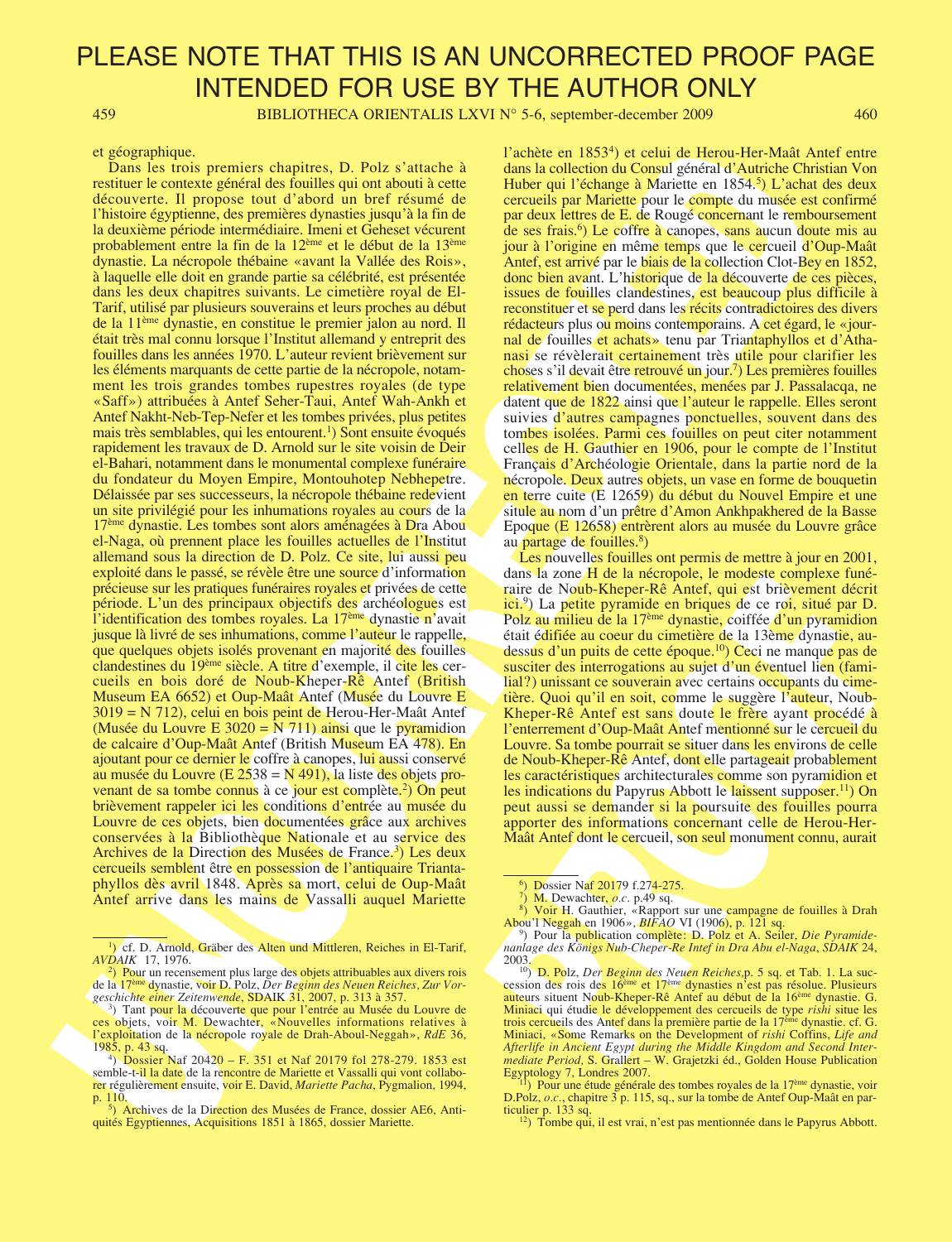461 BOEKBESPREKINGEN — FARAONISCH EGYPTE 462

été retrouvé dans une cache avec celui d'Oup-Maât Antef. Il est généralement admis qu'en raison d'un règne éphémère, il aurait été placé dans la tombe de ce dernier, faute de temps pour lui construire sa propre tombe.12) Sachant que les pilleurs ont disposé du contenu des tombes à leur gré, la présence du coffre à canopes de Oup-Maât Antef dans le commerce avant les cercueils le montre bien, il n'est peut-être pas exclu que cette cohabitation posthume ne corresponde pas à la réalité. L'étude et la compréhension du développement des tombes privées de la 13ème dynastie jusqu'au début du Nouvel Empire constitue un autre objectif de ces fouilles. De nombreuses tombes de cette époque, d'une diversité architecturale surprenante, ont été en effet mises au jour dans l'environnement immédiat de la pyramide. On y trouve à côté de simples inhumations en nattes, des puits très profonds aboutissant à une chambre unique au début de la période et par la suite des puits moins profonds donnant sur deux chambres. A ces derniers sont parfois associées des superstructures en briques qui sont sans doute des lieux de culte. Parallèlement, cette abondance de tombes privées appartenant à des individus au statut social varié est une source d'information inattendue sur la population thébaine de cette époque, jusque là mal connue.<sup>13</sup>)

Dans les chapitres 4 et 5, D. Polz décrit la découverte et le sauvetage des cercueils qu'il présente dans le chapitre suivant (6). La tombe, numérotée K03.4 par les fouilleurs, appartenait à Geheset. Située dans le voisinage immédiat de la pyramide de Noub-Kheper-Rê Antef, c'est l'une des plus grosses de la zone H. La fouille s'est déroulée sur deux campagnes. Le puits, qui comportait un mélange d'objets de toutes les époques, donnait accès à une première chambre qui ne livra qu'une petite paroi de cercueil en bois peint presque complète au nom de Geheset. Sur les banquettes de pierre aménagées de chaque côté de la pièce, subsistaient, à l'ouest, les vestiges de récipients en terre cuite ayant contenu les offrandes funéraires (grands vases à boissons, bols et assiettes qui sont décrits en détail par A. Seiler dans le chapitre 9) et à l'est, les restes d'une cuisse et d'une tête de bœuf. Les deux cercueils emboîtés étaient encore en place dans l'étroite chambre funéraire, située à un niveau légèrement plus bas. La paroi de pieds du cercueil extérieur avait été percée par des pillards, probablement gênés pour retirer le couvercle par le manque de hauteur sous la voûte. Celle du cercueil intérieur, retrouvée dans la première pièce, avait été arrachée pour accéder à la momie.

L'évacuation des cercueils hors de la tombe a été une opération délicate qui a retenu pendant plusieurs semaines l'attention de l'équipe, confrontée au même problème d'exigüité de la chambre que les égyptiens chargés de l'enterrement de Geheset puis les pilleurs. Avant de les sortir de la tombe, un constat d'état soigneux a été pratiqué de l'intérieur même des cercueils et les zones fragiles ont été consolidées. La restauration proprement dite est relatée dans un autre chapitre (chapitre 12, E. Peintner).

Ces cercueils sont de belle qualité et leur conservation, en dépit des pillages dont la tombe a été l'objet, est excellente. Les analyses on permis de déterminer les essences utilisées: sycomore et quelques éléments en tamaris et acacia pour celui d'Imeni, jujubier (ziziphus spina-christi) pour celui, plus simple, de Geheset (chapitre 11, R. Neef et V. Podsiad-

Se retrono dan no consideration on the point of the said in the said in the same set for the same set of the same set of the same set of the same set of the same set of the same set of the same set of the same set of the nsaton des eccleurs par a values pessonnes a est pas momento me en Egypte anciene. On peut ajouter à cette remarque que c'est même une pratique de al momento de momento de de momento de de momento de devicine eccleurs de lowski). L'étude du décor des parois extérieures du cercueil d'Imeni, recouvertes d'un enduit blanc, révèle plusieurs remaniements. D'une part, les traces d'un décor antérieur de couleur rouge foncé, peut-être destiné à imiter le granit, sont encore visibles ponctuellement sous l'enduit actuel. D'autre part, une colonne d'inscriptions sur les parois de tête et de pieds, plus tardives que les autres et postérieure à l'enduit blanc précise: «il (l')a donné à son épouse bien-aimée, la Maîtresse de maison Geheset, justifiée et vénérable» (dj.n=f n **Ì**m.t=f mrj.t=f nb.t pr G**Ì**s.t m¨.t-**Ì**rw nb.t jm**Ì**). Les traces ténues du dessin préparatoire d'une dédicace identique en colonne, restée inachevée pour une raison inconnue, se relèvent par ailleurs à deux autres endroits sur l'un des longs côtés. Bien qu'éclectique dans son décor extérieur, les auteurs rattachent ce cercueil au type I et le situent vers la fin de la 12ème dynastie. Le cercueil intérieur, réalisé d'emblée pour Geheset et dépourvu de décor intérieur, daterait du début de la 13<sup>ème</sup> dynastie, soit une à deux générations plus tard.<sup>14</sup>) Ces constatations suscitent un certain nombre de questions: pourquoi Imeni a-t-il fait fabriquer pour lui un cercueil extérieur qu'il a donné ensuite à Geheset? D'autres cercueils ont-ils été réalisés pour lui? Constatant d'autre part que le couvercle, réduit en hauteur probablement pendant l'enterrement, n'était vraisemblablement pas prévu à l'origine pour la chambre funéraire de Geheset, les auteurs s'interrogent sur la réalité de cette donation et du lien matrimonial unissant les deux personnages. D. Polz souligne dans le chapitre 13 que l'utilisation des cercueils par d'autres personnes n'est pas inconnue en Egypte ancienne. On peut ajouter à cette remarque que c'est même une pratique très courante au Moyen Empire. On trouve souvent deux noms différents sur un cercueil, le deuxième recouvrant systématiquement (Caire 28099 ¨n**Ì**w remplaçant partout **∆Ì**wty-N**Ì**.t), ou ponctuellement (par exemple seulement sur les parois extérieures: Caire 28027 *Mntw-htp* à l'extérieur et *Bw3w* à l'intérieur) celui du prédécesseur. Dans certains cas on relève jusqu'à trois noms différents (Louvre AF 9757: **Ì**w-n-**SÈ**r sur la face interne des parois de tête et de pieds, *hnn* sur le couvercle et les parois extérieures et Nh.t en surcharge sur la face interne des parois est et ouest). En règle générale, le second utilisateur ne cherche pas à revendiquer un lien avec le précédent pour justifier la réutilisation. Mais si Geheset est vraiment une épouse beaucoup plus jeune d'Imeni et donc décédée bien après lui, la question du statut et de l'accessibilité du cercueil pendant ce laps de temps se pose, d'autant plus qu'il a visiblement servi de modèle pour de nombreux détails décoratifs du cercueil intérieur (A. Lopriéno, chapitre 7).

Deux chapitres sont consacrés au décor et aux textes des cercueils. Le décor intérieur d'Imeni, d'une très grande richesse, comporte des frises d'objets très détaillées, souvent en étroite relation avec les textes inscrits sur la même paroi (chapitre 8, U. Rummel). Les textes présentent une riche sélection de chapitres appartenant au corpus des Textes des sarcophages (chapitre 7, A. Lopriéno). L'auteur ordonne ces derniers selon les diverses fonctions prêtées au cercueil: représentation du monde, d'une barque et d'une habitation qui permettront au défunt de survivre dans l'au-delà. L'intérêt de ces textes réside en particulier dans les nouvelles versions de chapitres déjà connus, notamment ceux de la paroi

<sup>&</sup>lt;sup>13</sup>) cf. C. Barbotin,  $\hat{A}$ *hmosis et le début de la XVIIIème dynastie*, Pygmalion, 2008, p. 47 sq.

<sup>14)</sup> Selon la typologie mise au point par H. Willems, Chests of life, A Study of the Typology and Conceptual Development of Middle Kingdom Standard Class Coffins, Leyde, 1998.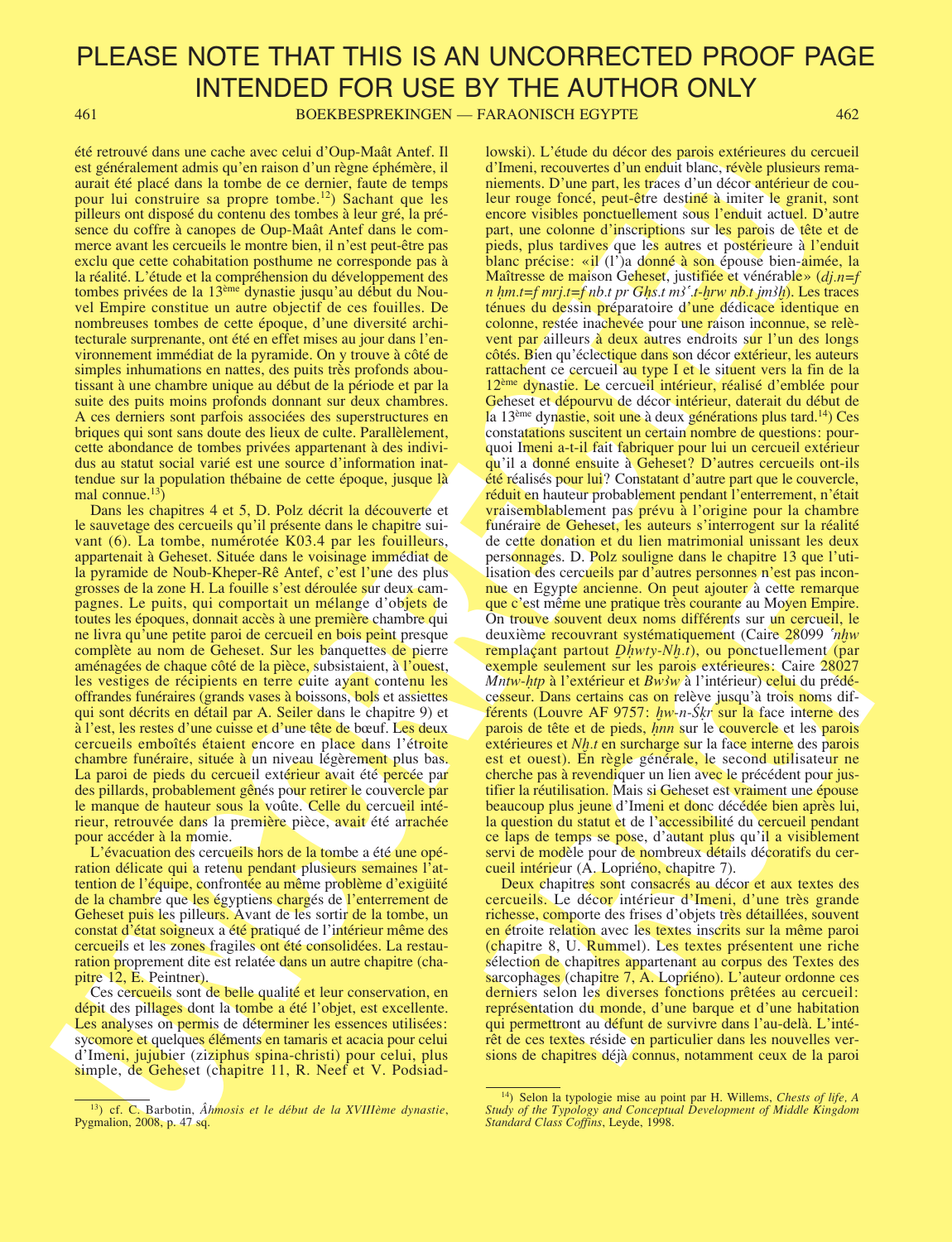463 BIBLIOTHECA ORIENTALIS LXVI N° 5-6, september-december 2009 464

ouest (chapitres 761, 74, 832 par exemple), certains n'étant pas attestés à Thèbes (chapitre 926), ainsi que dans les titres donnés à des chapitres déjà connus: «se transformer en pintade et ne pas entrer dans le lieu de supplice» (**Ì**pr.w m n**Ì** tm ¨**È**(.w) r **Ì**b.t) pour le chapitre 307; «Entrer dans la Grande Cour» (¨**È** m ws**Ì**.t) pour le chapitre 813 jusque là attesté, mais de façon très lacunaire et sans titre, seulement sur un autre cercueil thébain (T1L).

one of the<br>priori 200, 14, 32 per complex for each and the time Rosent of the December of the Rosent of the Rosent of the Rosent of the Rosent of the Rosent of the Rosent of the Rosent of the Rosent of the Rosent of the R Les invocations au «Grand Dieu» et au «Dieu citadin» et les allusions à la «Grande Ennéade» sur les parois extérieures des deux cercueils, comme la présence à l'intérieur de celui d'Imeni du chapitre 926, incitent l'auteur à les rapprocher de ceux de Meir. Signalons que cette constatation trouve une complète confirmation avec le décor du fond du cercueil d'Iméni entouré par une large bande d'eau et divisé en deux par une autre bande d'eau (ill. 111). Un parallèle exact se trouve sur le cercueil de Khnoum-Hotep (Caire JE 42947 = M2C) provenant justement de Meir.<sup>15</sup> On note dans les deux cas la présence du chapitre 397 en rapport avec le bac, complété par le chapitre 404 pour M2C. Parmi les autres textes, très divers, inscrits sur le fond d'Imeni figurent aussi des chapitres permettant de repousser les serpents: 378 (seul déjà attesté à Thèbes mais aussi à Meir), 369, 435 (attesté aussi à Meir) et 160 (attesté à Deir el-Bercheh et à Assiout en particulier sur le cercueil de Nakhti (Louvre E 11936 = S2P) qui ajoute, entre autres, dans son titre: «ne pas manger d'excréments dans l'empire des morts», thème développé dans la partie est du fond d'Imeni avec les chapitres 1011-12 connus par le papyrus Gardiner II. La publication de ces textes, annoncée par l'auteur, apportera donc beaucoup d'éléments nouveaux à ce corpus qui ne cesse d'augmenter depuis quelques années. De nombreux textes viennent en effet, régulièrement enrichir l'édition fondamentale de A. de Buck qui devrait à terme faire l'objet d'un nouveau tome additionnel.<sup>16</sup>)

Replacée dans le contexte général des fouilles menées depuis quelques années dans les nécropoles longtemps délaissées de El-Tarif et Dra Abou el-Naga par l'Institut Allemand, la découverte des cercueils d'Imeni et Geheset est restituée presque au jour le jour et illustrée par une abondante couverture photographique. Les extraits des films montrant la fouille et le transport des cercueils vers un magasin des Antiquités égyptiennes, réunis sur un DVD et accompagnés d'interviews de D. Polz en donnent aussi un aperçu très vivant. Cette publication s'adresse tout à la fois au grand public qui y trouvera toute l'exaltation d'une découverte archéologique retracée en détail et abondamment illustrée ainsi qu'à un public plus spécialisé qui peut ainsi avoir un premier aperçu détaillé de tous les aspects scientifiques que cette découverte recouvre.

#### Paris, mai 2009 Patricia RIGAULT

\* \* \*

WILLEMS, H.O. — Les textes des sarcophages et la démocratie. Eléments d'une histoire culturelle du Moyen Empire égyptien. Cybele, Paris, 2008. (21 cm, XIV, 285, 16 p.pls.). ISBN 978-2-915840-06-3.  $\epsilon$  38,-.

Entstanden ist der vorliegende Band aus vier Vorlesungen, die Vf. im Mai 2006 an der École Pratique des Hautes Études in Paris gehalten hat. Sie haben ihm die Gelegenheit geboten, verschiedene seiner wissenschaftliche Arbeitsbereiche und von ihm teilweise schon seit langem geführte Diskussionen mit der Materie gleichsam essayartig zu bündeln. Daraus hervorgegangen sind ein Résumé und der Entwurf eines Gesamtbildes gleichermaßen.

In einem ersten von insgesamt drei Kapiteln setzt sich Vf. mit den Nomarchen ("Gaufürsten") des Mittleren Reiches als Träger und Repräsentanten einer spezifischen Kultur auseinander und legt — in diesem Zusammenhang — die politische und administrative Organisation der Provinzen und die entsprechende Stellung ihrer Vorsteher wie auch deren soziale und religiöse Eingebundenheit dar (S. 5-65). Es folgt eine zusammenfassende Vorstellung von Resultaten, die Vf. bei seinen Grabungen in der Nekropole des Mittleren Reiches in Dair al-birš<del>ā erz</del>ielt hat. Mit ihnen kann Vf. den Friedhof in seiner Gesamtheit strukturieren (z.B. zeitlich und sozial), und es läßt sich aus diesen Strukturen heraus ein rituelles, auf den Nomarchen bezogenes Geschehen ableiten (S. 67-129). In seinem dritten Kapitel widmet sich Vf. den Sargtexten und ihrem Auftretung und verbindet dieses mit der politischen, administrativen und sozialen Situation während der Ersten Zwischenzeit und dem Mittleren Reich (S. 131-228). Jedes dieser Kapitel steht für sich und kann für sich betrachtet werden, doch ist es gerade das Zusammenspiel dieser drei Zugänge, das die Lektüre des Bandes so überaus anregend macht und die Vorgehensweise des Vf. geradezu exemplarisch werden läßt.

Eine (aktualisierte) quantitative Auflistung dekorierter Särge des Mittleren Reiches (S. 229-232), Nachtrag und Ausblick ("Epiloque", S. 233-238), ferner Bibliographie (S. 239-270), Angaben zu Abbildungen und Tafeln (S. 271-277), Index (S. 277-285) und der Tafelteil selbst vervollständigen die Arbeit.

administrativen und sozialen Situation während der Ersten<br>
Zwischenzeit und dem Mittleren Reich (S. 131-228). Jedes<br>
dieser Kapitel steht für sich und kann für sich berrachtet ver-<br>
den, doch ist es gerade das Zusammenspi Mit seinem ersten Kapitel umreißt und beschreibt Vf. das Phänomen einer Nomarchenkultur, die Integration des Nomarchen ("Gaufürsten") in ein politisches und administratives, zugleich aber auch in ein soziales und religiöses Gefüge. Entsprechend durchleuchtet er die Träger dieser Kultur, besagte Nomarchen im engeren Sinne, die den Titel eines *hr.i-tp*  $\hat{i}$  n(.*i*) + Nomos führen, oder Personen in vergleichbarer Position und Funktion. Indem er bisherige Forschungen aufgreift, problematisiert er die Begriffe Nomos und Nomarch (s.a. S. 59-65) bzw. ihre Inhalte, behandelt Herleitung und Aufkommen der Nomoi und — in Abgrenzung dazu — ihre Nutzung als Verwaltungseinheit und verfolgt die Entwicklung der Nomoi und das Auftreten von Provinzvorstehern von der 4. Dynastie bis in das Mittlere Reich. Diese Abschnitte sind als eine grundlegende Einführung in das Wesen und die Umsetzung von Zentral- und Provinzverwaltung zu sehen, indem sie ein Bild entwerfen, das den derzeitigen Kenntnisstand vermittelt, zugleich aber auch Fragen und Ungenauigkeiten benennt und Abwägungen vornimmt, wenn diese notwendig sind.

Abweichend zu bisherigen Darstellungen lassen sich (anders als für die Erste Zwischenzeit mit einem fehlenden

<sup>&</sup>lt;sup>15</sup>) Voir G. Lapp, Typologie der Särge und Sargkammern von der 6 bis 13 Dynastie, Studien zur Archäologie und Geschichte Altägyptens 7, 1993, pl 44 a (M39).

<sup>&</sup>lt;sup>16</sup>) cf. en particulier L. Gestermann, "Aus der Arbeit mit Neuen Sargtextvarianten: das Projekt eine Nachtragsbandes zu Adriaan de Buck, The Egyptian Coffin Texts", The World of the Coffin Texts, Proceedings of the Symposium Held on the Occasion of the 100th Birthday of Adriaan de Buck, Leiden, December 17-19, 1992, p. 31-40.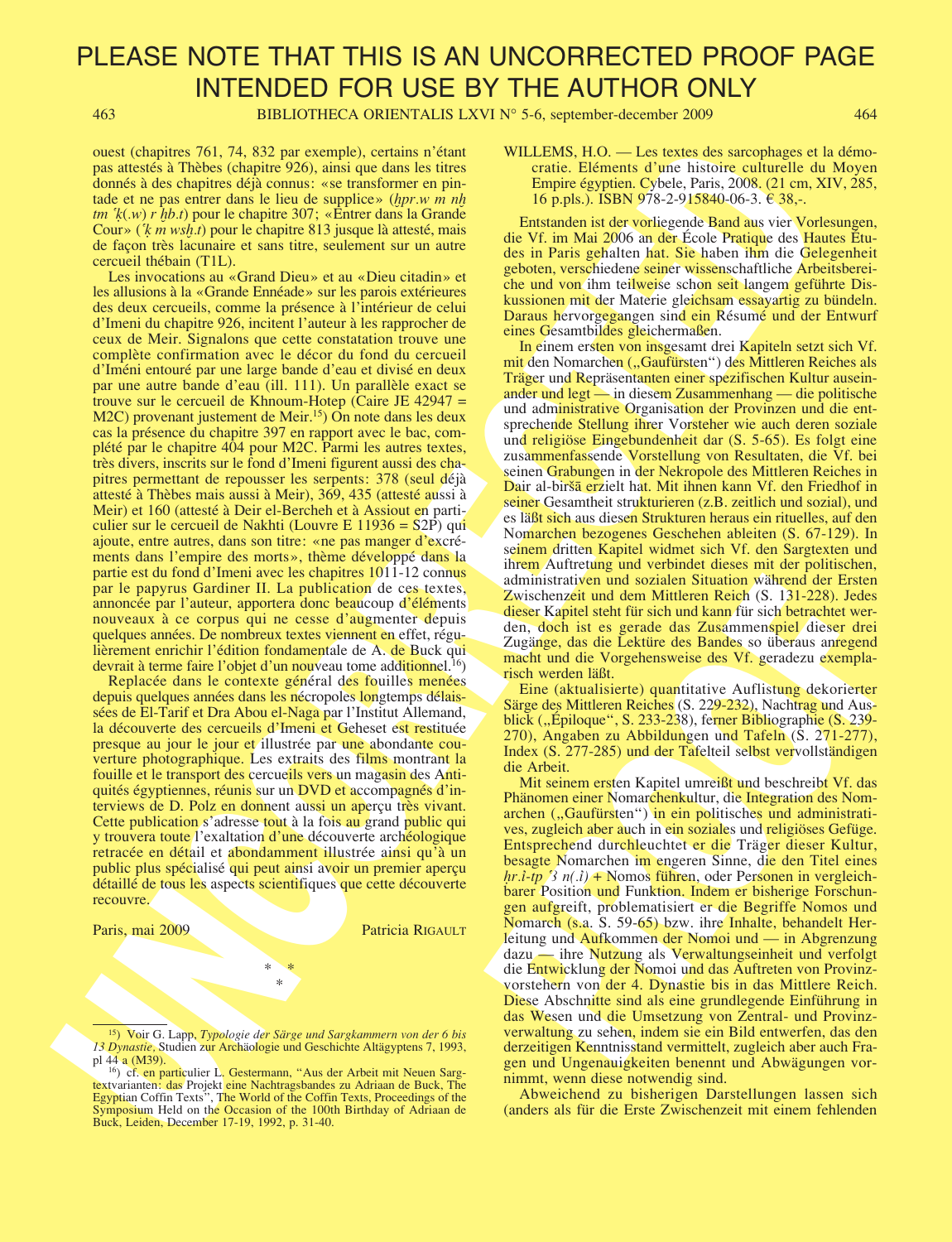465 BOEKBESPREKINGEN — FARAONISCH EGYPTE 466

Nachweis von Nomarchen im thebanischen Machtbereich) für den Beginn des Mittleren Reiches inzwischen Nomarchen in beiden Landesteilen, dem thebanischen wie dem herakleopolitanischen, in einem Umfang nachweisen, daß man diese Verwaltungsform als durchgängig vorhanden ansehen muß. Allerdings ist die Zahl der Nomarchen sehr unterschiedlich und ist ihr Auftreten auch unterschiedlich strukturiert, zudem liegen ihnen abweichende soziale Strukturen zugrunde, s. etwa das Auftreten von Ahanacht I. nicht nur als Nomarch, sondern auch als Wesir. Aus diesen Gegebenheiten rekonstruiert Vf. Vf. ein variables System, in dem Traditionalismus und Dynamik miteinander verbunden sind. Allein in Mittelägypten — und eben auch in Dair al-biršā — treffen wir auf Konstanz und die Existenz von Nomarchenfamilien oder -linien.

In seinem (zweiten) Kapitel zu einem Nomarchenfriedhof des Mittleren Reiches, dem in Dair al-birsa, stellt Vf. Ergebnisse seiner Grabungen vor, die er seit 2002 dort durchführt. Er schafft damit Zugang zu einem Ort, der als Fallbeispiel für die Nomarchenkultur der 11./12. Dynastie gelten kann (s. 1. Kapitel), der zudem durch die Bedingungen vor Ort noch umfassendere Untersuchungen zuläßt und somit die Funktionsweise des Friedhofs in seiner Gesamtheit erkennbar macht.

Die Vorstellung des Platzes umfaßt neben allgemeinen Eckpunkten die Besprechung der einzelnen "Zonen", in denen bisher Grabanlagen entdeckt wurden und die sich zeitlich zuordnen lassen, um sich dann auf den Nomarchen Ahanacht I., sein Grab wie auch benachbarte Gräber, darunter die von Untergebenen, zu konzentrieren. Ahanacht I. ist ohne jeden Zweifel die zentrale Figur in der politischen und kulturellen Geschichte des Nomos zu Beginn des Mittleren Reiches. Er amtierte dort, dies ist inzwischen als sicher anzusehen, in der Regierungszeit von Mentuhotep II. — die von Vf. in früheren Arbeiten erschlossene Datierung ist inzwischen bestätigt und zudem noch genauer festzulegen, $\frac{1}{2}$ Ahanacht hatte zudem das Amt eines Wesirs inne. Um ihn, um sein Grab am Berg und seine Ka-Kapelle in der Ebene — das legt Vf. anschaulich und überzeugend dar — entwickelte sich eine ganz eigene Rituallandschaft: Das Grab von Ahanacht I. ist das erste, das in Zone 2 am Nordhang des Wadiausgangs errichtet wurde, eine Straße, die das Gebiet mit dem Nil verbindet, wird am Ende der Ersten Zwischenzeit oder zu Beginn des Mittleren Reiches umgestaltet. Sie bietet den Zugang zum Grab des Ahanacht (wie auch zu den später dort angelegten Grabanlagen) und bildet den Rahmen zeremonieller Handlungen, in deren Mittelpunkt der Nomarch steht.

Die Ausführungen sind indes nicht auf den Raum Dair albiršā beschränkt, sondern rufen Gegebenheiten auch an anderen Nekropolen in Erinnerung und beziehen sie in die Darstellung mit ein. Auf diesem Weg werden die Besonderheiten in Dair al-biršā erkennbar, es wird aber auch sichtbar, daß die dortige Situation grundlegende und allgemeinere Bezüge besitzt (s. etwa die Diskussion zu den Statuenkapellen im Bereich der Nekropole).

Das dritte Kapitel hat die altägyptischen Sargtexte zum Gegenstand, die funeräre Literatur des Mittleren Reiches schlechthin. Dabei geht es nicht (nur) um die Texte an sich, sondern um ihr Auftreten in einem bestimmten Kontext, eben in der sehr spezifischen Gruppe der Nomarchen, die in Mittelägypten amtierten. Als Ausgangspunkt greift Vf. dazu die ägyptologische Darstellung eines vermeintlichen Prozesses der Demokratisierung zu Beginn des Mittleren Reiches auf und entlarvt diese Deutung als eine moderne Projektion aus der Zeit nach dem Ersten Weltkrieg heraus auf die Verhältnisse während der Epoche zwischen Altem und Mittleren Reich. Insbesondere in der Person und dem Wissenschaftler H. Kees führte das Unbehagen über das in Europa erlebte Aufbrechen sozialer Strukturen und die dadurch erfahrenen tiefgreifenden politischen, sozialen und kulturellen Veränderungen zu einer Sichtweise der Ersten Zwischenzeit im alten Ägypten, die für eine Einschätzung dieser Jahre über lange Zeit prägend wurde. Wie Vf. zeigt, ist jedoch der Begriff der Demokratisierung völlig ungeeignet, um Auftreten und Nutzung der Sargtexte zu Beginn des Mittleren Reiches zu erfassen.

Network von Monten times and the basis and the same of the same of the same of the same of the same of the same of the same of the same of the same of the same of the same of the same of the same of the same of the same o seuers Dassein in immissionen der der meinstenen das der symbolischen Zweckbeitminung der Grabbeigaben führt. In diesem Kontext der kitualisierung ist nun wirklich einer Verbreitung verprünglich königlicher Ideen anzumehne Um nun genau dieser Frage auf den Grund zu kommen, warum und in welchem Kontext die Sargtexte erstmals erscheinen, setzt sich Vf. zunächst mit den Veränderungen auseinander, die bei der Grabausstattung während der Ersten Zwischenzeit und dem Mittleren Reich zu konstatieren sind und macht eine Entwicklung sichtbar, die von einer Auffassung des Lebens nach dem Tod als einer Verlängerung und "Spiegelung" des diesseitigen Lebens (und entsprechender Ausstattung des Grabes) hin zu einem Glauben an ein jenseitiges Dasein in himmlischen Gefilden und einer rituellen oder symbolischen Zweckbestimmung der Grabbeigaben führt. In diesem Kontext der Ritualisierung ist nun wirklich eine Verbreitung ursprünglich königlicher Ideen anzunehmen und ließe sich entsprechend von einer Demokratisierung der Grabkultur sprechen, Sargtexte sind allerdings in diesem Bild noch nicht präsent. Mit den folgenden Berechnungen weist Vf. nach, daß tatsächlich überhaupt nur unter 1 % und damit ein verschwindend geringer Anteil der Bevölkerung mit Sargtexten dekorierte Särge mit in die Bestattung bekam (s.a. noch im folgenden). Die Betrachtung der geographischen Verteilung der Sargtexte zeigt außerdem, daß ihr geballtes Auftreten in einigen Nekropolen mit der Herausbildung der Hochburgen des Nomarchentums zusammenfällt — wie auch das Verschwinden der Sargtexte am Ende des Mittleren Reiches mit der Auflösung dieser Gesellschaftsschicht einherging. Mit Blick auf diese Entwicklung und die Nutzung der Sargtexte durch die führende Schicht des Landes (nicht aber des Königs) setzt sich Vf. auch mit den Inhalten einiger Sprüche auseinander. Sie sind dadurch gekennzeichnet, daß sie auf den ersten Blick keine oder nur wenige Anklänge an mythische Ereignisse zeigen, sondern daß in ihnen irdische Gegebenheiten reflektiert werden und sie sich mit dem Verhältnis zwischen Lebenden und Verstorbenen bzw. speziell mit der Beziehung zwischen Vater und Sohn auseinandersetzen (z.B. CT 30-41, CT 131-146 oder CT 149). U.a. an Hand dieser Texte, am Beispiel des Sarges von Heqata wie auch auf der Grundlage von Dekoration und Beschriftung einiger ausgewählter Särge kann Vf. verdeutlichen, daß die Welt des Jenseits zwar die sozialen und familiären Bezüge des Diesseits abbildet, daß vor allem aber für das Verhältnis zum Verstorbenen ein bestimmtes, vom Sohn für den Vater vollzogenes rituelles Geschehen vorausgesetzt ist. Dieses Ritual ist für beide von grundlegender Wichtigkeit, für den Vater, um im Jenseits überhaupt leben zu können, für den Sohn, um seinem Vater auf Erden nachzufolgen — ein Inhalt

<sup>&</sup>lt;sup>1</sup>) Dazu L.Gestermann, Die Datierung der Nomarchen von Hermopolis aus dem frühen Mittleren Reich – eine Phantomdebatte?, in: ZÄS 135, 2008, S. 1-15.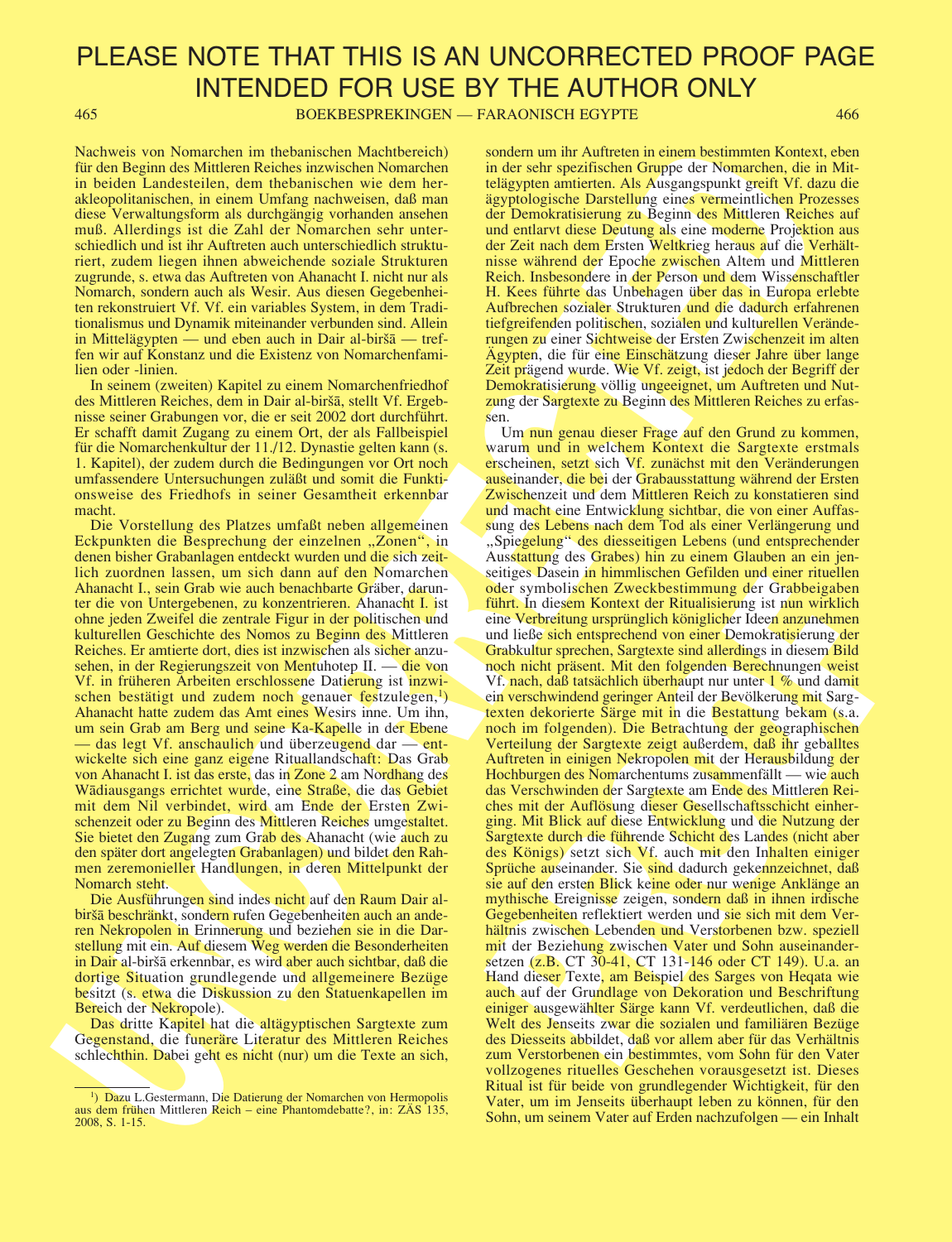467 BIBLIOTHECA ORIENTALIS LXVI N° 5-6, september-december 2009 468

und eine Deutung, die grundlegend ist, der aber weitere Zugänge zu den Texten zur Seite zu stellen sind.

Im Ergebnis entwirft Vf. ein Szenario, als dessen Ausgangspunkt die Einrichtung eines neuen Staatswesens am Beginn des Mittleren Reiches zu sehen ist. Mit ihm tritt eine Schicht hoher Provinzfunktionäre auf, die für sich Texte nutzte, die auf die alten, vom König nun nicht mehr genutzten Pyramidentexte zurückgehen und die zu Beginn des Mittleren Reiches im Lebenshaus von Hermopolis zugänglich gewesen sein dürften. Der Ursprung dieser Entwicklung vermutet Vf. in den Ka-Kapellen, die Bestandteile der Begräbnisstätten von Nomarchen sein konnten, in denen aber manchmal bereits zu Lebzeiten der Nomarchen Kulte für sie eingerichtet wurden. Die inhaltliche Zielsetzung der Sargtexte, den Verstorbenen für sein jenseitiges Dasein in die Welt der Götter zu integrieren, findet dann in den Liturgien in diesen Ka-Kapellen ihren Vorläufer. Mit dem Verschwinden der Hochburgen der Nomarchen geht auch die Nutzerschicht der Sargtexte verloren, die entsprechend nicht mehr belegt sind.

The Research of Remain control is at the state. We also that we have a statistically controlled in the state of Remain controlled in the state of Remain controlled in the state of Remain controlled in the state of Remain Vf. rekapituliert mit seinen Ausführungen manch Bekanntes, stellt zugleich aber eine ganze Reihe neuer Ergebnisse und Sichtweisen vor. Mitunter wird man auf Grund seiner Arbeiten vor Ort eine weitere Auswertung von Befunden ihm selbst überlassen müssen, s. etwa die Erwartungen, die man auf die abschließende Bearbeitung der neu entdeckten Autobiographien oder allgemeiner auf die zu Tage geförderten Texte setzen kann. Was den Band darüber hinaus aber geradezu vorbildlich macht — und die Unternehmung in Dair albiršā so wichtig — ist die Sicht, die Vf. auf die Quellen hat. Sie strebt stets nach Kontextualisierung und dies nicht nur gegenständlich, sondern auch, was die Rekonstruktion von Wirklichkeiten und Gedankenwelten angeht. Wie sehr dabei manches noch in Bewegung ist, zeigt der Hinweis auf Ergebnisse, die während der Kampagne 2007 erzielt werden konnten. Nicht nur, daß die Untersuchungen im Grab des Ahanacht zu einem besseren Verständnis der östlichen Plateauhälfte der Nomarchengräber beitrugen, haben die Arbeiten rund um das große Grab von Djehutihotep zur Identifizierung eines neuen Grabtypen geführt, recht kleiner, quadratischer Schächte, die älter sind als die Nomarchengräber und die aus dem Alten Reich stammen könnten, und es konnte eine weitere Gruppe von Gräbern ausgemacht werden, die aus kleineren, rechteckigen und nicht so tiefen Schächten, wie wir sie im Mittleren Reich antreffen, bestehen. Sie wurden eventuell für Zeitgenossen der Nomarchen angelegt, möglicherweise stellen sie aber auch das Bindeglied zwischen deren Gräbern und den früheren quadratischen Schächten dar — dies bleibt abzuwarten. Vor dem Hintergrund dieser neu aufgespürten Grabtypen ist auch die Schätzung, wie hoch der Anteil der Sargbesitzer mit Sargtexten war, noch zu hoch (s. zuvor).

Weitgehend ausgespart bleiben von Vf. einige Gesichtpunkte, bei denen es sich gewiß lohnen würde, daß man sie in zukünftigen Forschungen aufgreift und stärker mit einbezieht. So nutzt Vf. verschiedentlich den Begriff der Elite, der natürlich zutreffend beschreibt, in welcher Schicht z.B. die Nutzer von Sargtexten zu suchen sind. Ein hoher gesellschaftlicher Status kann aber auf sehr unterschiedliche Weise zustandekommen, z.B. durch Abkunft, Tätigkeitsbereich und Amt, Bildung oder allgemeiner Fähigkeit, und er kann von verschiedenen Voraussetzungen mit bestimmt und getragen werden, z.B. durch historische Ereignisse oder geographische

Verhältnisse. Es stellt sich demzufolge die Frage, ob eine Nutzung des Begriffs der Elite nicht eine Differenzierung erfordert, ob nicht etwa Funktions-, Wissens-, Wirtschaftsoder Machtelite zu unterscheiden oder auch andere Abgrenzungen vorzunehmen wären. Eventuell ließen sich auf dieser Grundlage auch spezielle örtliche, möglicherweise auch zeitliche Phänomene erklären oder wenigstens näher beleuchten (Stichwort "Entstehung politischer Landschaften").

Stärker betonen möchte Rz. — gerade auch unter dem Blickwinkel "Elite" — zudem den Übergang der 11. zur 12. Dynastie, der von ihr als Bruch aufgefaßt wird — trotz der von Vf. schlüssig belegten grundsätzlich durchgängigen Existenz des Nomarchentums. Dieses wird aber eben doch, wenigstens von einigen Orten, in beiden Dynastien durch jeweils andere Familien repräsentiert oder in der 12. Dynastie überhaupt erst wieder installiert (s. aber S. 185). Die Ausführungen des Vf. zeigen zudem, daß auch das Verschwinden der Nomarchen und mit ihnen das Verschwinden der Sargtexte (wie auch das Auftreten des Totenbuches) als eigenes spannendes Kapitel in der Geschichte des Mittleren Reiches noch weiter zu diskutieren ist (S. 185-189).

Die Darstellung des Vf. hatte zum Ziel, bestimmte, in der Ägyptologie verbreitete Ansichten zu Gesellschaft und Religion des Mittleren Reiches in Frage zu stellen (S. 233). Dies ist ihm ohne Zweifel gelungen. Und man darf erwartungsvoll auf das schauen, was Vf. in seiner Unternehmung zukünftig entdecken wird, wie auch darauf, in welcher Weise er es in sein Modell einfügt. Ohne jeden Zweifel liegt aber schon jetzt mit diesem Band eine überaus anregende Lektüre und eine innovative Auseinandersetzung mit der Situation Ägyptens zu Beginn des Mittleren Reiches wie auch speziell in Dair albiršā vor.

Bonn, Mai 2009 Louise GESTERMANN

GERMER, R. — Handbuch der altägyptischen Heilpflanzen, (PHILLIPIKA. Marburger altertumskundliche Abhandlungen, 21), Verlag Otto Harrassowitz, Wiesbaden, 2008. (24,5 cm, 388), ISBN 978-3-447-05632-8. ISSN 1613-5628. € 32,-.

\* \* \*

sent wooden Band eine Uberaus antegende Lektüre und eine innovative Auseinandersetzung mit der Situation Ägyptens zu Beginn des Mittleren Reiches wie auch speziell in Dair al-<br>
zu Beginn des Mittleren Reiches wie auch spe Après la publication d'un premier ouvrage intitulé Die Heilpflanzen der Ägypter (Düsseldorf/Zürich, 2002), Renate Germer (RG) nous livre à présent une compilation plus approfondie sur ce thème, un vrai manuel de référence complété par un index des noms égyptiens, un des noms latins et un autre des noms allemands, lesquels en facilitent l'usage pour l'égyptologue (pp.381-388). Un premier examen révèle que l'ouvrage s'articule autour de deux axes majeurs: le premier (pp. 18-172) reprend la dissertation doctorale de l'auteur, Untersuchung über Arzneimittelpflanzen im Alten Ägypten, (Hamburg, 1979) en relevant les indications thérapeutiques des noms de plantes cités dans la littérature médicale égyptienne consultée (p. 17); le second (pp. 173-368) s'inspire davantage de la Flora des pharaonischen Ägypten, (Mainz, 1985) dont est adoptée la présentation iconographique avantageuse. L'idée est ingénieuse car le lecteur découvre ainsi réunies deux approches complémentaires, celle qui remonte des sources écrites vers l'herbaire pharaonique et celle qui part des usages plus récents, voire actuels, de plantes médicinales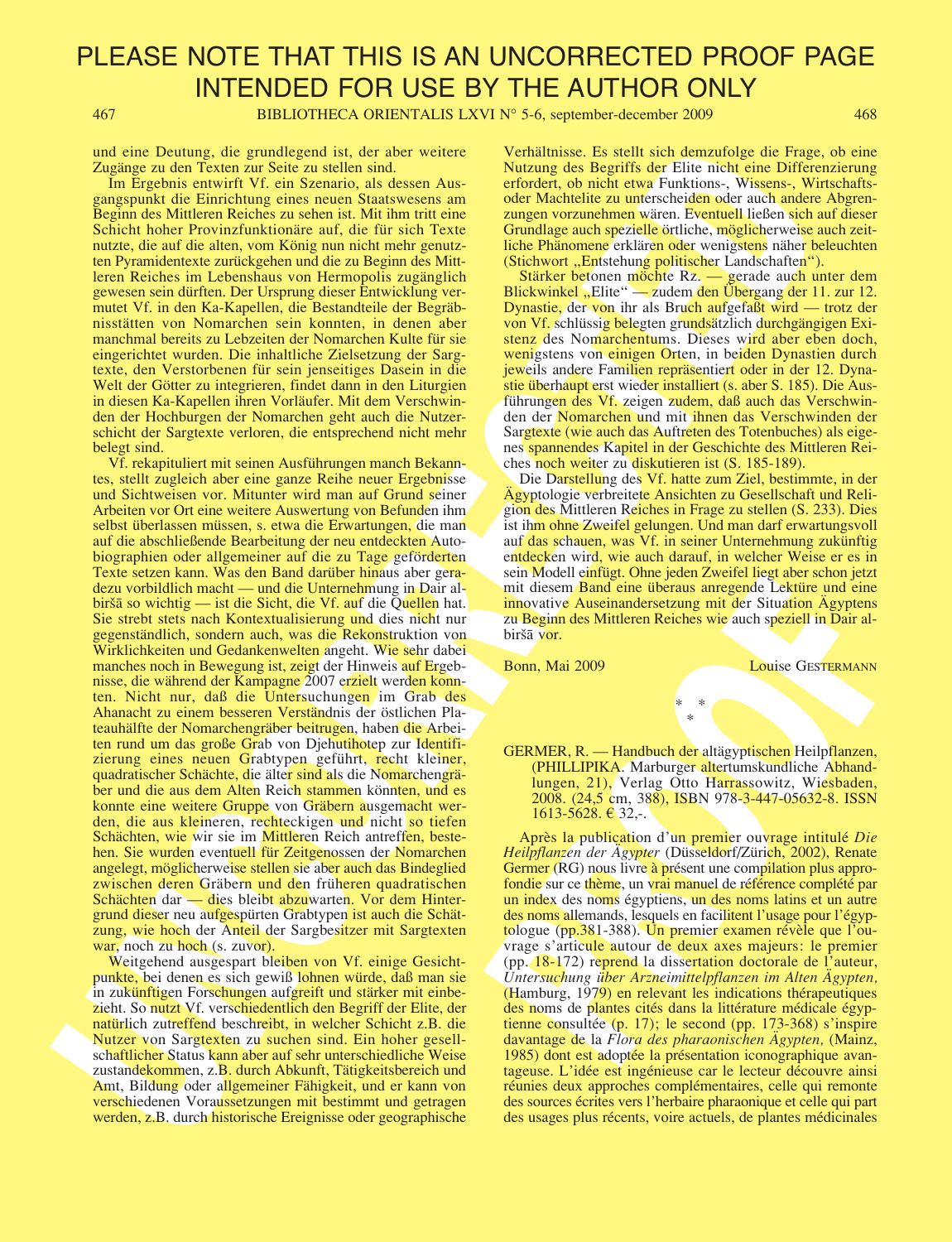469 BOEKBESPREKINGEN — FARAONISCH EGYPTE 470

présentées dans la langue des botanistes. Cette démarche devrait ainsi améliorer notre connaissance de la pharmacopée pharaonique et contribuer à combler les importantes lacunes de la lexicographie végétale, ce qui nécessitera toutefois d'enquêter bien au-delà du cadre des seules plantes médicinales ou réputées telles.

Dans son Introduction (pp. 7-8), RG passe en revue les orientations nouvelles qui se sont développées depuis 1979, que ce soit en matière de flores descriptives, de contributions physico-chimiques à l'examen d'échantillons anciens ou de phytothérapie rapportée par les auteurs classiques ou encore par les voyageurs du Moyen Âge, tandis que, parallèlement, l'examen des momies améliorait nos connaissances en matière de mémoire des maladies.

Dans le chapitre II (pp. 9-11), RG décrit les sources d'information objectives qui nous viennent parfois des sources écrites, principalement les phytonymes, tandis que les premières descriptions se font jour, dans Eb 294 = H 35 déjà, où, faute d'un langage technique approprié, un végétal est décrit par comparaison à un autre avec des précisions quant à ses lieux de croissance, voire à son origine géographique. Ajoutons que l'Égypte gréco-romaine a livré des herbiers illustrés malheureusement très fragmentaires et sans que nous ne puissions établir de lien avec les figurations naturalistes héritées de l'époque d'Akhénaton: M.-H. Marganne, «Livre de médecine illustrés dans l'Égypte gréco-romaine», dans Medicina nei secoli, Arte e Scienza, 13/1 (2001), pp. 1-23. Quant au procédé de description comparée des végétaux, voir aussi C. Betro, «Erbari nell'antico Egitto», dans Egitto e Vicino Oriente XI (1988), pp. 78-92 pour les exemples commentés du Papyrus magique London 10070 et Leiden 1383.

procedure distinguishes, control and the species of the control and the species of the species of the species of the species of the species of the species of the species of the species of the species of the species of the Dans un court chapitre relatif aux Materia Medica de Dioscoride (pp. 13-14), complété par deux listes figurées en annexe (pp. 369-373), RG constate que cet auteur utilise volontiers des noms empruntés au langage des «prophètes» herboristes, lesquels associaient une plante au sang ou au sperme d'un dieu ou d'un animal dans une démarche magique ou alchimique: M. Mertens, «Pourquoi Isis est-elle appelée  $\Pi$ ροφητις ?», dans CdE 64 (1989), pp. 260-266. Il nous semble dès lors excessif de prétendre que ces végétaux «gehoren sicherlich nicht zum Arzneischatz der altägyptischen Ärtze» (p. 13). Ainsi la plante appelée «sang d'Horus» ne serait autre que le céleri (Apium graveolens L.), attestée dans les sources pharaoniques et coptes (pp. 74-76, 200-201): J. André, Notes de lexicographie botanique grecque, (Paris, 1958), p. 17. Par ailleurs, on regrettera que ce chapitre ne fasse aucun commentaire général sur l'apport substantiel de Pline l'Ancien, d'autant que RG y fait régulièrement référence par la suite: M.-H. Marganne, «L'Égypte médicale de Pline

l'Ancien», dans Le latin médical. La constitution d'un langage scientifique, Publication de l'Université de Saint-Etienne (France), 1991, pp. 155-170.

Dans le chapitre IV, RG passe en revue l'apport des sources coptes, complété par l'Annexe 3 (pp. 373-374). Une mention de l'herbier copte de Copenhague eut été souhaitable, lequel rapporte quelques descriptions de plantes médicinales: W. Erichsen, «Aus einen koptischen Arzneibuch», AcOr 27 (1963), pp. 23-45; Betro, op. cit., pp. 92-100. Quant aux sources démotiques, une mention revenait au Papyrus Vindob. D 6257 publié par E. A. E. Reymond avec les commentaires de D. Devauchelle et M. Pzein, CdE 53 (1978), pp. 57-66.

Le chapitre V (pp. 17 -172) est consacré aux utilisations des végétaux cités dans les papyrus médicaux examinés. Soulignons que l'étiologie volontiers divine, voire magique, des maladies décrites ne permet pas une distinction tranchée entre papyrus médicaux et papyrus magiques, d'autant que les mêmes végétaux peuvent être prescrits de part et d'autre, comme l'illustre bien le Papyrus Berlin 3027, Zaubersprüche für Mutter und Kind, éd. N. Yamazaki, (Berlin, 2003). Les plantes sont classées en suivant l'ordre alphabétique égyptien, ce qui isole les mentions des prescriptions médicales où elles sont le plus souvent combinées à d'autres dans une indication donnée. S'il en résulte une redondance de la documentation présentée, comparée à la présentation de ces prescriptions proposée par Th. Bardinet, Les papyrus médicaux de l'Egypte pharaonique, (Paris, 1995), en revanche, cette démarche met bien en lumière l'originalité de certaines drogues végétales, comme pour l'onguent ibr utilisé pour diverses affections de la tête ou du cou (pp. 23-24). Par rapport à la dissertation de 1979, on note ici peu de progrès, ce qui s'explique notamment par des lacunes bibliographiques, ainsi:

- pour l'onguent *ibr*, l'analyse chimique a révélé qu'il était à base de miel, de cire d'abeilles et d'une graisse animale, ce qui conduit à abandonner l'hypothèse du ladanum et à le retirer de la liste des plantes médicinales: S. H. Aufrère éd.,  $\angle$ *ERUV* 1, pp. 525 et 545-546, RG proposant d'ailleurs de rechercher le ciste ladanifère sous le nom rdnw (pp. 92, 226).
- pour la plante isw (p. 34), l'hypothèse du jonc ou du roseau aromatique est confirmée au laboratoire d'Edfou: P. P. Koemoth, *GM 215* (2007), pp. 63-64. -la plante <sup>3</sup>b (p. 38), en fait  $3b(w)$  ne serait autre que la forme ancienne de  $bw$ , la laitue: Baum, *Arbres et arbustes*, p. 287 et n. 329; Hannig, Handworterbuch, p. 129.
- la plante <sup>5</sup> (p. 40), serait le Lactuca virosa L.: Aufrère, BIFAO 86, 1986, pp. 2-6.
- 226).<br>
2261.<br>
2276.<br>
2276.<br>
2276.<br>
2276.<br>
2276.<br>
2276.<br>
2276.<br>
2276.<br>
2276.<br>
2276.<br>
2276.<br>
2276.<br>
2276.<br>
2276.<br>
2276.<br>
228.<br>
228.<br>
228.<br>
228.<br>
228.<br>
228.<br>
228.<br>
228.<br>
229.<br>
229.<br>
229.<br>
229.<br>
229.<br>
229.<br>
229.<br>
229.<br>
229.<br> – dans le Rituel de l'embaumement (P. Boulaq III, 8, 5-6), l'arbre 'rw (p. 45-46) est étroitement associé aux plantes s3s3 (p. 127-129) comme végétal osirien, peut-être même au tombeau du dieu, ce qui n'est sans doute pas étranger à des indications médicales communes, comme celle d'écarter l'influence d'un mort, d'autant qu'Osiris était un des dieux égyptiens qui pouvaient générer cette symptomatologie morbide: P. Deir el-Médineh 1, v° 1, 3 -III, 2.
- la plante  $m<sup>3</sup>$ tt (pp. 74-76) ne désigne pas que le céleri (pp. 74-76), car le sens plus général «tige rigide» est reconnu: P. P. Koemoth, *BSEG* 17 (1993), pp. 57-62, ce qu'admet d'ailleurs l'auteur (p. 10, «Halm»); cette dérivation a été jadis proposée sur base du copte MIT, l'auteur retenant d'ailleurs une autre dénomination copte pour cette plante (p. 373).
- l'arbre mrj (p. 79) ne peut être le cèdre du Liban, car les textes font état d'un *mrj* de l'ouest, ce qui en fait ici un cyprès aux branches diffuses provenant de Libye: Th. Bardinet, Conifères, (Paris, 2008), pp. 71-84.
- la plante qbw (pp. 141-142), serait la calebasse (Lagenaria siceraria Mol.), non reprise dans la partie descriptive de l'ouvrage: P. Koemoth, CdÉ 79 (2004), pp. 89-103.

Dans le chapitre VI (pp. 173-3368), RG décrit les plantes actuellement utilisées dans la médecine populaire égyptienne. Pour ce faire, elle suit un classement alphabétique des noms latins où chaque entrée comprend un paragraphe consacré à